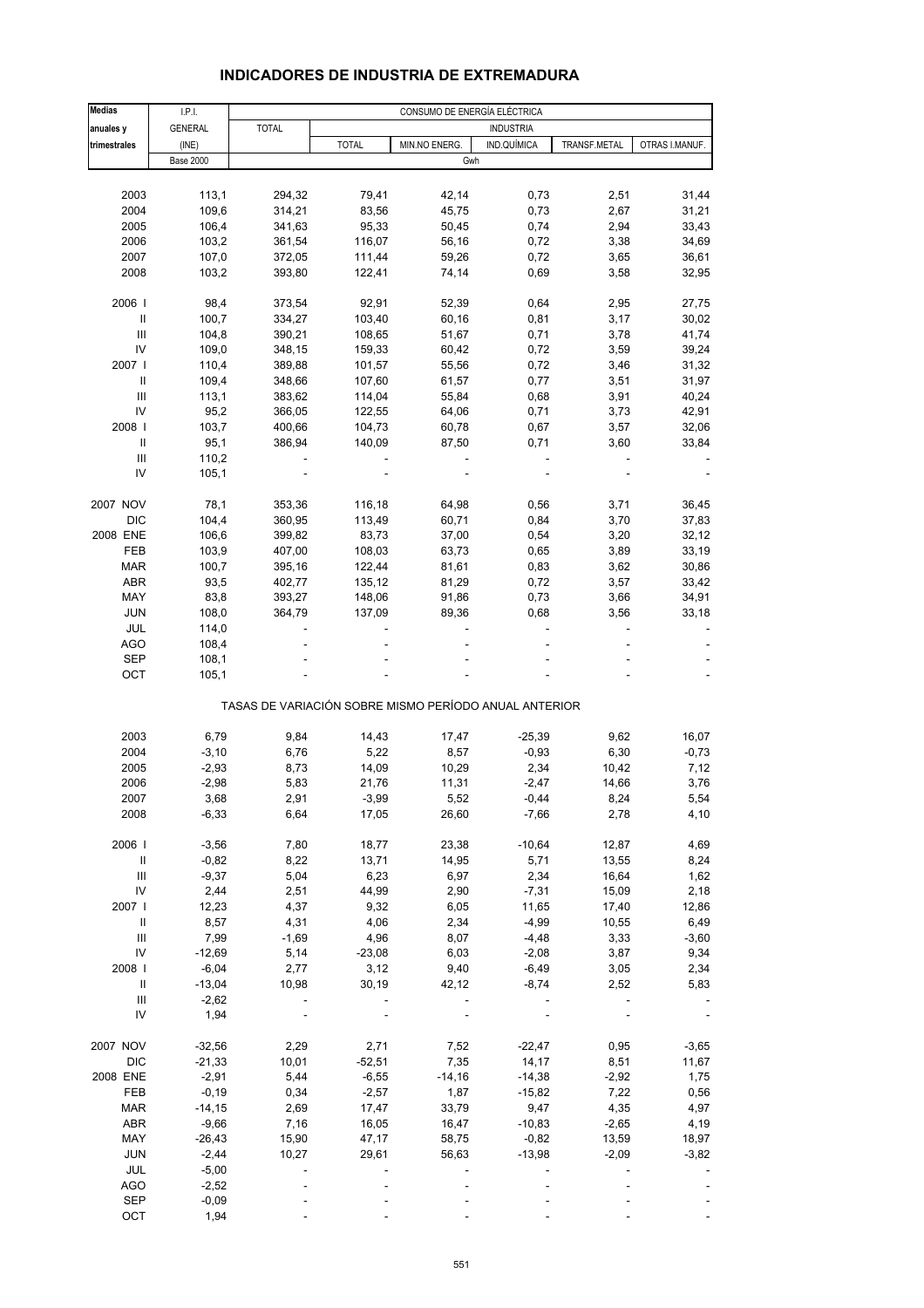# **INDICADORES DE CONSTRUCCIÓN DE EXTREMADURA. I**

| <b>Medias</b>                      |              | VISADOS: SUPERFICIE A CONSTRUIR |                                                       |                 |                          |                          | LICENCIAS: SUPERFICIE A CONSTRUIR |                          |           |
|------------------------------------|--------------|---------------------------------|-------------------------------------------------------|-----------------|--------------------------|--------------------------|-----------------------------------|--------------------------|-----------|
| anuales y                          | <b>TOTAL</b> | <b>EDIFICIOS</b>                | <b>SERVICIOS</b>                                      | <b>OTROS</b>    | <b>TOTAL</b>             |                          | <b>RESIDENCIAL</b>                |                          | NO RESID. |
|                                    |              |                                 |                                                       |                 |                          |                          |                                   |                          |           |
| trimestrales                       |              | <b>VIVIENDAS</b>                | <b>COMERCIALES</b>                                    | <b>DESTINOS</b> |                          | <b>TOTAL</b>             | <b>VIVIENDAS</b>                  | COLECTIVOS               |           |
|                                    |              | Metros cuadrados                |                                                       |                 |                          |                          | Miles de metros cuadrados         |                          |           |
|                                    |              |                                 |                                                       |                 |                          |                          |                                   |                          |           |
| 2003                               | 170.304      | 141.356                         | 13.585                                                | 15.363          | 93                       | 74                       | 72                                | $\overline{\mathbf{c}}$  | 19        |
| 2004                               | 202.141      | 173.231                         | 11.471                                                | 17.439          | 117                      | 92                       | 92                                | $\pmb{0}$                | 24        |
| 2005                               | 227.692      | 196.402                         | 13.885                                                | 17.406          | 140                      | 124                      | 123                               | 1                        | 16        |
| 2006                               | 282.934      | 229.978                         | 11.624                                                | 41.332          | 174                      | 143                      | 142                               | 1                        | 31        |
| 2007                               | 279.734      | 249.233                         | 8.823                                                 | 21.678          | 141                      | 117                      | 115                               | $\mathbf{1}$             | 25        |
| 2008                               | 133.815      | 108.720                         | 12.772                                                | 12.323          | 106                      | 80                       | 79                                | 1                        | 26        |
|                                    |              |                                 |                                                       |                 |                          |                          |                                   |                          |           |
| 2005 IV                            | 260.626      | 226.861                         | 12.132                                                | 21.633          | 151                      | 136                      | 136                               | 0                        | 15        |
| 2006                               |              | 212.225                         | 18.428                                                |                 |                          |                          |                                   | 2                        |           |
|                                    | 253.948      |                                 |                                                       | 23.295          | 191                      | 144                      | 142                               |                          | 47        |
| Ш                                  | 269.790      | 176.944                         | 9.671                                                 | 83.175          | 135                      | 103                      | 103                               | 0                        | 32        |
| $\ensuremath{\mathsf{III}}\xspace$ | 258.182      | 234.496                         | 4.884                                                 | 18.801          | 173                      | 147                      | 147                               | 0                        | 26        |
| ${\sf IV}$                         | 349.816      | 296.245                         | 13.514                                                | 40.058          | 197                      | 179                      | 178                               | 1                        | 19        |
| 2007                               | 287.846      | 245.204                         | 19.066                                                | 23.576          | 146                      | 117                      | 116                               | 0                        | 29        |
| Ш                                  | 289.625      | 258.447                         | 3.677                                                 | 27.501          | 124                      | 103                      | 103                               | 0                        | 21        |
| Ш                                  | 240.851      | 214.281                         | 3.435                                                 | 23.135          | 166                      | 143                      | 142                               | 1                        | 23        |
| IV                                 | 300.616      | 279.000                         | 9.115                                                 | 12.501          | 129                      | 104                      | 100                               | 3                        | 25        |
| 2008                               | 150.131      | 133.470                         | 8.513                                                 | 8.148           | 89                       | 55                       | 53                                | 1                        | 34        |
| $\mathbf{II}$                      | 130.518      | 108.640                         | 13.453                                                | 8.425           | 122                      | 105                      | 104                               | 1                        | 18        |
| $\ensuremath{\mathsf{III}}\xspace$ | 120.796      | 84.049                          | 16.350                                                | 20.397          |                          |                          |                                   | ÷,                       |           |
|                                    |              |                                 |                                                       |                 |                          |                          |                                   |                          |           |
| 2007 OCT                           | 235.849      | 213.954                         | 3.896                                                 | 17.999          | 223                      | 195                      | 188                               | $\overline{7}$           | 28        |
| <b>NOV</b>                         |              | 496.168                         |                                                       |                 | 92                       |                          |                                   | 0                        | 39        |
|                                    | 519.741      |                                 | 13.528                                                | 10.045          |                          | 53                       | 53                                |                          |           |
| <b>DIC</b>                         | 146.258      | 126.879                         | 9.920                                                 | 9.459           | 71                       | 63                       | 60                                | 3                        | 8         |
| 2008 ENE                           | 139.915      | 121.512                         | 9.659                                                 | 8.744           | 45                       | 28                       | 28                                | 0                        | 17        |
| FEB                                | 107.002      | 91.738                          | 9.356                                                 | 5.908           | 132                      | 73                       | 73                                | 0                        | 59        |
| <b>MAR</b>                         | 203.476      | 187.160                         | 6.525                                                 | 9.791           | 90                       | 63                       | 59                                | 4                        | 27        |
| ABR                                | 131.266      | 119.068                         | 8.054                                                 | 4.144           | 155                      | 137                      | 137                               | 0                        | 18        |
| MAY                                | 147.200      | 108.554                         | 28.178                                                | 10.468          | 111                      | 95                       | 92                                | 3                        | 16        |
| <b>JUN</b>                         | 113.089      | 98.299                          | 4.127                                                 | 10.663          | 101                      | 82                       | 82                                | 0                        | 19        |
| JUL                                | 150.432      | 114.903                         | 7.787                                                 | 27.742          |                          |                          |                                   |                          |           |
| AGO                                | 91.446       | 75.790                          | 4.643                                                 | 11.013          |                          |                          |                                   |                          |           |
| SEP                                | 120.509      | 61.454                          | 36.620                                                | 22.435          |                          |                          |                                   |                          |           |
|                                    |              |                                 |                                                       |                 |                          |                          |                                   |                          |           |
|                                    |              |                                 | TASAS DE VARIACIÓN SOBRE MISMO PERÍODO ANUAL ANTERIOR |                 |                          |                          |                                   |                          |           |
|                                    |              |                                 |                                                       |                 |                          |                          |                                   |                          |           |
| 2003                               | $-2,33$      | $-3,95$                         | 7,76                                                  | 5,25            | $-24,22$                 | $-26, 13$                | $-25,54$                          | $-45,71$                 | $-15,67$  |
| 2004                               | 18,69        | 22,55                           | $-15,56$                                              | 13,51           | 25,83                    | 24,86                    | 27,14                             | $-78,95$                 | 29,65     |
| 2005                               | 12,64        | 13,38                           | 21,04                                                 | $-0,19$         | 20,31                    | 34,39                    | 34,24                             | 75,00                    | $-32,76$  |
| 2006                               | 24,26        | 17,10                           | $-16,28$                                              | 137,46          | 24,32                    | 15,69                    | 15,63                             | 28,57                    | 89,34     |
|                                    |              |                                 |                                                       |                 |                          |                          |                                   |                          |           |
| 2007                               | $-1,13$      | 8,37                            | $-24,10$                                              | $-47,55$        | $-18,99$                 | $-18,57$                 | $-18,96$                          | 55,56                    | $-20,91$  |
| 2008                               | $-50,94$     | $-54,57$                        | 46,37                                                 | $-50,18$        | $-21,73$                 | $-27,58$                 | $-28,53$                          | 600,00                   | 4,00      |
|                                    |              |                                 |                                                       |                 |                          |                          |                                   |                          |           |
| 2005 IV                            | 24,69        | 27,45                           | 24,09                                                 | 1,86            | 21,18                    | 21,43                    | 22,22                             | $-66,67$                 | 18,92     |
| 2006                               | 32,38        | 29,84                           | 14,88                                                 | 88,82           | 34,43                    | 13,65                    | 12,37                             | 500,00                   | 206,52    |
| Ш                                  | 28,40        | $-3,13$                         | $-33,01$                                              | 538,57          | $-0,74$                  | $-10,72$                 | $-10,20$                          |                          | 53,97     |
| Ш                                  | 4,03         | 10,28                           | $-62,22$                                              | $-16,91$        | 31,65                    | 25,64                    | 26,72                             | $\overline{\phantom{a}}$ | 79,55     |
| ${\sf IV}$                         | 34,22        | 30,58                           | 11,39                                                 | 85,17           | 30,97                    | 31,37                    | 30,96                             | 200,00                   | 27,27     |
| 2007                               | 13,35        | 15,54                           | 3,46                                                  | 1,20            | $-23,87$                 | $-19,17$                 | $-18,27$                          | $-83,33$                 | $-38,30$  |
| Ш                                  | 7,35         | 46,06                           | $-61,98$                                              | $-66,94$        | $-7,90$                  | 0,65                     | 0,65                              | $\overline{\phantom{a}}$ | $-35,05$  |
| $\ensuremath{\mathsf{III}}\xspace$ | $-6,71$      | $-8,62$                         | $-29,67$                                              | 23,05           | $-4,23$                  | $-2,95$                  | $-3,63$                           | $\omega$                 | $-11,39$  |
| ${\sf IV}$                         | $-14,06$     | $-5,82$                         | $-32,55$                                              | $-68,79$        | $-34,80$                 | $-41,98$                 | $-43,53$                          | 233,33                   | 33,93     |
| 2008                               | $-47,84$     | $-45,57$                        | $-55,35$                                              | $-65,44$        | $-38,90$                 | $-53,14$                 | $-54,15$                          | 300,00                   | 18,39     |
|                                    |              |                                 |                                                       |                 |                          |                          |                                   |                          |           |
| Ш                                  | $-54,94$     | $-57,96$                        | 265,90                                                | $-69,37$        | $-1,61$                  | 1,29                     | 0,32                              |                          | $-15,87$  |
| Ш                                  | $-49,85$     | $-60,78$                        | 375,94                                                | $-11,84$        |                          |                          |                                   |                          |           |
|                                    |              |                                 |                                                       |                 |                          |                          |                                   |                          |           |
| 2007 OCT                           | $-39,42$     | $-37,76$                        | $-76,28$                                              | $-38,17$        | 29,65                    | 34,48                    | 29,66                             |                          | 3,70      |
| <b>NOV</b>                         | 43,77        | 49,68                           | $-30,30$                                              | $-5,29$         | $-59,65$                 | $-75,23$                 | $-74,88$                          |                          | 178,57    |
| <b>DIC</b>                         | $-51,02$     | $-40,56$                        | 110,84                                                | $-88,24$        | $-63,02$                 | $-64,41$                 | $-66, 10$                         |                          | $-46,67$  |
| 2008 ENE                           | $-15,35$     | $-9,18$                         | $-30,64$                                              | $-50,24$        | $-55,88$                 | $-69,57$                 | $-69,57$                          | $\blacksquare$           | 70,00     |
| FEB                                | $-46,69$     | $-45,79$                        | $-22,07$                                              | $-69,67$        | $-16,46$                 | $-35,40$                 | $-34,82$                          |                          | 31,11     |
| <b>MAR</b>                         | $-59,10$     | $-56,74$                        | $-79,13$                                              | $-70,92$        | $-49,15$                 | $-56,55$                 | $-59,31$                          |                          | $-15,63$  |
| ABR                                | $-57,12$     | $-59,85$                        | 184,90                                                | $-38,23$        | 76,14                    | 87,67                    | 87,67                             |                          | 20,00     |
| MAY                                | $-59,57$     | $-68,32$                        | 369,79                                                | $-32,25$        | $-26,49$                 | $-25,20$                 | $-27,56$                          |                          | $-33,33$  |
| <b>JUN</b>                         | $-43,07$     | $-27,77$                        | 87,17                                                 | $-82,33$        | $-24,63$                 | $-25,45$                 | $-25,45$                          |                          | $-20,83$  |
| JUL                                | $-22,25$     | $-16,70$                        | 105,41                                                | $-46,40$        | $\overline{\phantom{a}}$ | $\overline{\phantom{a}}$ |                                   |                          |           |
|                                    |              |                                 |                                                       |                 |                          |                          |                                   |                          |           |
| <b>AGO</b>                         | $-69,79$     | $-74,15$                        | 175,06                                                | 40,90           |                          |                          |                                   |                          |           |
| <b>SEP</b>                         | $-46,75$     | $-70,97$                        | 658,65                                                | 128,09          |                          |                          |                                   |                          |           |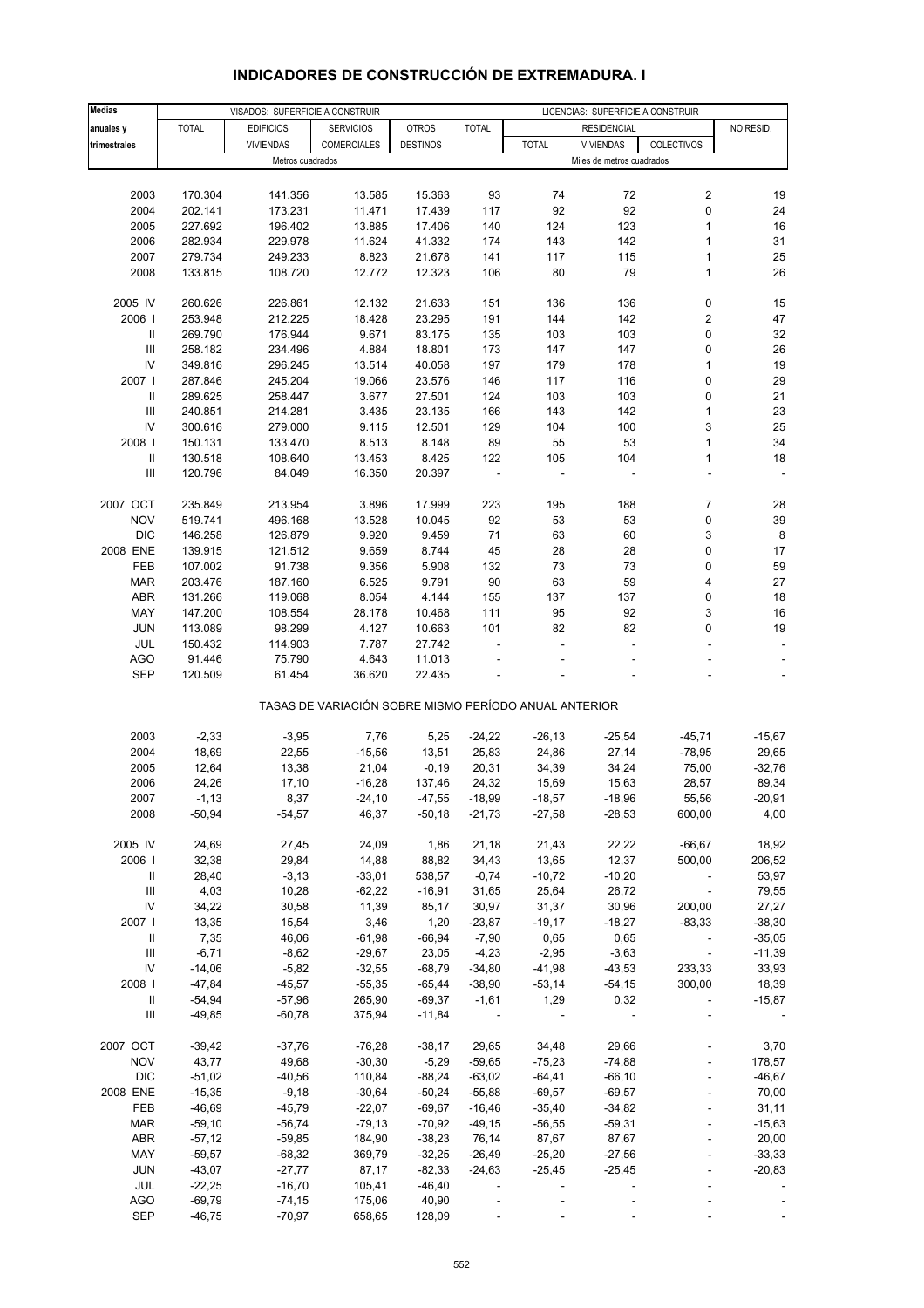| <b>Medias</b>                      |                     |                      |                      | VIVIENDAS VISADAS COLEGIO ARQUITECTOS TÉCNICOS        |                   |                    | LICENCIAS MUNIC.: Nº DE VIVIENDAS |                   |                 |
|------------------------------------|---------------------|----------------------|----------------------|-------------------------------------------------------|-------------------|--------------------|-----------------------------------|-------------------|-----------------|
| anuales y                          | <b>TOTAL</b>        |                      | OBRA NUEVA           |                                                       | Α                 | A                  | <b>OBRA</b>                       | REHABI-           | DEMO-           |
| trimestrales                       |                     | <b>TOTAL</b>         | EDIF.VIV.            | OTROS EDIF.                                           | AMPLIAR           | <b>REFORMAR</b>    | <b>NUEVA</b>                      | LITACIÓN          | <b>LICIÓN</b>   |
|                                    |                     |                      |                      |                                                       | Unidades          |                    |                                   |                   |                 |
|                                    |                     |                      |                      |                                                       |                   |                    |                                   |                   |                 |
| 2003                               | 940                 | 818                  | 812                  | 6                                                     | 22                | 100                | 405                               | 20                | 21              |
| 2004                               | 1.112               | 936                  | 954                  | $\mathbf 1$                                           | 25                | 151                | 507                               | 22                | 20              |
| 2005                               | 1.270               | 1.090                | 1.086                | 4                                                     | 22                | 159                | 695                               | 27                | 20              |
| 2006                               | 1.538               | 1.341                | 1.336                | 5                                                     | 20                | 178                | 834                               | 33                | 27              |
| 2007                               | 1.692               | 1.502                | 1.502                | 0                                                     | 18                | 172                | 664                               | 33                | 19              |
| 2008                               | 791                 | 596                  | 596                  | 0                                                     | 15                | 179                | 412                               | 41                | 24              |
|                                    |                     |                      |                      |                                                       |                   |                    |                                   |                   |                 |
| 2005 IV                            | 1.425               | 1.254                | 1.253                | 1                                                     | 24                | 147                | 791                               | 26                | 28              |
| 2006                               | 1.388               | 1.216                | 1.201                | 15                                                    | 20                | 152                | 799                               | 26                | 28              |
| $\ensuremath{\mathsf{II}}$         | 1.255               | 1.044                | 1.040                | 4                                                     | 18                | 193                | 602                               | 23                | 20              |
| $\ensuremath{\mathsf{III}}\xspace$ | 1.528               | 1.297                | 1.297                | 0                                                     | 23                | 208                | 886                               | 42                | 19              |
| IV<br>2007 l                       | 1.981               | 1.806                | 1.805<br>1.445       | 0<br>0                                                | 18                | 158                | 1.048<br>686                      | 42                | 39<br>18        |
| $\ensuremath{\mathsf{II}}$         | 1.600<br>1.704      | 1.445<br>1.537       | 1.537                | 0                                                     | 15<br>22          | 139<br>145         | 566                               | 33<br>40          | 20              |
| $\ensuremath{\mathsf{III}}\xspace$ | 1.513               | 1.293                | 1.293                | 0                                                     | 20                | 201                | 817                               | 30                | 19              |
| IV                                 | 1.950               | 1.732                | 1.732                | 0                                                     | 16                | 202                | 587                               | 28                | 18              |
| 2008                               | 894                 | 734                  | 734                  | 0                                                     | 17                | 143                | 281                               | 35                | 24              |
| $\sf II$                           | 794                 | 590                  | 590                  | 0                                                     | 18                | 187                | 544                               | 46                | 23              |
| Ш                                  | 685                 | 465                  | 465                  | 0                                                     | 11                | 209                |                                   |                   |                 |
|                                    |                     |                      |                      |                                                       |                   |                    |                                   |                   |                 |
| 2007 OCT                           | 1.498               | 1.271                | 1.271                | 0                                                     | 15                | 212                | 1.106                             | 19                | 30              |
| <b>NOV</b>                         | 3.358               | 3.117                | 3.117                | 0                                                     | 20                | 221                | 303                               | 26                | 11              |
| <b>DIC</b>                         | 993                 | 807                  | 807                  | 0                                                     | 14                | 172                | 353                               | 39                | 14              |
| 2008 ENE                           | 806                 | 662                  | 661                  | 1                                                     | 20                | 124                | 169                               | 18                | 14              |
| FEB                                | 640                 | 472                  | 472                  | 0                                                     | 17                | 151                | 327                               | 47                | 28              |
| <b>MAR</b>                         | 1.235               | 1.068                | 1.068                | 0                                                     | 13                | 154                | 346                               | 41                | 31              |
| ABR                                | 836                 | 630                  | 630                  | 0                                                     | 16                | 190                | 719                               | 53                | 36              |
| MAY                                | 803                 | 603                  | 603                  | 0                                                     | 21                | 179                | 446                               | 56                | 12              |
| <b>JUN</b>                         | 744                 | 537                  | 537                  | 0                                                     | 16                | 191                | 467                               | 30                | 21              |
| JUL                                | 926                 | 683                  | 683                  | 0                                                     | 15                | 228                | ÷,                                | ÷                 |                 |
| <b>AGO</b><br><b>SEP</b>           | 587<br>541          | 396<br>315           | 396<br>315           | 0<br>0                                                | 12<br>7           | 179<br>219         |                                   |                   |                 |
|                                    |                     |                      |                      |                                                       |                   |                    |                                   |                   |                 |
|                                    |                     |                      |                      | TASAS DE VARIACIÓN SOBRE MISMO PERÍODO ANUAL ANTERIOR |                   |                    |                                   |                   |                 |
|                                    |                     |                      |                      |                                                       |                   |                    |                                   |                   |                 |
| 2003                               | 3,53                | 0,58                 | 0,52                 | 10,77                                                 | 6,85              | 34,87              | $-24,85$                          | 5,38              | $-9,57$         |
| 2004                               | 18,36               | 14,47                | 17,60                | $-81,94$                                              | 13,58             | 51,21              | 25,25                             | 13,62             | $-8,24$         |
| 2005                               | 14,24               | 16,41                | 13,73                | 269,23                                                | $-10,96$          | 4,96               | 37,13                             | 20,22             | 3,85            |
| 2006                               | 21,07               | 23,06                | 23,07                | 20,83                                                 | $-11,57$          | 11,98              | 19,95                             | 24,92             | 31,69           |
| 2007                               | 10,00               | 12,01                | 12,41                |                                                       | $-7,17$           | $-3,28$            | $-20,35$                          | $-2,00$           | -29,69          |
| 2008                               | $-50,75$            | $-58,16$             | $-58,17$             |                                                       | $-19,88$          | 10,92              | $-34,10$                          | 11,87             | 25,66           |
|                                    |                     |                      |                      |                                                       |                   |                    |                                   |                   | 39,34           |
| 2005 IV                            | 22,99               | 37,25                | 26,40                | 50,00                                                 | $-27,27$          | $-30,66$           | 26,61                             | 33,90             |                 |
| 2006  <br>Ш                        | 31,99<br>4,44       | 34,08<br>5,20        | 34,00<br>5,12        | 40,63<br>33,33                                        | 27,08<br>$-22,86$ | 17,88<br>3,77      | 9,10<br>12,04                     | 16,42<br>$-17,65$ | 104,88<br>32,61 |
| $\ensuremath{\mathsf{III}}\xspace$ | 8,88                | 7,69                 | 7,81                 | $\overline{\phantom{a}}$                              | $-12,82$          | 20,42              | 23,17                             | 41,11             | $-19,72$        |
| IV                                 | 39,04               | 43,99                | 44,08                | $-66,67$                                              | $-25,00$          | 7,26               | 32,43                             | 59,49             | 38,82           |
| 2007 l                             | 15,30               | 18,89                | 20,38                |                                                       | $-24,59$          | $-8,13$            | $-14,18$                          | 26,92             | $-35,71$        |
| Ш                                  | 35,80               | 47,18                | 47,74                |                                                       | 22,22             | $-24,57$           | $-5,98$                           | 71,43             | $-3,28$         |
| $\ensuremath{\mathsf{III}}\xspace$ | $-0,98$             | $-0,33$              | $-0,33$              |                                                       | $-13,24$          | $-3,68$            | $-7,75$                           | $-29,13$          | 0,00            |
| IV                                 | $-1,60$             | $-4,10$              | $-4,08$              | ÷,                                                    | $-9,26$           | 27,91              | $-43,96$                          | $-33,33$          | $-53,39$        |
| 2008                               | $-44, 15$           | $-49,22$             | $-49,24$             |                                                       | 8,70              | 2,63               | $-59,07$                          | 7,07              | 35,19           |
| Ш                                  | $-53,39$            | $-61,61$             | $-61,61$             |                                                       | $-19,70$          | 28,44              | $-3,83$                           | 15,83             | 16,95           |
| Ш                                  | $-54,76$            | $-64,06$             | $-64,06$             | $\overline{\phantom{a}}$                              | $-42,37$          | 3,99               |                                   |                   |                 |
|                                    |                     |                      |                      |                                                       |                   |                    |                                   |                   |                 |
| 2007 OCT                           | $-35,96$            | $-40,05$             | $-40,05$             |                                                       | $-57,14$          | 15,22              | 40,71                             | $-61,22$          | $-23,08$        |
| <b>NOV</b>                         | 56,04               | 57,66                | 57,66                |                                                       | 150,00            | 32,34              | $-77,46$                          | $-42,22$          | $-78,00$        |
| <b>DIC</b>                         | $-31,66$            | $-38,86$             | $-38,82$             |                                                       | 27,27             | 40,98              | $-65,19$                          | 21,88             | $-51,72$        |
| 2008 ENE                           | $-10,14$            | $-16,73$             | $-16,86$             |                                                       | 81,82             | 36,26              | $-71,16$                          | $-40,00$          | $-6,67$         |
| FEB                                | $-39,16$            | $-48,81$             | $-48,81$             |                                                       | 54,55             | 26,89              | $-53,02$                          | 67,86             | $-3,45$         |
| <b>MAR</b>                         | $-56,68$            | $-59,22$             | $-59,22$             |                                                       | $-45,83$          | $-25,96$           | $-55,35$                          | 0,00              | 210,00          |
| <b>ABR</b>                         | $-55,98$            | $-64,45$             | $-64,45$             | $\overline{a}$                                        | $-11,11$          | 74,31              | 94,85                             | $-23,19$          | 414,29          |
| MAY                                | $-63,93$            | $-70,41$             | $-70,41$             |                                                       | $-44,74$          | 19,33              | $-34,89$                          | 43,59             | $-50,00$        |
| <b>JUN</b>                         | $-24,70$            | $-32,96$             | $-32,96$             | $\overline{a}$                                        | 60,00             | 7,91               | $-27,37$                          | 150,00            | $-25,00$        |
| JUL<br><b>AGO</b>                  | $-4,93$<br>$-71,35$ | $-14,20$<br>$-77,91$ | $-14,20$<br>$-77,91$ |                                                       | 50,00<br>$-40,00$ | 35,71<br>$-24, 15$ |                                   |                   |                 |
| SEP                                | $-64,34$            | $-75,58$             | $-75,58$             |                                                       | $-75,86$          | 10,61              |                                   |                   |                 |
|                                    |                     |                      |                      |                                                       |                   |                    |                                   |                   |                 |

# **INDICADORES DE CONSTRUCCIÓN DE EXTREMADURA. II**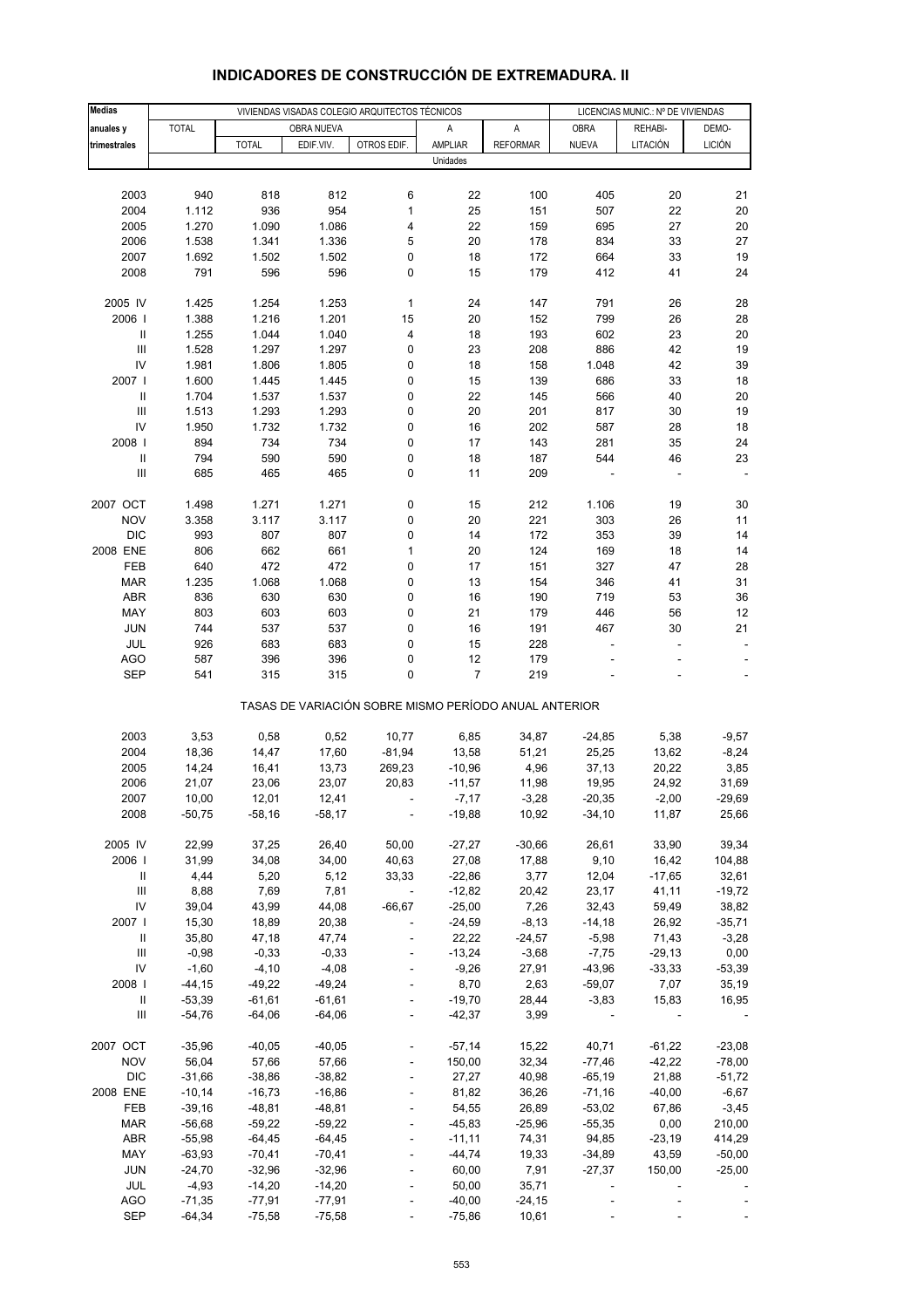| <b>Medias</b>                      |                          |                   | VIVIENDAS (2) |              |                   |                          |              | PROYECTOS VISADOS                                     |                      | CERTIFICAC.  | LIQUIDACIÓN      |
|------------------------------------|--------------------------|-------------------|---------------|--------------|-------------------|--------------------------|--------------|-------------------------------------------------------|----------------------|--------------|------------------|
|                                    |                          | <b>INICIADAS</b>  |               |              | <b>TERMINADAS</b> |                          |              | POR EL COLEGIO DE ARQUITECTOS                         |                      | FIN DE OBRA  | <b>EJECUCIÓN</b> |
| anuales y<br>trimestrales          | <b>TOTAL</b>             | <b>PROTEGIDAS</b> | <b>LIBRES</b> | <b>TOTAL</b> | <b>PROTEGIDAS</b> | <b>LIBRES</b>            | <b>TOTAL</b> | <b>PROTEGIDOS</b>                                     | <b>LIBRES</b>        | Nº VIVIENDAS | MAT. OBRA        |
|                                    |                          |                   |               |              | Unidades          |                          |              |                                                       |                      | Unidades     | Miles $\epsilon$ |
|                                    |                          |                   |               |              |                   |                          |              |                                                       |                      |              |                  |
| 2003                               | 877                      | 182               | 696           | 1.005        | 200               | 806                      | 991          | 215                                                   | 775                  | 285          | 14.797           |
| 2004                               | 759                      | 27                | 732           | 690          | 37                | 652                      | 997          | 178                                                   | 819                  | 372          | 21.266           |
| 2005                               | 859                      | 84                | 774           | 868          | 160               | 708                      | 1.224        | 216                                                   | 1.008                | 401          | 22.394           |
| 2006                               | 954                      | 73                | 882           | 756          | 121               |                          | 1.787        | 233                                                   | 1.554                | 369          | 20.502           |
| 2007                               | 1.263                    | 104               | 1.160         | 1.117        | 207               | 635<br>910               | 1.127        | 134                                                   | 993                  | 444          | 31.269           |
| 2008                               | 1.085                    | 37                | 1.048         | 1.011        | 193               | 817                      | 696          | 125                                                   | 570                  | 620          | 38.866           |
|                                    |                          |                   |               |              |                   |                          |              |                                                       |                      |              |                  |
| 2005 IV                            | 1.052                    | 136               | 916           | 809          | 170               | 639                      | 1.058        | 171                                                   | 887                  | 303          | 18.054           |
| 2006                               | 757                      | 53                | 704           | 641          | 87                | 555                      | 1.534        | 178                                                   | 1.356                | 269          | 15.834           |
| Ш                                  | 1.215                    | 102               | 1.113         | 821          | 124               | 697                      | 1.383        | 329                                                   | 1.054                | 487          | 25.990           |
| $\ensuremath{\mathsf{III}}\xspace$ | 894                      | 26                | 867           | 856          | 140               | 716                      | 2.554        | 216                                                   | 2.339                | 360          | 19.928           |
| ${\sf IV}$                         | 951                      | 109               | 842           | 705          | 132               | 573                      | 1.676        | 209                                                   | 1.467                | 361          | 20.254           |
| 2007                               | 1.728                    | 210               | 1.518         | 1.021        | 236               | 785                      | 1.247        | 129                                                   | 1.118                | 516          | 29.555           |
| $\mathbf{II}$                      | 970                      | 117               | 853           | 1.089        | 286               | 803                      | 1.111        | 71                                                    | 1.040                | 433          | 27.131           |
| $\ensuremath{\mathsf{III}}\xspace$ | 1.235                    | 49                | 1.186         | 1.156        | 130               | 1.026                    | 1.428        | 240                                                   | 1.187                | 332          | 37.628           |
| ${\sf IV}$                         | 1.121                    | 39                | 1.082         | 1.202        | 177               | 1.025                    | 724          | 96                                                    | 628                  | 496          | 30.761           |
| 2008                               | 1.518                    | 18                | 1.501         | 1.153        | 223               | 930                      | 720          | 83                                                    | 637                  | 696          | 43.145           |
| $\ensuremath{\mathsf{II}}$         | 651                      | 56                | 596           | 868          | 164               | 704                      | 869          | 161                                                   | 708                  | 643          | 37.942           |
| $\ensuremath{\mathsf{III}}\xspace$ | $\overline{\phantom{a}}$ | ÷,                | ÷,            |              |                   | $\overline{\phantom{a}}$ | 497          | 132                                                   | 366                  | 521          | 35.510           |
|                                    |                          |                   |               |              |                   |                          |              |                                                       |                      |              |                  |
| 2007 OCT                           | 744                      | 40                | 704           | 1.275        | 306               | 969                      | 929          | 78                                                    | 851                  | 875          | 47.444           |
| <b>NOV</b>                         | 1.615                    | 43                | 1.572         | 1.309        | 120               | 1.189                    | 518          | 44                                                    | 474                  | 290          | 24.572           |
| <b>DIC</b>                         | 1.004                    | 33                | 971           |              | 106               | 916                      | 724          | 165                                                   | 559                  | 324          | 20.268           |
| 2008 ENE                           | 1.073                    | 15                | 1.058         | 1.022<br>698 | 84                | 614                      | 724          | 160                                                   | 564                  | 913          | 56.707           |
| FEB                                | 2.519                    | 24                | 2.495         | 1.472        | 412               | 1.060                    | 635          | 30                                                    | 605                  | 560          | 33.553           |
| <b>MAR</b>                         | 963                      | 14                | 949           | 1.290        | 173               | 1.117                    | 801          | 59                                                    | 742                  | 615          | 39.176           |
| ABR                                | 532                      | 29                | 503           | 475          | 84                | 391                      | 830          | 175                                                   | 655                  | 728          | 43.777           |
| MAY                                | 679                      | 34                | 645           | 1.067        | 244               | 823                      | 689          | 233                                                   | 456                  | 676          | 40.989           |
| JUN                                | 743                      | 104               | 639           | 1.061        | 163               | 898                      | 1.089        | 75                                                    | 1.014                | 525          | 29.061           |
| JUL                                | ä,                       | L.                | ä,            |              |                   | ÷.                       | 533          | 83                                                    | 450                  | 802          | 50.985           |
| <b>AGO</b>                         |                          |                   |               |              |                   | ä,                       | 552          | 238                                                   | 314                  | 242          | 17.351           |
| <b>SEP</b>                         |                          |                   |               |              |                   |                          | 407          | 74                                                    | 333                  | 520          | 38.193           |
|                                    |                          |                   |               |              |                   |                          |              |                                                       |                      |              |                  |
|                                    |                          |                   |               |              |                   |                          |              | TASAS DE VARIACIÓN SOBRE MISMO PERÍODO ANUAL ANTERIOR |                      |              |                  |
|                                    |                          |                   |               |              |                   |                          |              |                                                       |                      |              |                  |
| 2003                               | $-14,57$                 | 6,14              | $-18,71$      | 30,45        | 11,80             | 36,07                    | $-24,41$     | $-45,56$                                              | $-15,27$             | 39,80        | 49,98            |
| 2004                               | $-13,46$                 | $-84,89$          | 5,18          | $-31,42$     | $-81,27$          | $-19,06$                 | 0,58         | $-17,45$                                              | 5,59                 | 30,70        | 43,72            |
| 2005                               | 13,13                    | 207,29            | 5,85          | 25,85        | 326,28            | 8,61                     | 22,79        | 21,23                                                 | 23,13                | 7,87         | 5,30             |
| 2006                               | 11,12                    | $-13,95$          | 13,85         | $-12,90$     | $-24,29$          | $-10,33$                 | 46,01        | 8,08                                                  | 54,12                | $-7,92$      | $-8,45$          |
| 2007                               | 32,41                    | 43,22             | 31,52         | 47,78        | 71,77             | 43,22                    | $-36,91$     | $-42,53$                                              | $-36,06$             | 20,28        | 52,52            |
| 2008                               | $-19,57$                 | $-77,60$          | $-11,56$      | $-4,23$      | $-26,02$          | 2,94                     | $-44,88$     | $-14,62$                                              | $-48,86$             | 45,26        | 23,63            |
| 2005 IV                            | 15,86                    | 123,50            | 8,11          | 35,06        | 864,15            | 9,86                     | 16,01        | $-7,89$                                               | 22,13                | $-23,85$     | $-24,60$         |
| 2006                               | 9,98                     | 50,48             | 7,81          | $-19,36$     | $-55,48$          | $-7,66$                  | 33,59        | $-13,61$                                              | 43,90                | $-35,97$     | $-31,85$         |
| Ш                                  | 45,09                    | 0,99              | 51,13         | $-11,78$     | 18,04             | $-15,59$                 | 4,98         | 18,04                                                 | 1,48                 | $-0,88$      | 3,79             |
| $\ensuremath{\mathsf{III}}\xspace$ | 4,32                     | $-59,28$          | 9,51          | $-8,58$      | $-16,50$          | $-6,85$                  | 86,22        | 4,52                                                  | 100,69               | $-7,37$      | $-14,28$         |
| ${\sf IV}$                         | $-9,63$                  | $-20,05$          | $-8,08$       | $-12,81$     | $-22,50$          | $-10,23$                 | 58,41        | 22,18                                                 | 65,41                | 18,90        | 12,19            |
| 2007                               | 128,27                   | 299,37            | 115,48        | 59,25        | 172,69            | 41,53                    | $-18,69$     | $-27,58$                                              | $-17,53$             | 91,58        | 86,65            |
| Ш                                  | $-20,21$                 | 14,71             | $-23,41$      | 32,64        | 130,29            | 15,22                    | $-19,67$     | $-78,44$                                              | $-1,30$              | $-11,16$     | 4,39             |
| Ш                                  | 38,19                    | 87,34             | 36,70         | 35,06        | $-7,38$           | 43,36                    | $-44, 11$    | 11,44                                                 | $-49,23$             | $-7,86$      |                  |
| ${\sf IV}$                         | 17,92                    | $-64,53$          | 28,59         | 70,42        | 34,34             | 78,72                    | $-56,82$     | $-54,30$                                              | $-57,18$             | 37,62        | 88,83<br>51,88   |
| 2008                               | $-12,13$                 | $-91,60$          | $-1,12$       | 12,92        | $-5,64$           | 18,51                    | $-42,26$     | $-35,49$                                              | $-43,04$             | 34,88        | 45,98            |
| Ш                                  | $-32,83$                 | $-52,42$          | $-30,14$      | $-20,32$     | $-42,84$          | $-12,29$                 | $-21,75$     | 126,76                                                |                      | 48,61        | 39,85            |
| Ш                                  | $\overline{\phantom{a}}$ | $\blacksquare$    |               |              |                   | $\overline{\phantom{a}}$ | $-65,16$     | $-45,21$                                              | $-31,89$<br>$-69,20$ | 57,03        | $-5,63$          |
|                                    |                          |                   |               |              |                   |                          |              |                                                       |                      |              |                  |
| 2007 OCT                           | $-28,39$                 | $-68,25$          | $-22,89$      | 78,07        | 130,08            | 66,21                    | $-36,50$     | $-73,74$                                              | $-27,02$             | 101,15       | 112,59           |
| <b>NOV</b>                         | 133,72                   | 126,32            | 133,93        | 68,69        | 42,86             | 71,82                    | $-77,39$     | $-4,35$                                               | $-78,89$             | $-11,04$     | 15,70            |
| <b>DIC</b>                         | $-10,52$                 | $-81,87$          | 3,30          | 63,78        | $-40,78$          | 105,84                   | $-43,17$     | $-42,11$                                              | $-43,48$             | 0,93         | 17,78            |
| 2008 ENE                           | $-41,37$                 | $-64,29$          | $-40,83$      | 30,96        | $-61,99$          | 96,79                    | $-8,01$      | 102,53                                                | $-20,34$             | 186,21       | 164,47           |
| FEB                                | 26,20                    | $-93,44$          | 53,07         | 16,27        | 51,47             | 6,64                     | $-17,96$     | $-55,22$                                              | $-14,43$             | 12,68        | 11,62            |
| <b>MAR</b>                         | $-29,09$                 | $-93,72$          | $-16,39$      | 1,98         | $-19,91$          | 6,48                     | $-63,26$     | $-75,42$                                              | $-61,75$             | $-15,98$     | 5,42             |
| ABR                                | $-31,62$                 | $-77,86$          | $-22,26$      | $-63,38$     | $-71,23$          | $-61,09$                 | $-6,21$      | $\sim$                                                | $-24,89$             | 38,14        | 42,25            |
| MAY                                | $-2,58$                  | $-42,37$          | 1,10          | $-3,00$      | $-23,51$          | 5,38                     | $-38,59$     | 55,33                                                 | $-53,09$             | 68,16        | 57,88            |
| <b>JUN</b>                         | $-48,19$                 | $-35,40$          | $-49,80$      | 21,95        | $-34,27$          | 44,37                    | $-17,87$     | 50,00                                                 | $-20,53$             | 42,28        | 17,87            |
| JUL                                |                          |                   |               |              |                   | $\overline{\phantom{a}}$ | $-71,42$     | $-52,84$                                              | $-73,36$             | 129,80       | $-24,06$         |
| <b>AGO</b>                         |                          |                   |               |              |                   | $\overline{\phantom{a}}$ | $-63,83$     | $-45,91$                                              | $-71,09$             | $-2,02$      | 3,65             |
| <b>SEP</b>                         |                          |                   |               |              |                   |                          | $-54,37$     | $-29,52$                                              | $-57,69$             | 30,00        | 31,66            |

### **INDICADORES DE CONSTRUCCIÓN DE EXTREMADURA. III**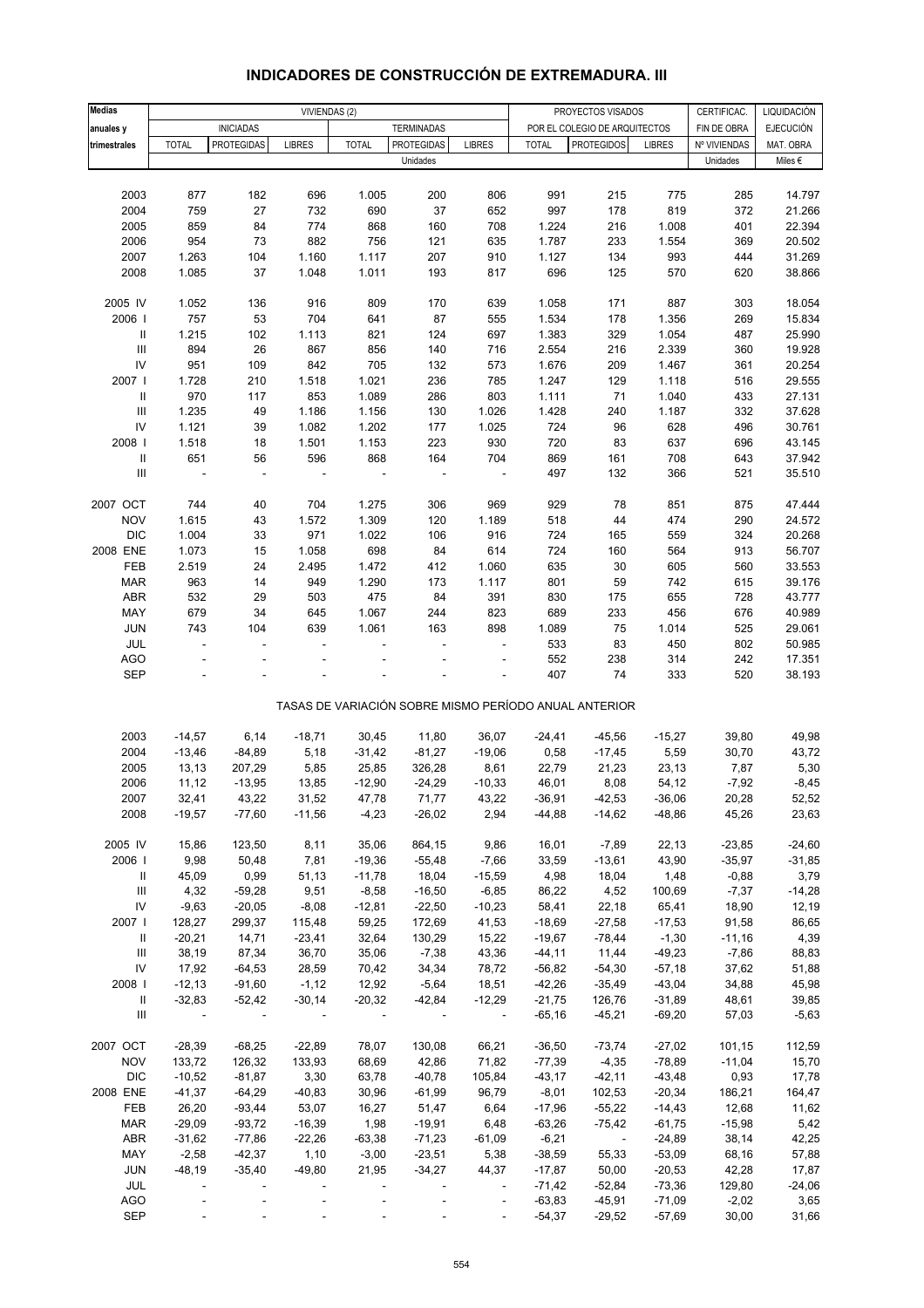| <b>Medias</b>                      |              | LICITACIÓN OFICIAL (SEOPAN) |                   | LICITACIÓN OFICIAL (FOMENTO) (3)                      |                    |              | CONSUMO     |
|------------------------------------|--------------|-----------------------------|-------------------|-------------------------------------------------------|--------------------|--------------|-------------|
| anuales y                          | <b>TOTAL</b> | <b>EDIFICACIÓN</b>          | <b>OBRA CIVIL</b> | <b>TOTAL</b>                                          | <b>EDIFICACIÓN</b> | INGENIERÍA   | E.ELECTRICA |
| trimestrales                       |              |                             |                   |                                                       |                    | <b>CIVIL</b> | CONSTRUC.   |
|                                    |              |                             |                   | Miles $\epsilon$                                      |                    |              | Gwh         |
|                                    |              |                             |                   |                                                       |                    |              |             |
| 2003                               | 56.800,4     | 14.170,4                    | 42.630,0          | 41.312                                                | 13.758             | 27.554       | 1,214       |
| 2004                               | 35.058,1     | 8.222,8                     | 26.835,4          | 34.475                                                | 7.450              | 27.025       | 1,465       |
| 2005                               | 40.994,6     | 11.209,1                    | 29.785,5          | 37.583                                                | 9.181              | 28.402       | 1,594       |
| 2006                               | 86.791,8     | 29.567,3                    | 57.224,5          | 66.206                                                | 20.444             | 48.239       | 1,633       |
| 2007                               | 72.767,9     | 17.533,8                    | 55.234,2          | 68.315                                                |                    | 52.738       | 1,807       |
|                                    |              |                             |                   |                                                       | 15.577             |              |             |
| 2008                               | 58.364,4     | 12.324,0                    | 46.040,4          | 80.777                                                | 12.121             | 68.657       | 1,849       |
| 2006                               | 41.988,3     | 10.495,3                    | 31.493,0          | 43.173                                                | 10.927             | 32.246       | 1,764       |
| Ш                                  | 92.534,7     | 24.076,7                    | 68.458,0          | 68.072                                                | 18.014             | 59.964       | 1,543       |
| Ш                                  | 99.931,7     | 23.556,0                    | 76.375,7          | 57.712                                                | 18.615             | 39.097       | 1,506       |
| IV                                 | 112.712,3    | 60.141,0                    | 52.571,3          | 95.866                                                | 34.218             | 61.648       | 1,720       |
| 2007 l                             | 85.499,0     | 19.380,3                    | 66.118,7          | 51.450                                                | 20.098             | 31.352       | 2,146       |
| Ш                                  | 123.025,3    | 28.263,3                    | 94.762,0          | 134.630                                               | 28.072             | 106.558      | 1,757       |
| Ш                                  | 58.655,3     | 15.267,3                    | 43.388,0          | 66.107                                                | 10.060             | 56.047       | 1,649       |
| IV                                 | 23.892,0     | 7.224,0                     | 16.668,0          | 21.074                                                | 4.078              | 16.996       | 1,674       |
| 2008                               |              |                             |                   |                                                       |                    |              |             |
|                                    | 98.759,3     | 9.699,7                     | 89.059,7          | 100.142                                               | 10.225             | 89.917       | 2,002       |
| $\ensuremath{\mathsf{II}}$         | 35.745,3     | 15.881,3                    | 19.864,0          | 59.074                                                | 16.058             | 43.016       | 1,696       |
| $\ensuremath{\mathsf{III}}\xspace$ | 46.859,0     | 10.450,3                    | 36.408,7          | 83.115                                                | 10.078             | 73.037       |             |
| IV                                 | 39.553,0     | 15.146,0                    | 24.407,0          |                                                       |                    |              |             |
| 2007 NOV                           | 16.751,0     | 6.636,0                     | 10.115,0          | 15.944                                                | 4.897              | 11.047       | 1,773       |
| DIC                                | 26.292,0     | 10.567,0                    | 15.725,0          | 15.302                                                | 2.800              | 12.502       | 1,738       |
| 2008 ENE                           | 49.753,0     | 6.398,0                     | 43.355,0          | 56.090                                                | 5.171              | 50.919       | 1,983       |
| FEB                                | 80.584,0     | 3.276,0                     | 77.308,0          | 75.736                                                | 7.676              | 68.060       | 2,119       |
| <b>MAR</b>                         | 165.941,0    | 19.425,0                    | 146.516,0         | 168.601                                               | 17.829             | 150.772      | 1,903       |
| ABR                                | 80.690,0     | 34.520,0                    | 46.170,0          | 144.567                                               | 35.205             | 109.362      | 1,759       |
|                                    |              |                             |                   |                                                       |                    |              |             |
| MAY                                | 14.651,0     | 5.431,0                     | 9.220,0           | 21.989                                                | 6.603              | 15.386       | 1,809       |
| <b>JUN</b>                         | 11.895,0     | 7.693,0                     | 4.202,0           | 10.666                                                | 6.366              | 4.300        | 1,521       |
| JUL                                | 93.934,0     | 4.498,0                     | 89.436,0          | 198.055                                               | 6.346              | 191.709      |             |
| <b>AGO</b>                         | 19.408,0     | 8.841,0                     | 10.567,0          | 15.741                                                | 6.422              | 9.319        |             |
| <b>SEP</b>                         | 27.235,0     | 18.012,0                    | 9.223,0           | 35.550                                                | 17.467             | 18.083       |             |
| OCT                                | 39.553,0     | 15.146,0                    | 24.407,0          |                                                       |                    |              |             |
|                                    |              |                             |                   | TASAS DE VARIACIÓN SOBRE MISMO PERÍODO ANUAL ANTERIOR |                    |              |             |
| 2003                               | $-13,39$     | 119,37                      | $-27,89$          | $-39,27$                                              | 70,45              | $-54,04$     | 1,02        |
| 2004                               | $-38,28$     | $-41,97$                    | $-37,05$          | $-16,55$                                              | $-45,85$           | $-1,92$      | 20,70       |
| 2005                               | 16,93        | 36,32                       | 10,99             | 9,01                                                  | 23,23              | 5,10         | 8,78        |
|                                    |              |                             |                   |                                                       |                    |              |             |
| 2006                               | 111,72       | 163,78                      | 92,12             | 76,16                                                 | 122,68             | 69,84        | 2,47        |
| 2007                               | -16,16       | -40,70                      | -3,48             | 3,19                                                  | $-23,81$           | 9,33         | 10,62       |
| 2008                               | $-29,70$     | $-36,21$                    | $-27,72$          | $-3,91$                                               | $-37,55$           | 6,19         | $-5,25$     |
| 2006                               | 390,71       | 293,23                      | 434,90            | 356,40                                                | 388,45             | 346,46       | -5,31       |
| Ш                                  | 187,10       | 114,51                      | 225,89            | 103,54                                                | 65,94              | 165,47       | 4,77        |
| $\ensuremath{\mathsf{III}}\xspace$ | 48,87        | 53,73                       | 47,43             | 4,77                                                  | 44,57              | $-7,37$      | $-1,20$     |
| IV                                 | 101,05       | 285,02                      | 29,99             | 83,15                                                 | 218,19             | 48,23        | 13,48       |
| 2007                               | 103,63       | 84,66                       | 109,95            | 19,17                                                 | 83,93              | $-2,77$      | 21,66       |
| Ш                                  | 32,95        | 17,39                       | 38,42             | 97,77                                                 | 55,83              | 77,70        | 13,84       |
| Ш                                  | $-41,30$     | $-35,19$                    | $-43,19$          | 14,55                                                 | $-45,96$           | 43,35        | 9,54        |
| IV                                 | $-78,80$     | $-87,99$                    | $-68,29$          | $-78,02$                                              | $-88,08$           | $-72,43$     |             |
|                                    |              |                             | 34,70             | 94,64                                                 |                    |              | $-2,66$     |
| 2008                               | 15,51        | $-49,95$                    |                   |                                                       | $-49,12$           | 186,80       | $-6,73$     |
| Ш                                  | $-70,94$     | $-43,81$                    | $-79,04$          | $-56, 12$                                             | $-42,80$           | $-59,63$     | $-3,45$     |
| Ш                                  | $-20,11$     | $-31,55$                    | $-16,09$          | 25,73                                                 | 0, 19              | 30,31        |             |
| IV                                 | 38,14        | 238,91                      | 1,01              |                                                       |                    |              |             |
| 2007 NOV                           | $-36,09$     | $-45,19$                    | $-28,27$          | $-60,53$                                              | $-75,33$           | $-46,24$     | 5,04        |
| DIC                                | $-83,88$     | $-88,74$                    | $-77,29$          | $-84,71$                                              | $-63,74$           | $-86,46$     | $-10,27$    |
| 2008 ENE                           | -51,25       | $-28,07$                    | $-53,46$          | 38,37                                                 | $-74, 11$          | 147,62       | $-5,26$     |
| FEB                                | 31,67        | $-84,24$                    | 91,28             | 86,84                                                 | $-61,57$           | 230,98       | 9,34        |
| <b>MAR</b>                         | 77,96        | $-31,75$                    | 126,15            | 130,08                                                | $-12,38$           | 184,86       | $-20,94$    |
| ABR                                | $-48,63$     | 4,83                        | $-62,81$          | -11,90                                                | 19,61              | $-18,78$     | $-6,24$     |
| MAY                                | $-83,34$     | $-87,83$                    | $-78,72$          | $-82,02$                                              | $-86,39$           | $-79,15$     | 0,28        |
| JUN                                | $-90,41$     | 6,27                        | $-96,40$          | $-90,92$                                              | 1,74               | $-96, 13$    | $-4,40$     |
| JUL                                | $-27,08$     | $-87,43$                    | $-3,87$           | 38,43                                                 | $-73,18$           | 60,54        |             |
| <b>AGO</b>                         | -44,55       | 42,41                       | $-63,30$          | $-51,64$                                              | 45,69              | $-66,89$     |             |

## **INDICADORES DE CONSTRUCCIÓN DE EXTREMADURA. IV**

 SEP 124,06 371,15 10,69 56,66 727,04 -12,14 - OCT 38,14 238,91 1,01 - - - - - -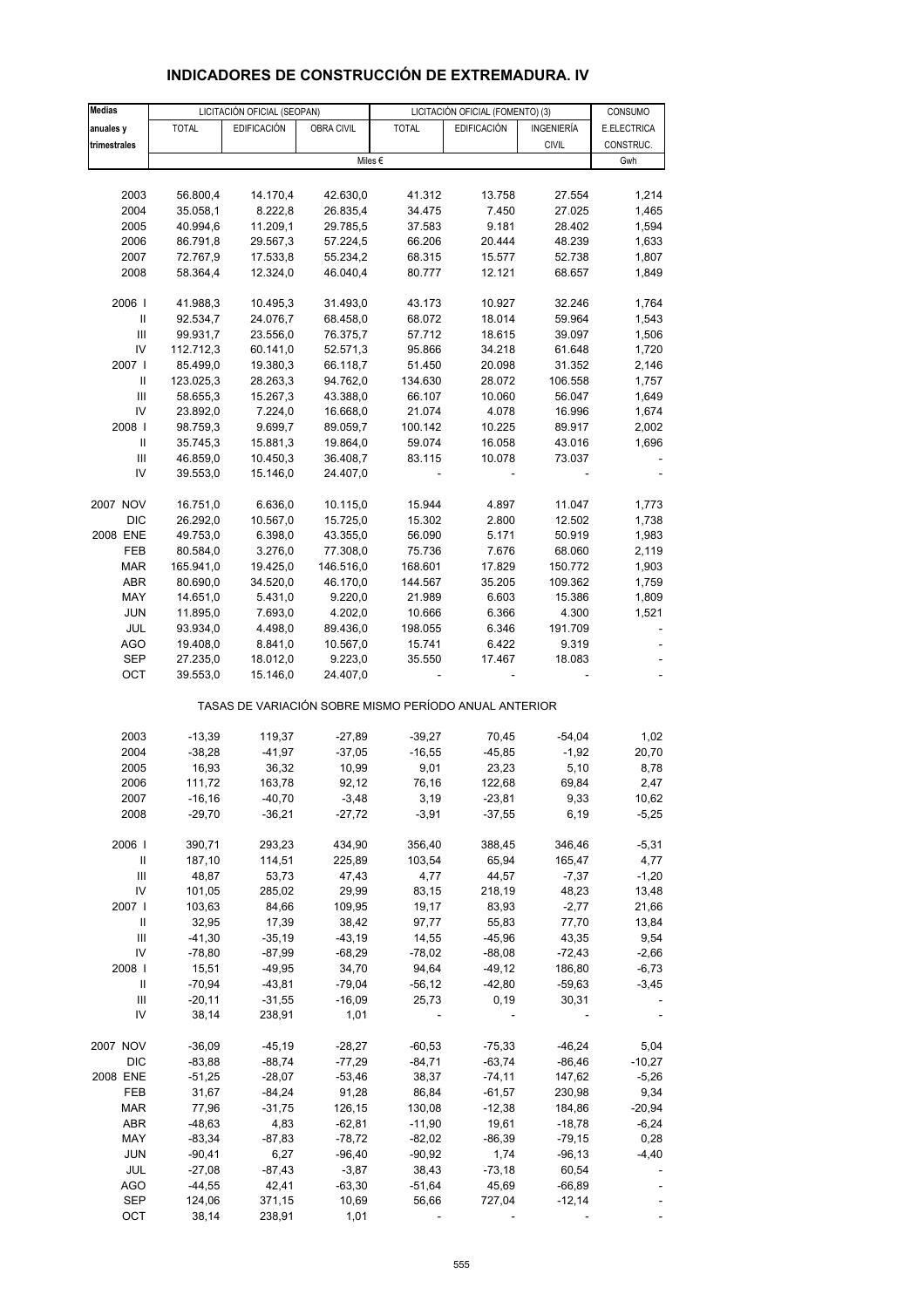| Medias                             | ESTABLECIMIENTOS HOTELEROS |                    |                    |                                                       |                          |                    |                  |  |  |
|------------------------------------|----------------------------|--------------------|--------------------|-------------------------------------------------------|--------------------------|--------------------|------------------|--|--|
| anuales y                          |                            | NÚMERO DE VIAJEROS |                    |                                                       | NÚMERO DE PERNOCTACIONES |                    | <b>GRADO DE</b>  |  |  |
| trimestrales                       | <b>TOTAL</b>               | <b>ESPAÑOLES</b>   | <b>EXTRANJEROS</b> | <b>TOTAL</b>                                          | <b>ESPAÑOLES</b>         | <b>EXTRANJEROS</b> | <b>OCUPACIÓN</b> |  |  |
|                                    |                            |                    |                    | Unidades                                              |                          |                    | $\%$             |  |  |
|                                    |                            |                    |                    |                                                       |                          |                    |                  |  |  |
| 2003                               | 84.763                     | 73.059             | 11.707             | 146.101                                               | 128.658                  | 17.328             | 30,96            |  |  |
| 2004                               | 87.513                     | 76.268             | 11.247             | 153.292                                               | 135.433                  | 17.743             | 31,48            |  |  |
| 2005                               | 85.465                     | 75.778             | 9.687              | 150.563                                               | 134.732                  | 15.696             | 30,61            |  |  |
| 2006                               | 92.755                     | 81.320             | 11.435             | 167.936                                               | 149.861                  | 18.076             | 33,51            |  |  |
| 2007                               | 97.424                     | 84.841             | 12.583             | 174.633                                               | 153.583                  | 21.051             | 34,60            |  |  |
| 2008                               | 98.829                     | 86.574             | 12.256             | 182.294                                               | 160.537                  | 21.757             | 34,89            |  |  |
| 2006                               | 74.751                     | 66.877             | 7.874              | 125.626                                               | 112.145                  | 13.481             | 26,30            |  |  |
| Ш                                  | 107.298                    | 91.671             | 15.627             | 196.220                                               | 171.959                  | 24.260             | 39,11            |  |  |
| Ш                                  | 101.486                    | 88.859             | 12.627             | 190.802                                               | 171.414                  | 19.388             | 36,82            |  |  |
| IV                                 | 87.483                     | 77.874             | 9.610              | 159.096                                               | 143.924                  | 15.172             | 31,81            |  |  |
| 2007                               | 78.564                     | 69.512             | 9.052              | 125.012                                               | 109.642                  | 15.371             | 26,82            |  |  |
| Ш                                  | 109.502                    | 93.506             | 15.996             | 201.734                                               | 175.604                  | 26.131             | 39,71            |  |  |
| Ш                                  | 108.773                    | 95.183             | 13.590             | 199.631                                               | 177.204                  | 22.427             | 38,41            |  |  |
| IV                                 | 92.856                     | 81.164             | 11.692             | 172.156                                               | 151.882                  | 20.274             | 33,47            |  |  |
| 2008                               | 83.487                     | 74.821             | 8.666              | 151.565                                               | 135.721                  | 15.844             | 30,36            |  |  |
| Ш                                  | 103.610                    | 88.662             | 14.948             | 191.994                                               | 165.738                  | 26.255             | 36,55            |  |  |
| Ш                                  | 107.076                    | 94.119             | 12.957             | 199.331                                               | 175.844                  | 23.487             | 37,30            |  |  |
| IV                                 | 105.772                    | 92.931             | 12.841             | 194.269                                               | 173.455                  | 20.814             | 36,27            |  |  |
| 2007 NOV                           | 94.972                     | 84.423             | 10.549             | 173.086                                               | 155.156                  | 17.930             | 34,22            |  |  |
| <b>DIC</b>                         | 74.582                     | 66.518             | 8.064              | 132.521                                               | 117.438                  | 15.083             | 26,21            |  |  |
| 2008 ENE                           | 62.328                     | 55.670             | 6.658              | 111.271                                               | 99.290                   | 11.981             | 23,14            |  |  |
| FEB                                | 75.316                     | 67.183             | 8.133              | 131.174                                               | 116.993                  | 14.181             | 27,66            |  |  |
| <b>MAR</b>                         | 112.818                    | 101.610            | 11.208             | 212.250                                               | 190.880                  | 21.370             | 40,27            |  |  |
| ABR                                | 99.813                     | 84.179             | 15.634             | 181.342                                               | 153.089                  | 28.253             | 35,65            |  |  |
| MAY                                | 112.071                    | 95.926             | 16.145             | 209.771                                               | 180.849                  | 28.922             | 38,66            |  |  |
| <b>JUN</b>                         | 98.947                     | 85.882             | 13.065             | 184.868                                               | 163.277                  | 21.591             | 35,34            |  |  |
| JUL                                | 102.921                    | 91.510             | 11.411             | 187.564                                               | 164.266                  | 23.298             | 34,87            |  |  |
| <b>AGO</b>                         | 117.238                    | 103.151            | 14.087             | 222.265                                               | 196.589                  | 25.676             | 40,84            |  |  |
| <b>SEP</b>                         | 101.069                    | 87.696             | 13.373             | 188.164                                               | 166.678                  | 21.486             | 36,20            |  |  |
| OCT                                | 105.772                    | 92.931             | 12.841             | 194.269                                               | 173.455                  | 20.814             | 36,27            |  |  |
|                                    |                            |                    |                    | TASAS DE VARIACIÓN SOBRE MISMO PERÍODO ANUAL ANTERIOR |                          |                    |                  |  |  |
|                                    |                            |                    |                    |                                                       |                          |                    |                  |  |  |
| 2003                               | 0,36                       | 2,01               | $-8,83$            | 1,65                                                  | 3,12                     | $-7,93$            | $-4, 14$         |  |  |
| 2004                               | 3,24                       | 4,39               | $-3,93$            | 4,92                                                  | 5,27                     | 2,39               | 1,69             |  |  |
| 2005                               | $-2,34$                    | $-0,64$            | $-13,87$           | $-1,78$                                               | $-0,52$                  | $-11,54$           | $-2,77$          |  |  |
| 2006<br>2007                       | 8,53<br>5,03               | 7,31               | 18,04              | 11,54                                                 | 11,23                    | 15,16              | 9,47             |  |  |
| 2008                               | $-1, 12$                   | 4,33<br>$-0,16$    | 10,04<br>$-7,42$   | 3,99<br>1,84                                          | 2,48<br>2,23             | 16,46<br>$-0,92$   | 3,26<br>$-1,66$  |  |  |
|                                    |                            |                    |                    |                                                       |                          |                    |                  |  |  |
| 2006                               | 4,60                       | 3,16               | 18,66              | 4,83                                                  | 3,67                     | 21,27              | 2,57             |  |  |
| $\sf II$                           | 15,92                      | 14,16              | 27,48              | 19,45                                                 | 18,26                    | 28,57              | 17,66            |  |  |
| $\ensuremath{\mathsf{III}}\xspace$ | 7,31                       | 6,70               | 11,78              | 9,63                                                  | 10,28                    | 4,20               | 6,81             |  |  |
| IV                                 | 5,08                       | 4,25               | 12,32              | 10,41                                                 | 10,79                    | 6,92               | 9,35             |  |  |
| 2007 l                             | 5,10                       | 3,94               | 14,96              | $-0,49$                                               | $-2,23$                  | 14,01              | 1,98             |  |  |
| Ш                                  | 2,05                       | 2,00               | 2,36               | 2,81                                                  | 2,12                     | 7,71               | 1,53             |  |  |
| Ш                                  | 7,18                       | 7,12               | 7,63               | 4,63                                                  | 3,38                     | 15,67              | 4,32             |  |  |
| IV                                 | 6,14                       | 4,23               | 21,67              | 8,21                                                  | 5,53                     | 33,63              | 5,20             |  |  |
| 2008                               | 6,27                       | 7,64               | $-4,26$            | 21,24                                                 | 23,79                    | 3,08               | 13,17            |  |  |
| Ш                                  | $-5,38$                    | $-5,18$            | $-6,55$            | $-4,83$                                               | $-5,62$                  | 0,48               | $-7,95$          |  |  |
| $\ensuremath{\mathsf{III}}\xspace$ | $-1,56$                    | $-1, 12$           | $-4,66$            | $-0,15$                                               | $-0,77$                  | 4,73               | $-2,88$          |  |  |
| IV                                 | $-2,97$                    | 0,41               | $-22,00$           | $-7,87$                                               | $-5,24$                  | $-25,15$           | $-9,26$          |  |  |
| 2007 NOV                           | 21,71                      | 19,70              | 40,54              | 21,58                                                 | 20,20                    | 34,96              | 18,74            |  |  |
| <b>DIC</b>                         | $-10,40$                   | $-11,30$           | $-2,25$            | $-8,58$                                               | $-11,35$                 | 20,85              | $-11,99$         |  |  |
| 2008 ENE                           | 2,19                       | 4,87               | $-15,80$           | 17,05                                                 | 21,23                    | $-8,95$            | 11,95            |  |  |
| FEB                                | 4,25                       | 5,68               | $-6,22$            | 16,76                                                 | 19,48                    | $-1,70$            | 5,25             |  |  |
| <b>MAR</b>                         | 10, 11                     | 10,59              | 5,98               | 26,61                                                 | 28,01                    | 15,35              | 20,14            |  |  |
| ABR                                | $-24,90$                   | $-27,56$           | $-6,37$            | $-27,94$                                              | $-31,35$                 | $-1,41$            | -28,49           |  |  |
| MAY                                | 10,78                      | 15,49              | $-10,85$           | 12,97                                                 | 15,18                    | 0,85               | 8,41             |  |  |
| JUN                                | 4,78                       | 5,70               | $-0,88$            | 10,14                                                 | 11,23                    | 2,54               | 5,15             |  |  |
| JUL                                | 7,07                       | 8,58               | $-3,71$            | 11,95                                                 | 10,54                    | 22,96              | 7,09             |  |  |
| <b>AGO</b>                         | $-4,07$                    | $-4,22$            | $-2,95$            | $-1,73$                                               | $-3, 11$                 | 10,35              | $-4,22$          |  |  |
| <b>SEP</b>                         | $-6,40$                    | $-6,28$            | $-7,16$            | $-8,29$                                               | $-7,46$                  | $-14,28$           | $-9,57$          |  |  |
| OCT                                | $-2,97$                    | 0,41               | $-22,00$           | $-7,87$                                               | $-5,24$                  | $-25,15$           | $-9,26$          |  |  |

## **INDICADORES DE SERVICIOS DE EXTREMADURA. I**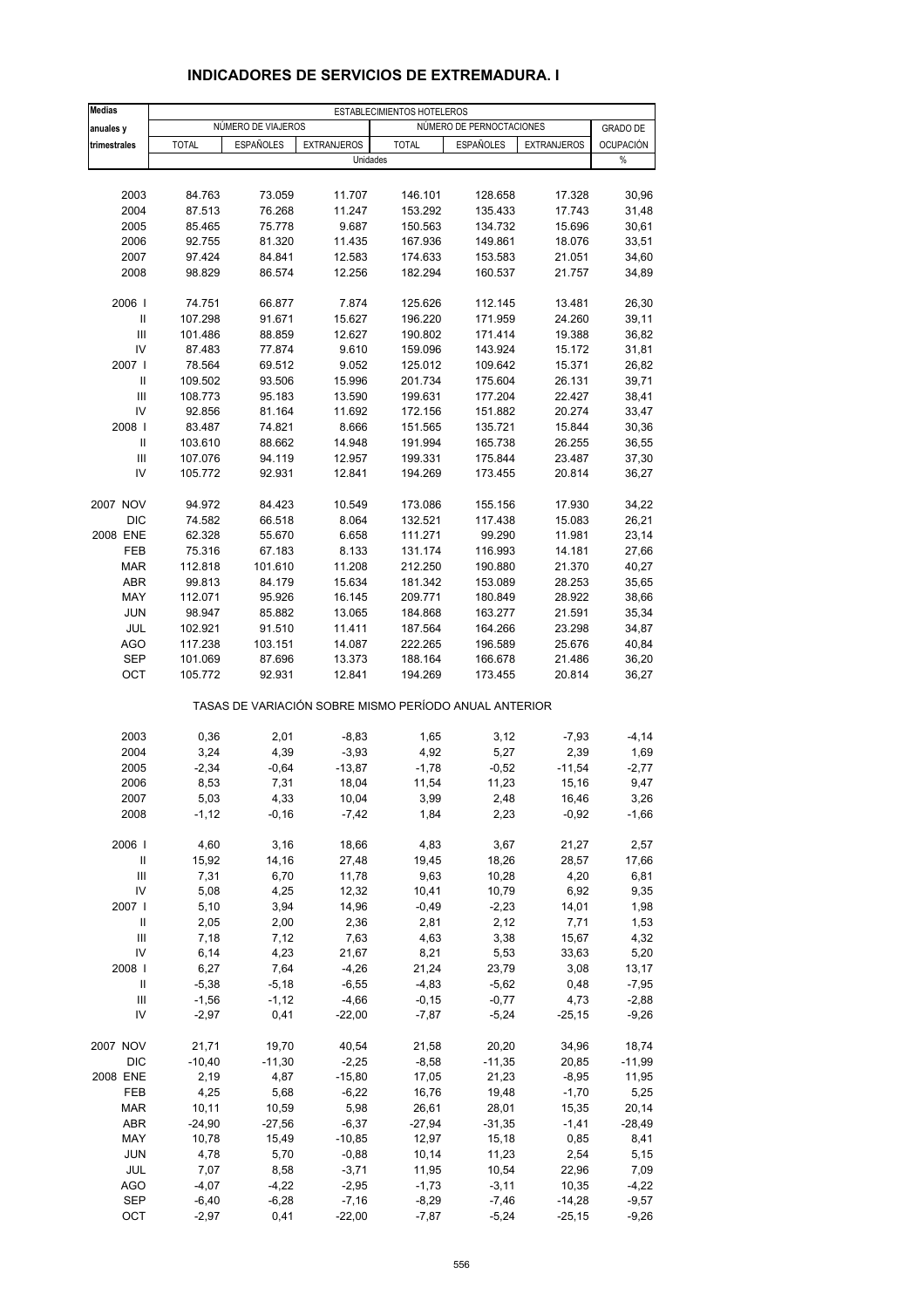#### **Medias** ACAMPAMENTOS TURÍSTICOS (5) **anuales y NÚMERO DE VIAJEROS NÚMERO DE VIAJEROS NÚMERO DE PERNOCTACIONES GRADO DE trimestrales** TOTAL ESPAÑOLES EXTRANJEROS TOTAL ESPAÑOLES EXTRANJEROS OCUPACIÓN Unidades % 2003 7.679 6.690 989 18.929 16.560 2.370 25,68 2004 6.886 5.850 1.036 17.420 15.173 2.247 28,18 2005 7.253 6.252 1.001 17.969 15.609 2.361 30,43 2006 8.231 7.246 985 20.502 18.099 2.402 32,42 2007 8.749 7.701 1.048 23.563 20.680 2.883 28,77 2008 10.128 8.876 1.252 28.957 26.078 2.880 29,15 2006 I 2.084 1.436 648 3.700 2.433 1.267 31,88 II 10.599 9.084 1.515 23.093 19.076 4.017 26,01 III 18.480 17.109 1.371 51.447 48.080 3.368 35,30 IV 1.759 1.353 406 3.766 2.809 957 36,50 2007 I 2.090 1.702 388 4.243 3.401 842 33,21 II 10.010 8.309 1.702 26.827 20.989 5.839 26,46 III 21.129 19.343 1.786 59.151 55.163 3.988 35,32 IV 1.767 1.448 318 4.031 3.166 865 20,08 2008 I 4.093 3.502 591 10.428 9.076 1.352 24,63 II 7.379 5.926 1.453 19.450 15.712 3.738 26,83 III 21.245 19.361 1.884 61.889 57.958 3.931 35,52 IV 3.123 2.394 729 14.270 12.537 1.733 30,54 2007 NOV 1.325 1.095 230 2.866 2.210 656 15,35 DIC 1.110 886 224 2.711 2.024 687 20,54 2008 ENE 922 584 338 1.828 1.257 571 17,28 FEB 2.287 1.999 288 4.292 3.479 813 24,16 MAR 9.071 7.923 1.148 25.165 22.492 2.673 32,44 ABR 6.463 4.691 1.772 16.609 12.639 3.970 26,26 MAY 6.914 5.356 1.558 18.774 14.217 4.557 25,81 JUN 8.760 7.731 1.029 22.967 20.279 2.688 28,42 JUL 23.101 21.079 2.022 60.686 56.744 3.942 33,62 AGO 33.854 31.276 2.578 101.327 95.974 5.353 45,89 SEP 6.781 5.728 1.053 23.655 21.157 2.498 27,05 OCT 3.123 2.394 729 14.270 12.537 1.733 30,54 TASAS DE VARIACIÓN SOBRE MISMO PERÍODO ANUAL ANTERIOR 2003 8,62 10,38 -1,99 6,20 6,74 2,58 21,92 2004 -10,33 -12,56 4,75 -7,97 -8,37 -5,20 9,73 2005 5,33 6,88 -3,39 3,15 2,87 5,08 7,98 2006 13,48 15,89 -1,57 14,09 15,96 1,76 6,55 2007 6,30 6,28 6,44 14,93 14,26 20,02 -11,28 2008 -1,24 -1,84 3,20 4,47 6,91 -13,41 -5,77 2006 I -27,90 -42,14 58,74 -42,98 -57,09 54,68 -5,72 II 53,32 67,24 2,30 45,60 68,85 -11,97 11,39 III 4,28 6,97 -20,66 10,31 10,90 2,50 6,88 IV 18,34 22,92 5,27 30,35 32,88 23,47 15,78 2007 I 0,27 18,47 -40,09 14,67 39,79 -33,56 4,19 II -5,55 -8,53 12,30 16,17 10,02 45,36 1,72 III 14,33 13,06 30,25 14,97 14,73 18,41 0,05 IV 0,42 7,02 -21,59 7,03 12,72 -9,68 -45,00 2008 I 95,88 105,80 52,41 145,80 166,89 60,61 -25,85 II -26,29 -28,68 -14,61 -27,50 -25,14 -35,97 1,40 III 0,55 0,09 5,53 4,63 5,07 -1,42 0,58 IV 9,01 1,27 45,51 119,00 138,12 38,53 25,47 2007 NOV 40,96 51,87 5,02 67,80 76,80 43,23 -59,57 DIC -18,74 1,03 -54,19 -5,61 13,90 -37,26 -47,71 2008 ENE 16,56 6,18 40,25 38,38 35,60 44,92 -48,29 FEB 48,89 55,93 13,39 55,45 53,87 62,60 -34,53 MAR 130,11 142,07 71,60 191,06 220,67 63,79 10,64 ABR -53,49 -61,22 -1,50 -60,71 -64,81 -37,49 -8,28 MAY -1,17 8,07 -23,63 11,17 52,54 -39,78 -5,35 JUN -4,15 -1,80 -18,72 7,70 14,40 -25,29 21,04 JUL -7,96 -8,42 -2,84 -8,48 -7,64 -19,06 -13,57 AGO 4,13 3,31 15,19 8,08 7,68 15,72 14,07 SEP 17,38 20,87 1,45 36,01 41,76 1,26 0,86

#### **INDICADORES DE SERVICIOS DE EXTREMADURA. II**

OCT 9,01 1,27 45,51 119,00 138,12 38,53 25,47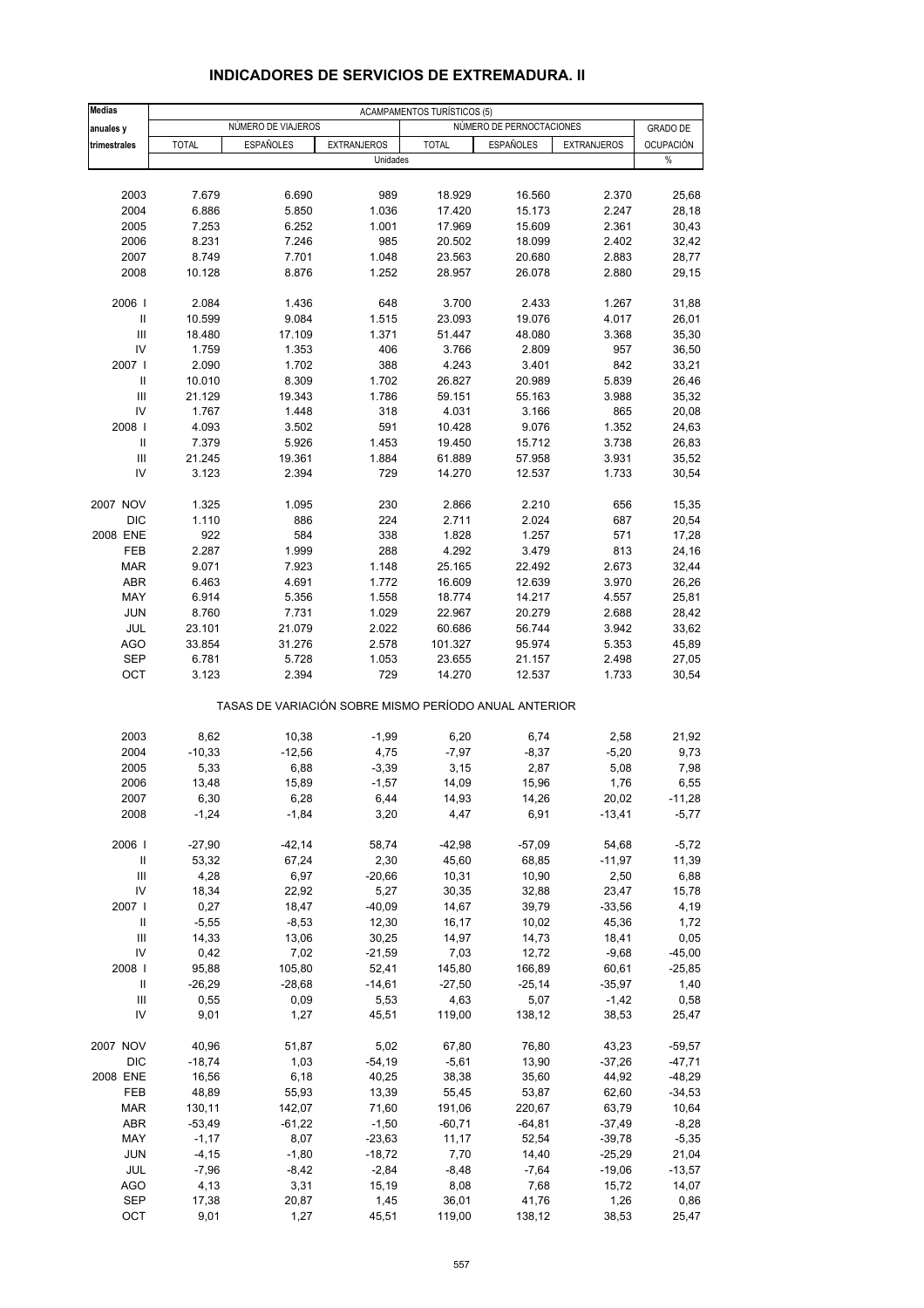| <b>Medias</b>                      |                  |                    |                                                       | APARTAMENTOS TURÍSTICOS (5) |                          |                    |                          |
|------------------------------------|------------------|--------------------|-------------------------------------------------------|-----------------------------|--------------------------|--------------------|--------------------------|
| anuales y                          |                  | NÚMERO DE VIAJEROS |                                                       |                             | NÚMERO DE PERNOCTACIONES |                    | <b>GRADO DE</b>          |
| trimestrales                       | <b>TOTAL</b>     | <b>ESPAÑOLES</b>   | <b>EXTRANJEROS</b><br>Unidades                        | <b>TOTAL</b>                | <b>ESPAÑOLES</b>         | <b>EXTRANJEROS</b> | <b>OCUPACIÓN</b><br>$\%$ |
|                                    |                  |                    |                                                       |                             |                          |                    |                          |
| 2003                               | 1.133            | 1.110              | 22                                                    | 3.572                       | 3.497                    | 75                 | 20,66                    |
| 2004                               | 963              | 941                | 23                                                    | 3.179                       | 3.072                    | 106                | 19,13                    |
| 2005                               | 1.098            | 1.076              | 22                                                    | 3.411                       | 3.275                    | 136                | 18,19                    |
| 2006                               | 1.243            | 1.206              | 38                                                    | 3.976                       | 3.783                    | 194                | 21,04                    |
| 2007                               | 1.430            | 1.395              | 35                                                    | 4.328                       | 4.116                    | 212                | 19,43                    |
| 2008                               | 1.493            | 1.451              | 42                                                    | 4.865                       | 4.515                    | 350                | 18,52                    |
| 2006                               | 1.176            | 1.154              | 22                                                    | 2.888                       | 2.781                    | 107                | 15,36                    |
| Ш                                  | 1.453            | 1.400              | 53                                                    | 3.918                       | 3.580                    | 338                | 21,27                    |
| Ш                                  | 1.324            | 1.262              | 62                                                    | 6.235                       | 6.000                    | 235                | 33,37                    |
| IV                                 | 1.020            | 1.006              | 14                                                    | 2.864                       | 2.769                    | 95                 | 14,17                    |
| 2007 l                             | 882              | 851                | 32                                                    | 1.879                       | 1.711                    | 168                | 9,46                     |
| Ш                                  | 1.575            | 1.521              | 54                                                    | 4.156                       | 3.898                    | 258                | 19,59                    |
| Ш                                  | 1.792            | 1.747              | 45                                                    | 7.444                       | 7.125                    | 319                | 32,06                    |
| IV                                 | 1.469            | 1.461              | 8                                                     | 3.833                       | 3.731                    | 102                | 16,62                    |
| 2008                               | 1.123            | 1.098              | 26                                                    | 2.607                       | 2.358                    | 249                | 11,58                    |
| Ш                                  | 1.518            | 1.460              | 59                                                    | 4.275                       | 3.806                    | 469                | 17,25                    |
| Ш                                  | 1.844            | 1.791              | 53                                                    | 8.199                       | 7.794                    | 405                | 28,90                    |
| IV                                 | 1.476            | 1.468              | 8                                                     | 3.406                       | 3.278                    | 128                | 12,01                    |
| 2007 NOV                           | 1.354            | 1.354              | 0                                                     | 2.962                       | 2.932                    | 30                 | 13,33                    |
| DIC                                | 1.294            | 1.274              | 20                                                    | 4.045                       | 3.861                    | 184                | 17,24                    |
| 2008 ENE                           | 425              | 401                | 24                                                    | 1.116                       | 904                      | 212                | 5,06                     |
| FEB                                | 1.047<br>1.898   | 1.017              | 30<br>23                                              | 2.336                       | 2.095                    | 241                | 10,62                    |
| <b>MAR</b><br>ABR                  | 1.300            | 1.875<br>1.242     | 58                                                    | 4.369<br>2.926              | 4.074<br>2.536           | 295<br>390         | 19,06<br>13,07           |
| MAY                                | 1.506            | 1.435              | 71                                                    | 5.022                       | 4.280                    | 742                | 20,33                    |
| <b>JUN</b>                         | 1.749            | 1.702              | 47                                                    | 4.878                       | 4.603                    | 275                | 18,35                    |
| JUL                                | 1.879            | 1.819              | 60                                                    | 7.763                       | 7.444                    | 319                | 28,74                    |
| AGO                                | 2.559            | 2.470              | 89                                                    | 13.208                      | 12.667                   | 541                | 44,56                    |
| <b>SEP</b>                         | 1.093            | 1.084              | 9                                                     | 3.626                       | 3.271                    | 355                | 13,41                    |
| OCT                                | 1.476            | 1.468              | 8                                                     | 3.406                       | 3.278                    | 128                | 12,01                    |
|                                    |                  |                    | TASAS DE VARIACIÓN SOBRE MISMO PERÍODO ANUAL ANTERIOR |                             |                          |                    |                          |
| 2003                               | 16,01            | 17,76              | $-33,08$                                              | 16,47                       | 18,02                    | $-27,59$           | 4,63                     |
| 2004                               | $-14,94$         | $-15,25$           | 0,37                                                  | $-11,01$                    | $-12,14$                 | 41,20              | $-7,43$                  |
| 2005                               | 13,98            | 14,40              | $-3,70$                                               | 7,30                        | 6,58                     | 28,16              | $-4,91$                  |
| 2006                               | 13,24            | 12,00              | 74,62                                                 | 16,58                       | 15,52                    | 42,17              | 15,70                    |
| 2007                               | 14,97            | 15,71              | $-8,59$                                               | 8,85                        | 8,82                     | 9,43               | $-7,65$                  |
| 2008                               | 2,93             | 2,84               | 6,08                                                  | 8,28                        | 5,99                     | 50,26              | $-8,59$                  |
| 2006                               | 42,83            | 42,28              | 80,56                                                 | 40,01                       | 40,79                    | 22,43              | 26,76                    |
| $\ensuremath{\mathsf{II}}$         | 15,62            | 13,30              | 150,00                                                | 27,55                       | 21,26                    | 183,75             | 19,34                    |
| $\ensuremath{\mathsf{III}}\xspace$ | $-7,71$          | $-10,28$           | 120,00                                                | 1,98                        | 1,70                     | 9,66               | 9,82                     |
| IV                                 | 16,31            | 18,08              | $-44,00$                                              | 19,60                       | 21,96                    | $-23,66$           | 14,06                    |
| 2007                               | $-24,97$         | $-26,31$           | 46,15                                                 | $-34,93$                    | $-38,46$                 | 56,52              | $-38,45$                 |
| Ш                                  | 8,39             | 8,67               | 1,25                                                  | 6,07                        | 8,87                     | $-23,69$           | $-7,91$                  |
| Ш                                  | 35,31            | 38,46              | $-28,34$                                              | 19,39                       | 18,74                    | 36,08              | $-3,93$                  |
| IV                                 | 43,99            | 45,20              | $-42,86$                                              | 33,85                       | 34,73                    | 8,10               | 17,34                    |
| 2008                               | 27,31            | 29,04              | $-18,95$                                              | 38,72                       | 37,77                    | 48,41              | 22,45                    |
| Ш                                  | $-3,62$          | $-4,05$            | 8,64                                                  | 2,88                        | $-2,35$                  | 82,02              | $-11,93$                 |
| Ш<br>IV                            | 2,88<br>$-16,04$ | 2,50<br>$-16,31$   | 17,91<br>100,00                                       | 10,14<br>$-24,19$           | 9,39<br>$-25,50$         | 26,83<br>37,63     | $-9,86$<br>$-37,77$      |
|                                    |                  |                    |                                                       |                             |                          |                    |                          |
| 2007 NOV                           | 93,43            | 96,23              |                                                       | 91,10                       | 101,10                   | $-67,39$           | 68,31                    |
| DIC<br>2008 ENE                    | 14,41            | 13,45              | 150,00                                                | 2,43                        | $-1,05$                  | 291,49             | $-11,59$                 |
| FEB                                | 3,91<br>0,29     | $-0,99$<br>$-2,40$ | 500,00                                                | 27,25<br>9,98               | 7,36<br>$-0,05$          | 505,71<br>760,71   | 16,32                    |
| <b>MAR</b>                         | 58,96            | 69,68              | $-74,16$                                              | 65,68                       | 85,52                    | $-33,11$           | $-4,84$<br>48,21         |
| ABR                                | $-36,46$         | $-36,89$           | $-25,64$                                              | $-43,99$                    | $-48,60$                 | 34,48              | $-49,04$                 |
| MAY                                | 45,93            | 48,55              | 7,58                                                  | 81,76                       | 78,18                    | 105,54             | 58,95                    |
| JUN                                | 6,13             | 4,42               | 161,11                                                | 8,88                        | 5,62                     | 125,41             | $-9,69$                  |
| JUL                                | 12,51            | 13,19              | $-4,76$                                               | 6,87                        | 11,09                    | $-43,34$           | $-9,22$                  |
| <b>AGO</b>                         | 1,95             | 0,12               | 106,98                                                | 11,46                       | 8,89                     | 149,31             | $-11,13$                 |
| SEP                                | $-8,61$          | $-7,19$            | $-67,86$                                              | 12,68                       | 7,60                     | 99,44              | $-6,81$                  |
| OCT                                | $-16,04$         | $-16,31$           | 100,00                                                | $-24,19$                    | $-25,50$                 | 37,63              | $-37,77$                 |
|                                    |                  |                    |                                                       |                             |                          |                    |                          |

### **INDICADORES DE SERVICIOS DE EXTREMADURA. III**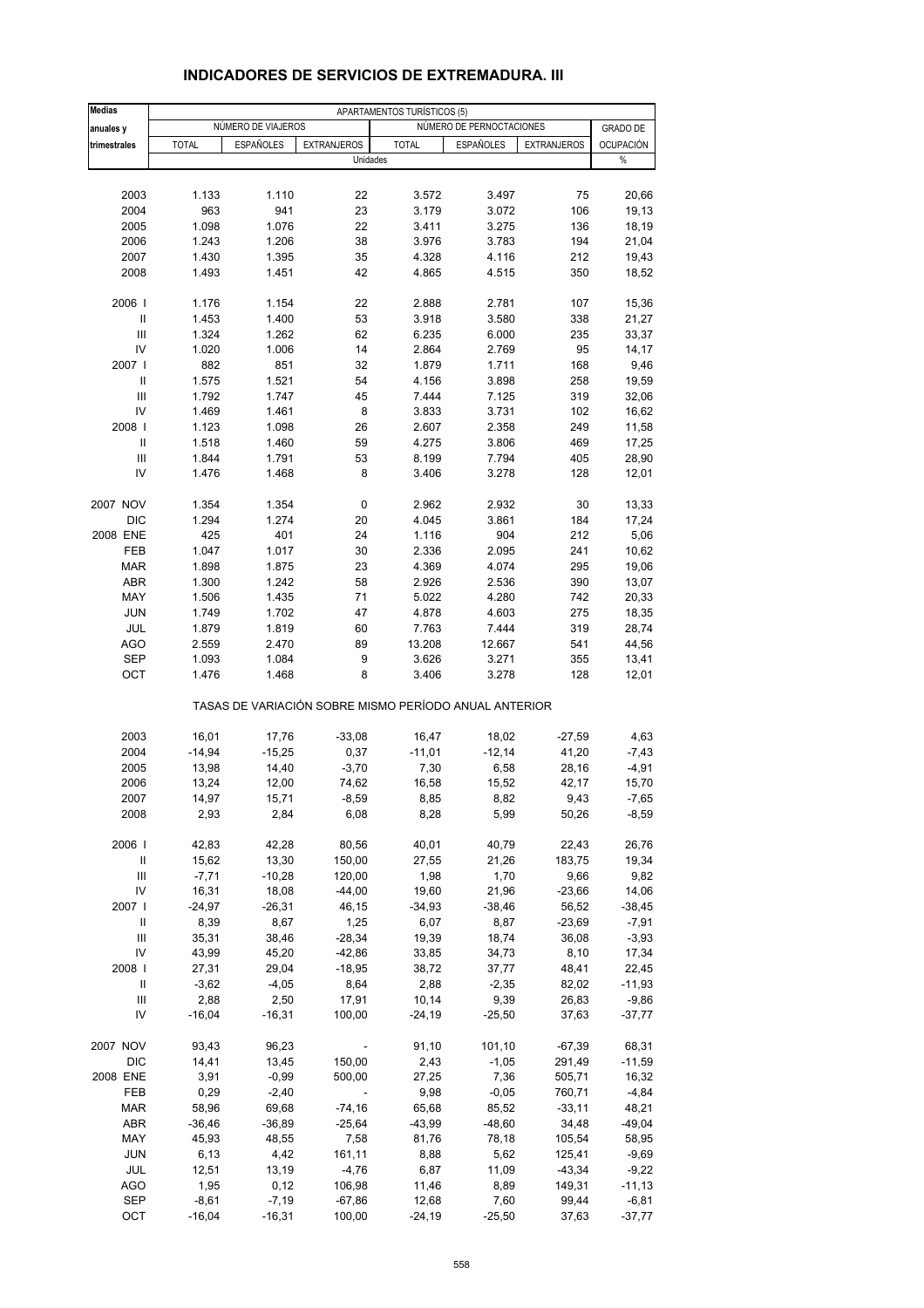| <b>Medias</b>                      | TRANSPORTE AÉREO DE PASAJEROS |                                                       |                 |            |                      |            |                        |  |
|------------------------------------|-------------------------------|-------------------------------------------------------|-----------------|------------|----------------------|------------|------------------------|--|
| anuales y                          | <b>TOTAL</b>                  |                                                       | <b>INTERIOR</b> |            | <b>INTERNACIONAL</b> |            | CONSUMO<br>E.ELÉCTRICA |  |
| trimestrales                       |                               | <b>TOTAL</b>                                          | <b>REGULAR</b>  | NO REGULAR | <b>TOTAL</b>         | NO REGULAR | <b>SERVICIOS</b>       |  |
|                                    |                               |                                                       |                 | Unidades   |                      |            | Gwh                    |  |
|                                    |                               |                                                       |                 |            |                      |            |                        |  |
| 2003                               | 3.844                         | 3.495                                                 | 3.406           | 89         | 349                  | 349        | 78,68                  |  |
| 2004                               | 5.561                         | 5.304                                                 | 5.032           | 272        | 258                  | 256        | 84,34                  |  |
| 2005                               | 5.550                         | 5.395                                                 | 5.231           | 164        | 155                  | 155        | 90,28                  |  |
| 2006                               | 5.506                         | 5.345                                                 | 5.145           | 201        | 160                  | 160        | 94,87                  |  |
| 2007                               | 7.265                         | 7.102                                                 | 6.908           | 194        | 163                  | 163        | 91,39                  |  |
| 2008                               | 6.691                         | 6.591                                                 | 6.526           | 65         | 100                  | 100        | 85,64                  |  |
|                                    |                               |                                                       |                 |            |                      |            |                        |  |
| 2006                               | 4.309                         | 4.250                                                 | 4.214           | 36         | 59                   | 59         | 91,98                  |  |
| $\mathbf{I}$                       | 5.430                         | 5.391                                                 | 5.360           | 31         | 39                   | 39         | 87,79                  |  |
| Ш                                  | 6.726                         | 6.288                                                 | 5.652           | 636        | 438                  | 438        | 108,53                 |  |
| IV                                 | 5.558                         | 5.452                                                 | 5.353           | 99         | 106                  | 106        | 91,17                  |  |
| 2007 l                             | 5.806                         | 5.715                                                 | 5.587           | 128        | 91                   | 91         | 93,43                  |  |
| $\mathbf{I}$                       | 7.287                         | 7.078                                                 | 7.006           | 71         | 209                  | 209        | 88,45                  |  |
| Ш                                  | 9.667                         | 9.345                                                 | 8.849           | 496        | 323                  | 322        | 97,36                  |  |
| IV                                 | 6.299                         | 6.270                                                 | 6.189           | 80         | 30                   | 30         | 86,34                  |  |
| 2008                               | 5.539                         | 5.504                                                 | 5.424           | 80         | 35                   | 35         | 88,38                  |  |
| $\ensuremath{\mathsf{II}}$         | 6.338                         | 6.227                                                 | 6.188           | 39         | 111                  | 111        | 82,89                  |  |
| III                                | 8.306                         | 8.131                                                 | 8.064           | 67         | 175                  | 175        |                        |  |
| IV                                 | 6.361                         | 6.328                                                 | 6.236           | 92         | 33                   | 33         |                        |  |
|                                    |                               |                                                       |                 |            |                      |            |                        |  |
| 2007 NOV                           | 7.066                         | 7.016                                                 | 6.879           | 137        | 50                   | 50         | 85,20                  |  |
| <b>DIC</b>                         | 4.682                         | 4.680                                                 | 4.636           | 44         | $\mathbf 2$          | 2          | 83,11                  |  |
| 2008 ENE                           | 5.248                         | 5.222                                                 | 5.219           | 3          | 26                   | 26         | 92,34                  |  |
| FEB                                | 6.060                         | 5.985                                                 | 5.957           | 28         | 75                   | 75         | 88,31                  |  |
| <b>MAR</b>                         | 5.308                         | 5.304                                                 | 5.095           | 209        | 4                    | 4          | 84,49                  |  |
| ABR                                | 6.136                         | 6.120                                                 | 6.100           | 20         | 16                   | 16         | 83,95                  |  |
| MAY                                | 5.664                         | 5.657                                                 | 5.590           | 67         | $\overline{7}$       | 7          | 83,87                  |  |
| <b>JUN</b>                         | 7.215                         | 6.905                                                 | 6.875           | 30         | 310                  | 310        | 80,87                  |  |
| JUL                                | 8.712                         | 8.501                                                 | 8.440           | 61         | 211                  | 211        |                        |  |
| <b>AGO</b>                         | 8.590                         | 8.291                                                 | 8.262           | 29         | 299                  | 299        |                        |  |
| <b>SEP</b>                         | 7.616                         | 7.600                                                 | 7.490           | 110        | 16                   | 16         |                        |  |
| OCT                                | 6.361                         | 6.328                                                 | 6.236           | 92         | 33                   | 33         |                        |  |
|                                    |                               | TASAS DE VARIACIÓN SOBRE MISMO PERÍODO ANUAL ANTERIOR |                 |            |                      |            |                        |  |
| 2003                               | 31,43                         | 23,26                                                 | 22,81           | 43,49      | 290,94               | 290,94     | 7,93                   |  |
| 2004                               | 44,68                         | 51,75                                                 | 47,74           | 205,24     | $-26,18$             | $-26,56$   | 7,19                   |  |
| 2005                               | $-0,21$                       | 1,72                                                  | 3,95            | $-39,63$   | $-39,89$             | $-39,58$   | 7,04                   |  |
| 2006                               | $-0,79$                       | $-0,92$                                               | $-1,64$         | 22,23      | 3,50                 | 3,50       | 5,08                   |  |
| 2007                               | 31,96                         | 32,86                                                 | 34,27           | -3,36      | 1,82                 | 1,66       | -3,66                  |  |
| 2008                               | $-11,30$                      | $-10,35$                                              | $-8,57$         | $-69,76$   | $-47,69$             | $-47,61$   | $-5,83$                |  |
|                                    |                               |                                                       |                 |            |                      |            |                        |  |
| 2006                               | $-0,37$                       | $-0,96$                                               | $-0,89$         | $-9,17$    | 76,00                | 76,00      | 4,52                   |  |
| $\ensuremath{\mathsf{II}}$         | $-8,85$                       | $-6,44$                                               | $-3,41$         | $-85,42$   | $-80,14$             | $-80,14$   | 7,38                   |  |
| $\ensuremath{\mathsf{III}}\xspace$ | $-8,47$                       | $-10,60$                                              | $-15,39$        | 79,76      | 39,24                | 39,24      | 6,14                   |  |
| IV                                 | 21,66                         | 21,38                                                 | 20,52           | 98,00      | 37,66                | 37,66      | 2,33                   |  |
| 2007 l                             | 34,76                         | 34,47                                                 | 32,58           | 253,21     | 55,68                | 55,68      | 1,58                   |  |
| Ш                                  | 34,19                         | 31,28                                                 | 30,71           | 130,11     | 440,52               | 440,52     | 0,75                   |  |
| Ш                                  | 43,73                         | 48,60                                                 | 56,56           | $-22,11$   | $-26,28$             | $-26,50$   | $-10,30$               |  |
| IV                                 | 13,34                         | 15,00                                                 | 15,63           | $-18,86$   | $-72,01$             | $-72,01$   | $-5,29$                |  |
| 2008                               | $-4,61$                       | $-3,70$                                               | $-2,92$         | $-37,66$   | $-61,68$             | $-61,68$   | $-5,40$                |  |
| Ш                                  | $-13,01$                      | $-12,01$                                              | $-11,68$        | $-45,33$   | $-46,89$             | $-46,89$   | $-6,28$                |  |
| Ш                                  | $-14,08$                      | $-12,99$                                              | $-8,87$         | $-86,55$   | $-45,66$             | $-45,49$   |                        |  |
| IV                                 | $-11,03$                      | $-11,04$                                              | $-11,58$        | 53,33      | $-10,81$             | $-10,81$   |                        |  |
| 2007 NOV                           | 19,54                         | 20,01                                                 | 19,80           | 31,73      | $-23,08$             | $-23,08$   | $-7,53$                |  |
| DIC                                | $-1,74$                       | 2,68                                                  | 2,23            | 91,30      | $-99,03$             | $-99,03$   | $-1,91$                |  |
| 2008 ENE                           | 14,54                         | 14,34                                                 | 18,86           | $-98,30$   | 73,33                | 73,33      | $-1,94$                |  |
| FEB                                | 9,17                          | 10, 18                                                | 13,68           | $-85,42$   | $-36,97$             | $-36,97$   | $-4,83$                |  |
| <b>MAR</b>                         | $-27,15$                      | $-25,78$                                              | $-28,53$        |            | $-97,14$             | $-97,14$   | $-9,47$                |  |
| ABR                                | $-2,65$                       | $-0,71$                                               | $-0,64$         | $-20,00$   | $-88,49$             | $-88,49$   | $-14, 13$              |  |
| MAY                                | $-24,71$                      | $-24,63$                                              | $-23,88$        | $-58,64$   | $-58,82$             | $-58,82$   | $-4,77$                |  |
| <b>JUN</b>                         | $-10,19$                      | $-8,70$                                               | $-8,77$         | 11,11      | $-34,18$             | $-34,18$   | 1,70                   |  |
| JUL                                | $-12,47$                      | $-11,26$                                              | $-8,13$         | $-84,48$   | $-43,43$             | $-42,97$   |                        |  |
| AGO                                | $-17,25$                      | $-17,89$                                              | $-11,40$        | -96,25     | 5,65                 | 5,65       |                        |  |
| <b>SEP</b>                         | $-12,14$                      | $-9,05$                                               | $-6,78$         | $-65,73$   | $-94,87$             | $-94,87$   |                        |  |
| OCT                                | $-11,03$                      | $-11,04$                                              | $-11,58$        | 53,33      | $-10,81$             | $-10,81$   |                        |  |

## **INDICADORES DE SERVICIOS DE EXTREMADURA. IV**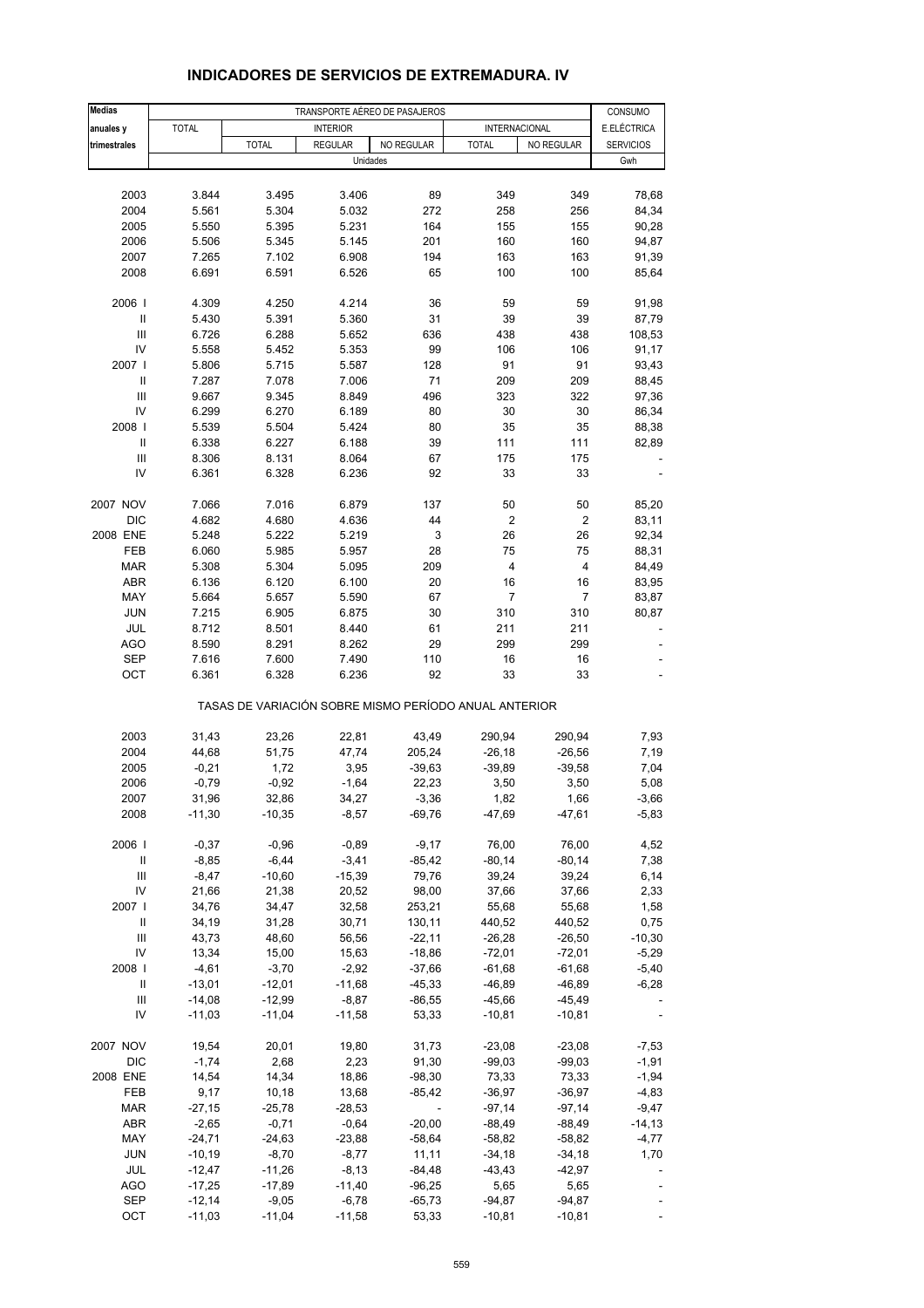| <b>Medias</b>  |                  |                 | CONSUMO         |                                                       |                  |
|----------------|------------------|-----------------|-----------------|-------------------------------------------------------|------------------|
| anuales y      | IPI. INE         | <b>GASOLINA</b> | MATRICULACIÓN   | E. ELÉCTRICA                                          | ÍNDICE           |
| trimestrales   | <b>B.CONSUMO</b> | <b>AUTO</b>     | <b>TURISMOS</b> | USOS DOMÉST.                                          | COMERC. MENOR    |
|                | <b>Base 2000</b> | Toneladas       | Unidades        | Gwh                                                   | <b>Base 2005</b> |
|                |                  |                 |                 |                                                       |                  |
| 2003           | 104,6            | 15.101          | 1.778           | 85,133                                                | 89,23            |
| 2004           | 92,3             | 14.722          | 2.012           | 93,806                                                | 95,50            |
| 2005           | 105,8            | 13.809          | 2.135           | 98,445                                                | 99,98            |
| 2006           | 96,9             |                 |                 |                                                       |                  |
|                |                  | 13.166          | 2.140           | 102,638                                               | 104,63           |
| 2007           | 94,9             | 12.798          | 2.103           | 104,251                                               | 111,83           |
| 2008           | 100,4            | 12.431          | 1.515           | 120,548                                               | 112,47           |
| 2006           | 92,3             | 12.535          | 2.165           | 133,306                                               | 97,82            |
| Ш              | 93,3             | 13.430          | 2.136           | 94,125                                                | 103,45           |
| Ш              | 112,4            | 13.803          | 2.090           | 93,053                                                | 103,78           |
| IV             | 89,6             | 12.894          | 2.168           | 90,067                                                | 113,44           |
| 2007           | 83,0             | 12.089          | 2.159           |                                                       |                  |
|                |                  |                 |                 | 137,148                                               | 105,81           |
| Ш              | 95,6             | 12.965          | 2.042           | 98,600                                                | 109,55           |
| Ш              | 109,0            | 13.590          | 2.025           | 87,275                                                | 110,60           |
| IV             | 92,1             | 12.549          | 2.187           | 93,981                                                | 121,35           |
| 2008           | 92,5             | 11.911          | 1.783           | 137,987                                               | 110,78           |
| Ш              | 99,5             | 12.205          | 1.580           | 103,108                                               | 112,15           |
| $\mathsf{III}$ | 111,9            | 13.178          | 1.381           |                                                       | 113,90           |
| IV             | 92,6             |                 | 1.217           |                                                       | 114,21           |
|                |                  |                 |                 |                                                       |                  |
| 2007 DIC       | 86,5             | 12.769          | 2.315           | 104,279                                               | 137,89           |
| 2008 ENE       | 98,3             | 11.567          | 1.716           | 149,178                                               | 116,87           |
| FEB            | 93,6             | 10.924          | 1.848           | 145,441                                               | 103,39           |
| <b>MAR</b>     | 85,5             | 13.242          | 1.785           | 119,342                                               | 112,10           |
| ABR            | 100,7            | 12.054          | 1.789           | 119,408                                               | 111,36           |
| MAY            | 101,9            | 12.701          | 1.483           | 101,500                                               | 113,88           |
| <b>JUN</b>     | 95,9             | 11.859          | 1.469           | 88,416                                                | 111,20           |
| JUL            | 102,9            | 13.268          | 1.835           |                                                       | 119,77           |
|                |                  |                 |                 |                                                       |                  |
| <b>AGO</b>     | 114,9            | 14.266          | 1.113           |                                                       | 113,81           |
| SEP            | 117,8            | 12.000          | 1.195           |                                                       | 108,13           |
| ост            | 92,6             |                 | 1.311           |                                                       | 114,21           |
| <b>NOV</b>     |                  |                 | 1.123           | TASAS DE VARIACIÓN SOBRE MISMO PERÍODO ANUAL ANTERIOR |                  |
|                |                  |                 |                 |                                                       |                  |
| 2003           | 8,45             | $-1,25$         | 11,17           | 7,14                                                  | 8,87             |
| 2004           | $-11,76$         | $-2,51$         | 13,19           | 10,19                                                 | 7,02             |
| 2005           | 14,61            | $-6,20$         | 6,13            | 4,94                                                  | 4,69             |
| 2006           | $-8,40$          | $-4,66$         | 0,21            | 4,26                                                  | 4,64             |
| 2007           | $-2,05$          | $-2,79$         | $-1,70$         | 1,57                                                  | 6,88             |
| 2008           | 4,97             | $-3,49$         | $-27,30$        | 2,27                                                  | 2,89             |
|                |                  |                 |                 |                                                       |                  |
| 2006           | 11,74            | $-5,30$         | 6,02            | 3,08                                                  | 2,90             |
| Ш              | $-1,34$          | $-3,69$         | $-3,93$         | 6,55                                                  | 4,08             |
| Ш              | $-24,68$         | $-8,05$         | $-5,62$         | 6,70                                                  | 5,83             |
| IV             | $-7,40$          | $-1,14$         | 5,16            | 1,32                                                  | 5,63             |
| 2007 l         | $-10,07$         | $-3,55$         | $-0,26$         | 2,88                                                  | 8,17             |
| Ш              | 2,39             | $-3,47$         | $-4,43$         | 4,75                                                  | 5,89             |
| Ш              | $-3,00$          | $-1,55$         | $-3,09$         | $-6,21$                                               | 6,57             |
| IV             | 2,75             | $-2,68$         | 0,89            | 4,35                                                  | 6,97             |
|                |                  |                 |                 |                                                       |                  |
| 2008           | 11,36            | $-1,47$         | $-17,43$        | 0,61                                                  | 4,70             |
| Ш              | 4,12             | $-5,86$         | $-22,60$        | 4,57                                                  | 2,37             |
| Ш              | 2,60             | $-3,03$         | $-31,80$        |                                                       | 2,99             |
| IV             | $-1,17$          |                 | $-42,69$        |                                                       | $-0,90$          |
| 2007 DIC       | 13,67            | $-6, 81$        | 10,87           | 11,85                                                 | 3,71             |
| 2008 ENE       | 16,19            | $-3,75$         | $-24,41$        | 10,41                                                 | 5,90             |
| FEB            | 31,83            | 0,88            | $-5,47$         | 2,64                                                  | 6,75             |
|                |                  |                 |                 |                                                       |                  |
| <b>MAR</b>     | $-8,56$          | $-1,33$         | $-20,77$        | $-11,35$                                              | 1,68             |
| ABR            | 17,64            | $-9,76$         | 3,65            | 8,55                                                  | 4,75             |
| MAY            | 2,62             | $-0,38$         | $-28,56$        | $-2,11$                                               | 3,77             |
| <b>JUN</b>     | $-5,80$          | $-7,26$         | $-36,76$        | 7,69                                                  | $-1,24$          |
| JUL            | 9,24             | $-2,24$         | $-26,78$        |                                                       | 4,84             |
| AGO            | $-6,28$          | $-3,89$         | $-39,61$        |                                                       | 2,00             |
| <b>SEP</b>     | 6,80             | $-2,87$         | $-30,76$        |                                                       | 2,04             |
|                |                  |                 |                 |                                                       |                  |
| OCT            | $-1,17$          |                 | $-37,81$        |                                                       | $-0,90$          |
| <b>NOV</b>     |                  |                 | $-47,50$        |                                                       |                  |

# **INDICADORES DE DEMANDA DE EXTREMADURA. I**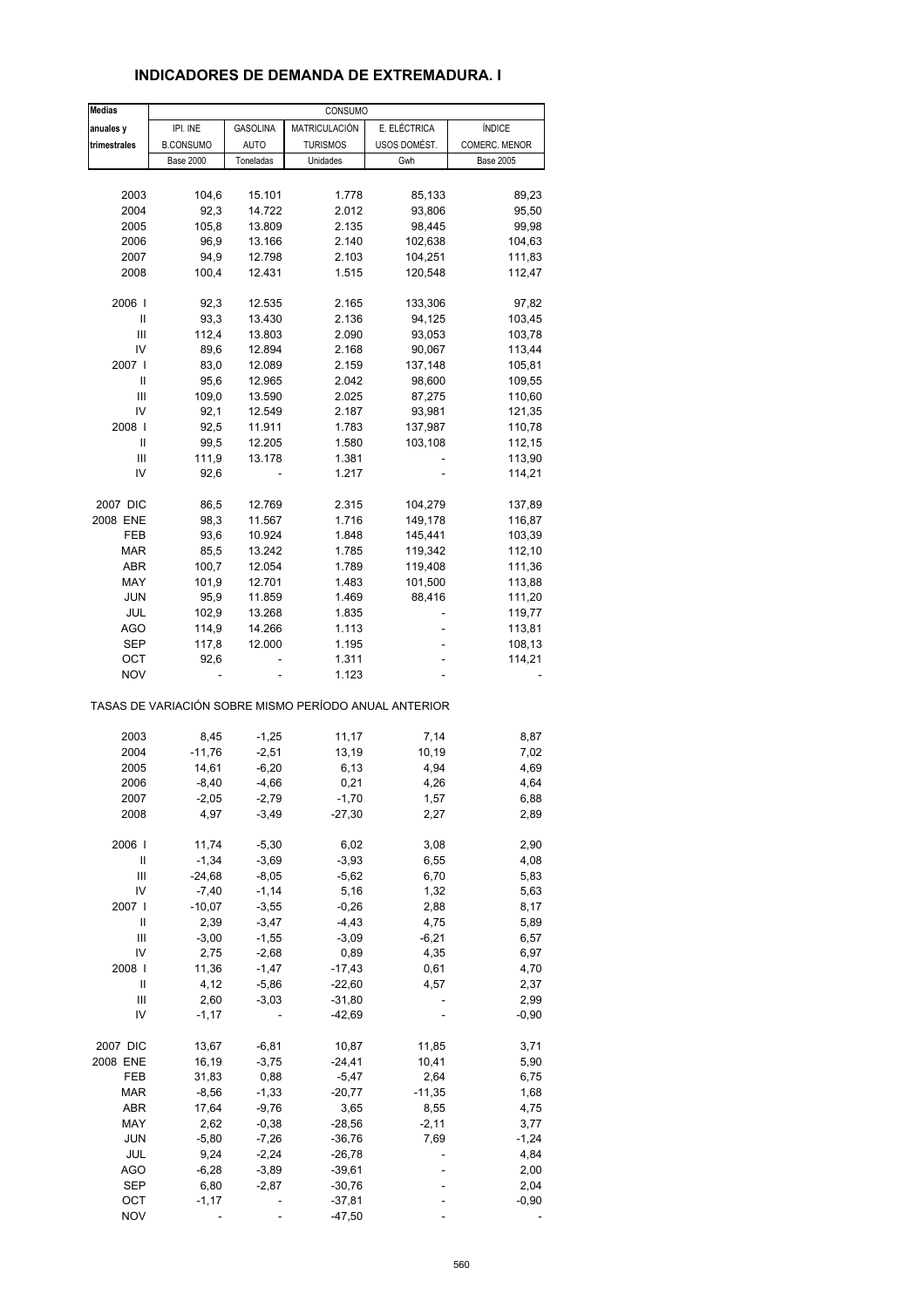### **INDICADORES DE DEMANDA DE EXTREMADURA. II**

| <b>Medias</b>                      |                                                       |                       | <b>INVERSIÓN</b> |                     |                     |
|------------------------------------|-------------------------------------------------------|-----------------------|------------------|---------------------|---------------------|
| anuales y                          |                                                       | IPI. INE              |                  | MATRICULACIÓN       | <b>INSCRIPCIÓN</b>  |
| trimestrales                       | <b>B. EQUIPO</b>                                      | <b>B. INTERMEDIOS</b> | ENERGÍA          | VEHÍCULOS CARGA     | MAQUINARIA AGRICOLA |
|                                    |                                                       | <b>Base 2000</b>      |                  |                     | Unidades            |
|                                    |                                                       |                       |                  |                     |                     |
| 2003                               | 98,8                                                  | 97,3                  | 122,5            | 486                 | 122                 |
| 2004                               | 92,4                                                  | 97,3                  | 121,6            | 515                 | 114                 |
| 2005                               | 116,0                                                 | 96,9                  | 108,3            | 583                 | 98                  |
|                                    |                                                       |                       |                  |                     | 95                  |
| 2006                               | 102,1                                                 | 94,4                  | 108,3            | 556                 |                     |
| 2007                               | 109,7                                                 | 94,7                  | 115,0            | 538                 | 93                  |
| 2008                               | 116,9                                                 | 81,9                  | 109,0            | 312                 | 107                 |
| 2006                               | 99,8                                                  | 95,6                  | 101,3            | 570                 | 88                  |
| Ш                                  | 103,4                                                 | 93,8                  | 105,3            | 562                 | 102                 |
| $\mathbf{III}$                     | 89,2                                                  | 90,3                  | 107,7            | 508                 | 94                  |
| IV                                 | 115,8                                                 | 98,0                  | 119,0            | 586                 | 98                  |
| 2007 l                             |                                                       |                       |                  |                     | 79                  |
|                                    | 92,1                                                  | 99,0                  | 126,1            | 574                 |                     |
| Ш                                  | 105,5                                                 | 100,9                 | 117,5            | 531                 | 94                  |
| Ш                                  | 104,7                                                 | 85,2                  | 123,7            | 478                 | 94                  |
| IV                                 | 136,5                                                 | 93,5                  | 92,5             | 569                 | 106                 |
| 2008                               | 111,5                                                 | 88,7                  | 111,6            | 414                 | 106                 |
| Ш                                  | 113,7                                                 | 85,7                  | 94,2             | 372                 | 101                 |
| Ш                                  | 115,2                                                 | 71,4                  | 120,2            | 223                 | 71                  |
| IV                                 | 147,7                                                 | 81,6                  | 112,2            | 203                 | 238                 |
|                                    |                                                       |                       |                  |                     |                     |
| 2007 DIC                           | 117,9                                                 | 76,1                  | 118,1            | 568                 | 87                  |
| 2008 ENE                           | 96,8                                                  | 90,9                  | 115,4            | 410                 | 102                 |
| FEB                                | 136,3                                                 | 94,4                  | 107,2            | 430                 | 112                 |
| MAR                                | 101,3                                                 | 80,9                  | 112,2            | 401                 | 104                 |
| ABR                                | 126,9                                                 | 93,4                  | 87,3             | 439                 | 125                 |
| MAY                                | 107,2                                                 | 80,9                  | 75,2             | 386                 | 94                  |
|                                    |                                                       |                       |                  |                     |                     |
| <b>JUN</b>                         | 107,0                                                 | 82,7                  | 120,0            | 290                 | 85                  |
| JUL                                | 122,2                                                 | 85,4                  | 125,7            | 285                 | 86                  |
| AGO                                | 99,0                                                  | 52,4                  | 123,1            | 195                 | 62                  |
| SEP                                | 124,5                                                 | 76,3                  | 111,8            | 190                 | 64                  |
| OCT                                | 147,7                                                 | 81,6                  | 112,2            | 203                 | 238                 |
| <b>NOV</b>                         |                                                       |                       |                  | 203                 |                     |
|                                    | TASAS DE VARIACIÓN SOBRE MISMO PERÍODO ANUAL ANTERIOR |                       |                  |                     |                     |
| 2003                               | 9,13                                                  | $-3,52$               | 8,68             | 23,30               | 8,55                |
| 2004                               | $-6,46$                                               | 0,01                  | $-0,70$          | 6,02                | $-6,44$             |
| 2005                               | 25,54                                                 | $-0,45$               | $-10,93$         | 13,27               | $-13,54$            |
| 2006                               | $-12,02$                                              | $-2,54$               | 0,00             | $-4,59$             | $-3,05$             |
|                                    |                                                       |                       | 6,12             |                     | $-2,36$             |
| 2007<br>2008                       | 7,48<br>6,87                                          | 0,26<br>$-14,68$      | $-9,12$          | $-3,28$<br>$-41,73$ | 15,64               |
|                                    |                                                       |                       |                  |                     |                     |
| 2006                               | $-9,63$                                               | $-2,95$               | $-7,51$          | $-0,64$             | $-21,49$            |
| Ш                                  | $-25,68$                                              | $-13,04$              | 6,97             | $-6,49$             | 6,27                |
| Ш                                  | $-9,81$                                               | 0,67                  | $-3,73$          | $-7, 13$            | 6,82                |
| IV                                 | 0,23                                                  | 7,14                  | 4,88             | $-4, 14$            | 0,00                |
| 2007 l                             | $-7,75$                                               | 3,63                  | 24,47            | 0,76                | $-9,51$             |
| Ш                                  | 1,97                                                  | 7,64                  | 11,58            | $-5,51$             | $-7,87$             |
| $\ensuremath{\mathsf{III}}\xspace$ |                                                       |                       |                  |                     |                     |
|                                    | 17,42                                                 | $-5,68$               | 14,86            | $-5,84$             | $-0,35$             |
| IV                                 | 17,88                                                 | $-4,59$               | $-22,27$         | $-2,84$             | 7,80                |
| 2008                               | 21,03                                                 | $-10,40$              | $-11,52$         | $-27,93$            | 33,61               |
| Ш                                  | 7,81                                                  | $-15,13$              | $-19,88$         | $-30,05$            | 8,19                |
| Ш                                  | 10,06                                                 | $-16,24$              | $-2,80$          | $-53,28$            | $-24,56$            |
| IV                                 | $-21,02$                                              | $-21,76$              | 15,08            | $-64,39$            | 87,40               |
| 2007 DIC                           |                                                       |                       | $-31,62$         | 7,58                | $-17,14$            |
|                                    | 17,66                                                 | $-6,63$               |                  |                     |                     |
| 2008 ENE                           | $-1,43$                                               | $-4,52$               | $-7,61$          | $-29,31$            | 20,00               |
| FEB                                | 45,46                                                 | $-0,53$               | $-11,11$         | $-12,24$            | 40,00               |
| MAR                                | 20,02                                                 | $-24,39$              | $-15,58$         | $-38,50$            | 42,47               |
| <b>ABR</b>                         | 36,45                                                 | $-1,27$               | $-23,49$         | $-9,11$             | 28,87               |
| MAY                                | $-17,28$                                              | $-21,76$              | $-37,85$         | $-27,31$            | 13,25               |
| <b>JUN</b>                         | 14,07                                                 | $-21,09$              | 2,13             | $-50,00$            | $-15,84$            |
|                                    |                                                       |                       |                  |                     |                     |
| JUL                                | $-3,86$                                               | $-12,95$              | $-7,23$          | $-51,53$            | $-22,52$            |
| <b>AGO</b>                         | 17,02                                                 | $-20,36$              | 0,33             | $-54,12$            | $-36,08$            |
| <b>SEP</b>                         | 21,58                                                 | $-16,79$              | $-0,89$          | $-54,87$            | $-12,33$            |
| OCT                                | $-21,02$                                              | $-21,76$              | 15,08            | $-64,51$            | 87,40               |
| <b>NOV</b>                         |                                                       |                       |                  | $-64,26$            |                     |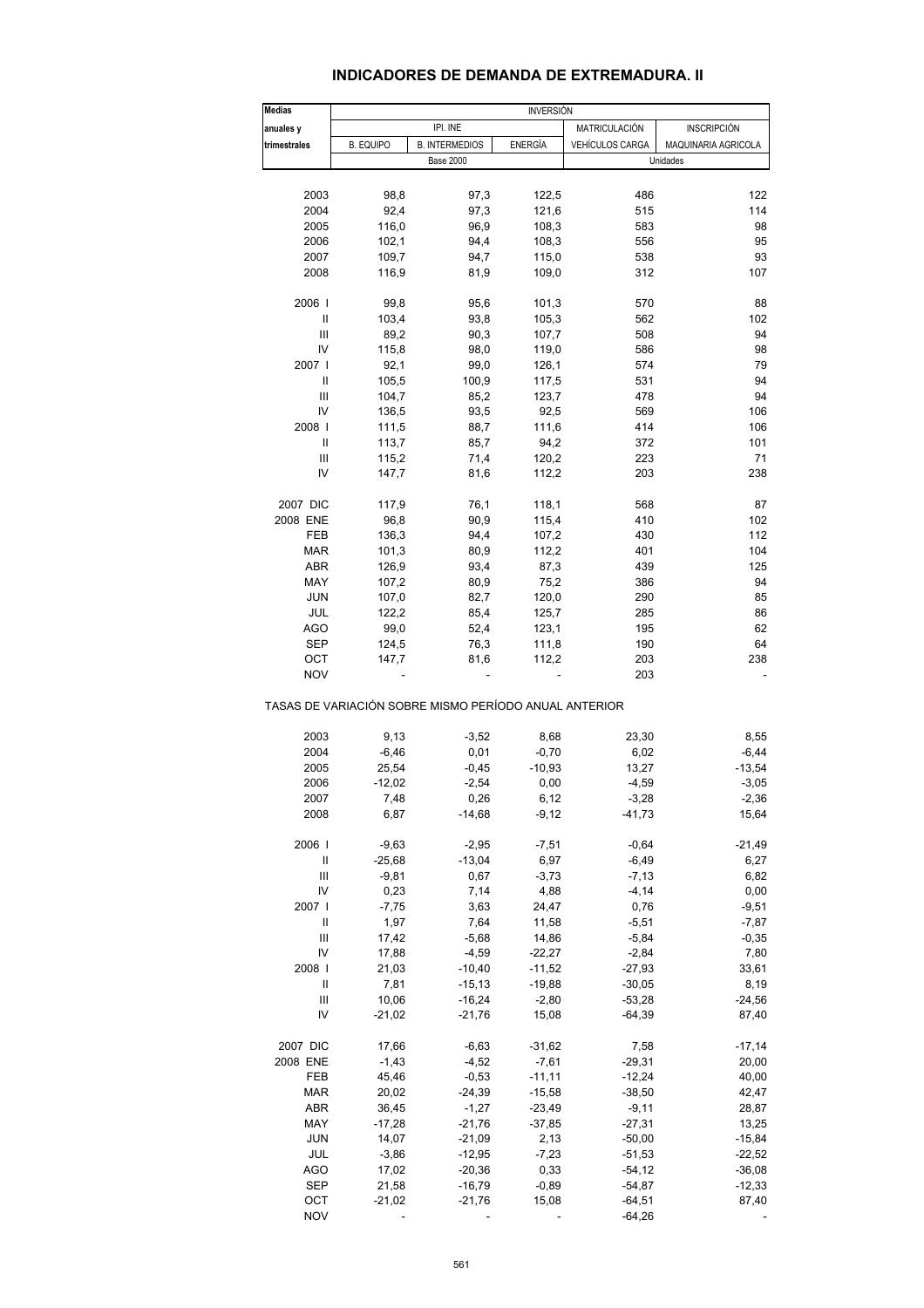# **INDICADORES DEL MERCADO DE TRABAJO DE EXTREMADURA. I**

| <b>Medias</b>                      |                    | POBLACIÓN ACTIVA (9) |                    | POBLACIÓN OCUPADA (9) |                                                       |                  |                  |                    |  |  |  |
|------------------------------------|--------------------|----------------------|--------------------|-----------------------|-------------------------------------------------------|------------------|------------------|--------------------|--|--|--|
| anuales y                          |                    |                      |                    |                       |                                                       |                  |                  |                    |  |  |  |
| trimestrales                       | <b>TOTAL</b>       | <b>VARONES</b>       | <b>MUJERES</b>     | <b>TOTAL</b>          | AGRICULT.                                             | <b>INDUSTRIA</b> | CONSTRUC.        | <b>SERVICIOS</b>   |  |  |  |
|                                    |                    |                      |                    | Miles de personas     |                                                       |                  |                  |                    |  |  |  |
|                                    |                    |                      |                    |                       |                                                       |                  |                  |                    |  |  |  |
| 2003                               | 438.268            | 273.155              | 165.115            | 362.068               | 49.775                                                | 37.498           | 50.305           | 224.488            |  |  |  |
| 2004                               | 448.070            | 278.183              | 169.893            | 371.030               | 50.518                                                | 40.738           | 55.895           | 223.880            |  |  |  |
| 2005                               | 458.050            | 280.225              | 177.800            | 385.775               | 52.075                                                | 40.050           | 54.325           | 239.350            |  |  |  |
| 2006                               | 460.150            | 281.700              | 178.425            | 398.325               | 48.500                                                | 44.125           | 58.100           | 247.625            |  |  |  |
| 2007                               | 474.500            | 285.250              | 189.250            | 412.550               | 44.325                                                | 48.225           | 59.900           | 260.075            |  |  |  |
| 2008                               | 482.433            | 289.000              | 193.433            | 413.533               | 44.333                                                | 47.633           | 57.867           | 263.700            |  |  |  |
|                                    |                    |                      |                    |                       |                                                       |                  |                  |                    |  |  |  |
| 2005 IV                            | 454.300            | 278.700              | 175.600            | 384.700               | 52.200                                                | 40.500           | 56.200           | 235.800            |  |  |  |
| 2006  <br>Ш                        | 459.200<br>457.900 | 281.800<br>281.600   | 177.400<br>176.300 | 386.900<br>395.200    | 47.500<br>50.400                                      | 40.800<br>40.900 | 53.400<br>57.100 | 245.200<br>246.800 |  |  |  |
| $\mathbf{III}$                     | 456.500            | 279.300              | 177.200            | 404.700               | 47.600                                                | 46.000           | 59.400           | 251.700            |  |  |  |
| IV                                 | 467.000            | 284.100              | 182.800            | 406.500               | 48.500                                                | 48.800           | 62.500           | 246.800            |  |  |  |
| 2007 l                             | 470.600            | 286.700              | 183.900            | 409.200               | 45.100                                                | 47.200           | 62.700           | 254.200            |  |  |  |
| $\mathbf{II}$                      | 469.700            | 281.900              | 187.800            | 412.700               | 43.500                                                | 48.300           | 60.900           | 260.000            |  |  |  |
| $\mathbf{III}$                     | 476.800            | 285.300              | 191.500            | 417.900               | 44.300                                                | 47.600           | 58.100           | 267.800            |  |  |  |
| IV                                 | 480.900            | 287.100              | 193.800            | 410.400               | 44.400                                                | 49.800           | 57.900           | 258.300            |  |  |  |
| 2008                               | 476.200            | 286.300              | 189.900            | 407.700               | 39.500                                                | 46.600           | 59.400           | 262.200            |  |  |  |
| $\, \parallel$                     | 483.700            | 289.800              | 193.900            | 416.700               | 45.900                                                | 49.500           | 59.000           | 262.200            |  |  |  |
| Ш                                  | 487.400            | 290.900              | 196.500            | 416.200               | 47.600                                                | 46.800           | 55.200           | 266.700            |  |  |  |
|                                    |                    |                      |                    |                       |                                                       |                  |                  |                    |  |  |  |
| 2007 OCT                           |                    |                      |                    |                       |                                                       |                  |                  |                    |  |  |  |
| <b>NOV</b>                         |                    |                      |                    |                       |                                                       |                  |                  |                    |  |  |  |
| <b>DIC</b>                         |                    |                      |                    |                       |                                                       |                  |                  |                    |  |  |  |
| 2008 ENE                           |                    |                      |                    |                       |                                                       |                  |                  |                    |  |  |  |
| FEB                                |                    |                      |                    |                       |                                                       |                  |                  |                    |  |  |  |
| <b>MAR</b>                         |                    |                      |                    |                       |                                                       |                  |                  |                    |  |  |  |
| <b>ABR</b>                         | ٠                  |                      |                    |                       |                                                       |                  |                  |                    |  |  |  |
| MAY                                |                    |                      |                    |                       |                                                       |                  |                  |                    |  |  |  |
| JUN                                |                    |                      |                    |                       |                                                       |                  |                  |                    |  |  |  |
| <b>JUL</b><br><b>AGO</b>           |                    |                      |                    |                       |                                                       |                  |                  |                    |  |  |  |
| <b>SEP</b>                         |                    |                      |                    |                       |                                                       |                  |                  |                    |  |  |  |
|                                    |                    |                      |                    |                       |                                                       |                  |                  |                    |  |  |  |
|                                    |                    |                      |                    |                       | TASAS DE VARIACIÓN SOBRE MISMO PERÍODO ANUAL ANTERIOR |                  |                  |                    |  |  |  |
|                                    |                    |                      |                    |                       |                                                       |                  |                  |                    |  |  |  |
| 2003                               | 1.88               | 0.15                 | 4.89               | 4.19                  | 6.14                                                  | 4.31             | $-4.90$          | 6.01               |  |  |  |
| 2004                               | 2.24               | 1.84                 | 2.89               | 2.48                  | 1.49                                                  | 8.64             | 11.11            | $-0.27$            |  |  |  |
| 2005                               | 2.23               | 0.73                 | 4.65               | 3.97                  | 3.08                                                  | $-1.69$          | $-2.81$          | 6.91               |  |  |  |
| 2006                               | 0.46               | 0.53                 | 0.35               | 3.25                  | $-6.87$                                               | 10.17            | 6.95             | 3.46               |  |  |  |
| 2007                               | 3.12               | 1.26                 | 6.07               | 3.57                  | -8.61                                                 | 9.29             | 3.10             | 5.03               |  |  |  |
| 2008                               | 2.13               | 1.53                 | 3.04               | 0.06                  | 0.08                                                  | $-0.14$          | $-4.46$          | 1.16               |  |  |  |
| 2005 IV                            | $-0.02$            | $-0.02$              | $-0.02$            | 2.80                  | 5.31                                                  | 2.61             | $-2.36$          | 3.60               |  |  |  |
| 2006                               | 0.61               | 0.54                 | 0.74               | 2.65                  | $-5.94$                                               | 10.87            | 3.29             | 3.03               |  |  |  |
| $\, \parallel$                     | 0.33               | 1.08                 | $-0.84$            | 2.04                  | $-2.51$                                               | 4.07             | 4.77             | 2.03               |  |  |  |
| Ш                                  | $-1.85$            | $-1.41$              | $-2.48$            | 2.66                  | $-11.69$                                              | 5.50             | 8.20             | 4.14               |  |  |  |
| IV                                 | 2.80               | 1.94                 | 4.10               | 5.67                  | $-7.09$                                               | 20.49            | 11.21            | 4.66               |  |  |  |
| 2007 l                             | 2.48               | 1.74                 | 3.66               | 5.76                  | $-5.05$                                               | 15.69            | 17.42            | 3.67               |  |  |  |
| $\, \parallel$                     | 2.58               | 0.11                 | 6.52               | 4.43                  | $-13.69$                                              | 18.09            | 6.65             | 5.35               |  |  |  |
| $\ensuremath{\mathsf{III}}\xspace$ | 4.45               | 2.15                 | 8.07               | 3.26                  | $-6.93$                                               | 3.48             | $-2.19$          | 6.40               |  |  |  |
| IV                                 | 2.98               | 1.06                 | 6.02               | 0.96                  | $-8.45$                                               | 2.05             | $-7.36$          | 4.66               |  |  |  |
| 2008                               | 1.19               | $-0.14$              | 3.26               | $-0.37$               | $-12.42$                                              | $-1.27$          | $-5.26$          | 3.15               |  |  |  |
| $\mathbf{II}$                      | 2.98               | 2.80                 | 3.25               | 0.97                  | 5.52                                                  | 2.48             | $-3.12$          | 0.85               |  |  |  |
| Ш                                  | 2.22               | 1.96                 | 2.61               | $-0.41$               | 7.45                                                  | $-1.68$          | $-4.99$          | $-0.41$            |  |  |  |
|                                    |                    |                      |                    |                       |                                                       |                  |                  |                    |  |  |  |
| 2007 OCT                           |                    |                      |                    |                       |                                                       |                  |                  |                    |  |  |  |
| <b>NOV</b>                         |                    |                      |                    |                       |                                                       |                  |                  |                    |  |  |  |
| <b>DIC</b>                         |                    |                      |                    |                       |                                                       |                  |                  |                    |  |  |  |
| 2008 ENE                           |                    |                      |                    |                       |                                                       |                  |                  |                    |  |  |  |
| FEB                                |                    |                      |                    |                       |                                                       |                  |                  |                    |  |  |  |
| <b>MAR</b>                         |                    |                      |                    |                       |                                                       |                  |                  |                    |  |  |  |
| <b>ABR</b>                         |                    |                      |                    |                       |                                                       |                  |                  |                    |  |  |  |
| MAY                                |                    |                      |                    |                       |                                                       |                  |                  |                    |  |  |  |
| <b>JUN</b>                         |                    |                      |                    |                       |                                                       |                  |                  |                    |  |  |  |
| JUL<br><b>AGO</b>                  |                    |                      |                    |                       |                                                       |                  |                  |                    |  |  |  |
| <b>SEP</b>                         |                    |                      |                    |                       |                                                       |                  |                  |                    |  |  |  |
|                                    |                    |                      |                    |                       |                                                       |                  |                  |                    |  |  |  |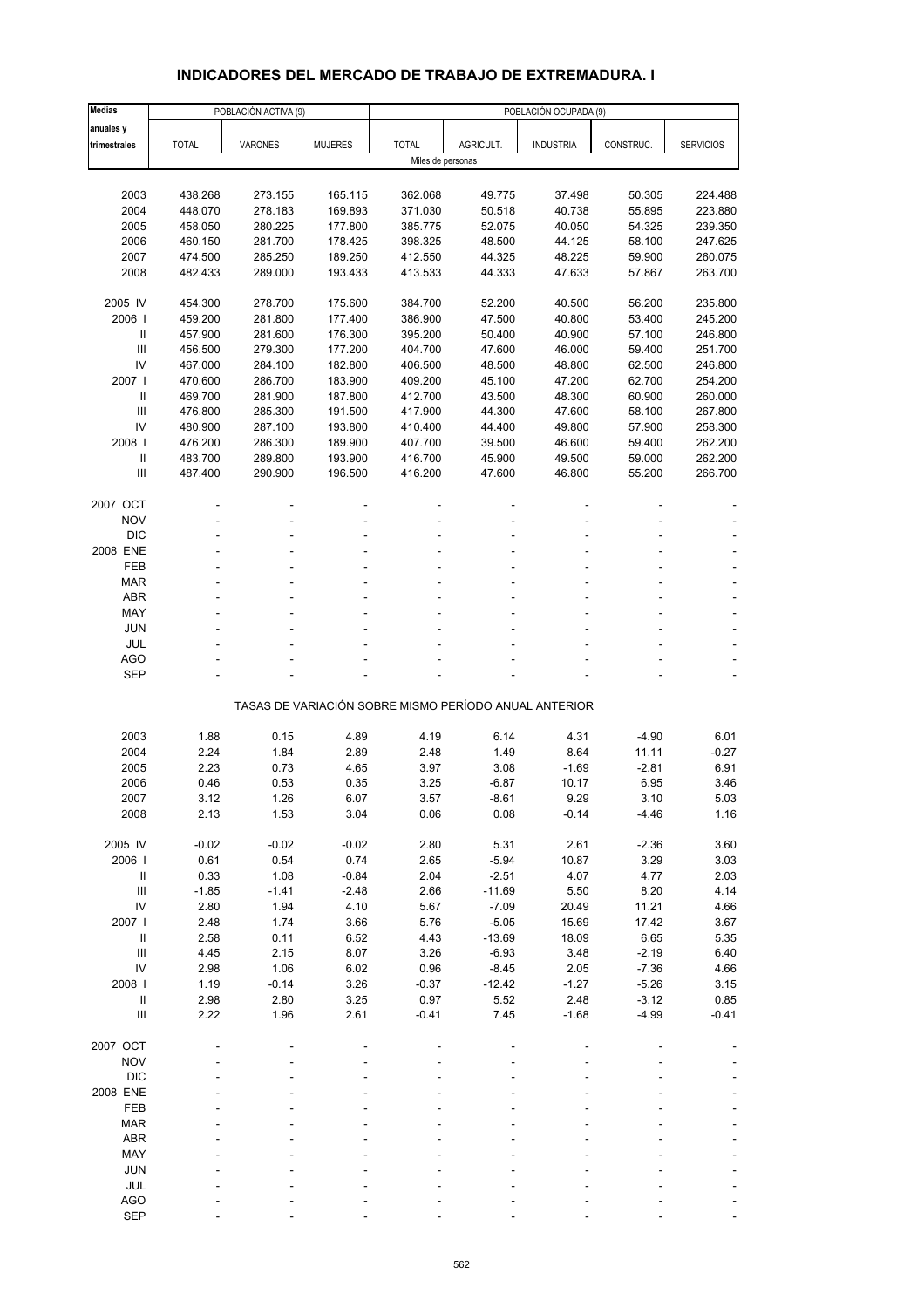## **INDICADORES DEL MERCADO DE TRABAJO DE EXTREMADURA. II**

| <b>Medias</b>       | POBLACIÓN ASALARIADA (9) |           |                                                       |           |                  |  |  |  |
|---------------------|--------------------------|-----------|-------------------------------------------------------|-----------|------------------|--|--|--|
| anuales y           |                          |           |                                                       |           |                  |  |  |  |
| trimestrales        | <b>TOTAL</b>             | AGRICULT. | <b>INDUSTRIA</b>                                      | CONSTRUC. | <b>SERVICIOS</b> |  |  |  |
|                     |                          |           | Miles de Personas                                     |           |                  |  |  |  |
|                     |                          |           |                                                       |           |                  |  |  |  |
| 2003                | 269.970                  | 23.960    | 29.140                                                | 41.105    | 175.765          |  |  |  |
| 2004                | 284.035                  | 26.530    | 32.738                                                | 46.400    | 178.368          |  |  |  |
| 2005                | 292.525                  | 28.100    | 31.175                                                | 43.825    | 189.425          |  |  |  |
| 2006                | 308.925                  | 25.500    | 36.825                                                | 46.750    | 199.850          |  |  |  |
| 2007                | 323.125                  | 24.250    | 40.925                                                | 47.975    | 209.975          |  |  |  |
| 2008                | 327.767                  | 23.200    | 40.667                                                | 47.400    | 216.467          |  |  |  |
| 2005 IV             | 292.200                  | 26.500    | 33.200                                                | 44.700    | 187.800          |  |  |  |
| 2006                | 297.400                  | 23.700    | 32.600                                                | 43.600    | 197.500          |  |  |  |
| Ш                   | 301.100                  | 26.600    | 33.100                                                | 46.600    | 194.800          |  |  |  |
| Ш                   | 316.800                  | 25.200    | 39.400                                                | 47.400    | 204.800          |  |  |  |
| IV                  | 320.400                  | 26.500    | 42.200                                                | 49.400    | 202.300          |  |  |  |
| 2007                | 317.100                  | 23.400    | 40.300                                                | 49.400    | 204.000          |  |  |  |
| Ш                   | 323.500                  | 25.100    | 40.600                                                | 50.400    | 207.400          |  |  |  |
| Ш                   | 327.400                  | 25.400    | 40.400                                                | 45.800    | 215.800          |  |  |  |
| IV                  |                          | 23.100    | 42.400                                                |           | 212.700          |  |  |  |
|                     | 324.500                  |           |                                                       | 46.300    |                  |  |  |  |
| 2008                | 323.400                  | 20.700    | 39.600                                                | 49.000    | 214.000          |  |  |  |
| Ш                   | 333.800                  | 24.800    | 42.400                                                | 48.600    | 218.000          |  |  |  |
| Ш                   | 326.100                  | 24.100    | 40.000                                                | 44.600    | 217.400          |  |  |  |
| 2007 OCT            |                          | ä,        |                                                       |           |                  |  |  |  |
| <b>NOV</b>          |                          |           | ۰                                                     |           |                  |  |  |  |
| <b>DIC</b>          |                          |           | ۰                                                     |           |                  |  |  |  |
| 2008 ENE            |                          |           | ÷,                                                    |           |                  |  |  |  |
| FEB                 |                          |           | ä,                                                    |           |                  |  |  |  |
| MAR                 |                          |           | ٠                                                     |           |                  |  |  |  |
|                     |                          |           |                                                       |           |                  |  |  |  |
| <b>ABR</b>          |                          |           | ÷,                                                    |           |                  |  |  |  |
| MAY                 |                          |           | ä,                                                    |           |                  |  |  |  |
| <b>JUN</b>          |                          |           | ä,                                                    |           |                  |  |  |  |
| JUL                 |                          |           |                                                       |           |                  |  |  |  |
| <b>AGO</b>          |                          |           | ۰                                                     |           |                  |  |  |  |
| <b>SEP</b>          |                          |           |                                                       |           |                  |  |  |  |
|                     |                          |           | TASAS DE VARIACIÓN SOBRE MISMO PERÍODO ANUAL ANTERIOR |           |                  |  |  |  |
|                     |                          |           |                                                       |           |                  |  |  |  |
| 2003                | 4.22                     | 7.95      | 2.97                                                  | $-0.99$   | 5.22             |  |  |  |
| 2004                | 5.21                     | 10.73     | 12.35                                                 | 12.88     | 1.48             |  |  |  |
| 2005                | 2.99                     | 5.92      | $-4.77$                                               | $-5.55$   | 6.20             |  |  |  |
| 2006                | 5.61                     | $-9.25$   | 18.12                                                 | 6.67      | 5.50             |  |  |  |
| 2007                | 4.60                     | -4.90     | 11.13                                                 | 2.62      | 5.07             |  |  |  |
| 2008                | 1.58                     | $-5.82$   | 0.58                                                  | $-2.34$   | 3.54             |  |  |  |
| 2005 IV             | 0.87                     | 2.51      | 3.49                                                  | $-7.87$   | 2.49             |  |  |  |
| 2006                | 6.21                     | $-2.87$   | 16.01                                                 | 4.56      | 6.30             |  |  |  |
|                     |                          |           |                                                       |           |                  |  |  |  |
| Ш<br>$\mathbf{III}$ | 2.66                     | $-12.21$  | 10.70                                                 | 4.25      | 3.40             |  |  |  |
|                     | 4.01                     | $-19.23$  | 17.61                                                 | 7.24      | 4.65             |  |  |  |
| IV                  | 9.65                     | 0.00      | 27.11                                                 | 10.51     | 7.72             |  |  |  |
| 2007 l              | 6.62                     | $-1.27$   | 23.62                                                 | 13.30     | 3.29             |  |  |  |
| $\sf II$            | 7.44                     | $-5.64$   | 22.66                                                 | 8.15      | 6.47             |  |  |  |
| Ш                   | 3.35                     | 0.79      | 2.54                                                  | $-3.38$   | 5.37             |  |  |  |
| IV                  | 1.28                     | $-12.83$  | 0.47                                                  | $-6.28$   | 5.14             |  |  |  |
| 2008                | 1.99                     | $-11.54$  | $-1.74$                                               | $-0.81$   | 4.90             |  |  |  |
| Ш                   | 3.18                     | $-1.20$   | 4.43                                                  | $-3.57$   | 5.11             |  |  |  |
| $\mathbf{III}$      | $-0.40$                  | $-5.12$   | $-0.99$                                               | $-2.62$   | 0.74             |  |  |  |
| 2007 OCT            |                          |           |                                                       |           |                  |  |  |  |
| <b>NOV</b>          |                          |           |                                                       |           |                  |  |  |  |
| <b>DIC</b>          |                          |           |                                                       |           |                  |  |  |  |
| 2008 ENE            |                          |           |                                                       |           |                  |  |  |  |
|                     |                          |           |                                                       |           |                  |  |  |  |
| FEB                 |                          |           |                                                       |           |                  |  |  |  |
| <b>MAR</b>          |                          |           |                                                       |           |                  |  |  |  |
| ABR                 |                          |           |                                                       |           |                  |  |  |  |
| MAY                 |                          |           |                                                       |           |                  |  |  |  |
| JUN                 |                          |           |                                                       |           |                  |  |  |  |
| JUL                 |                          |           |                                                       |           |                  |  |  |  |
| <b>AGO</b>          |                          |           |                                                       |           |                  |  |  |  |
| <b>SEP</b>          |                          |           |                                                       |           |                  |  |  |  |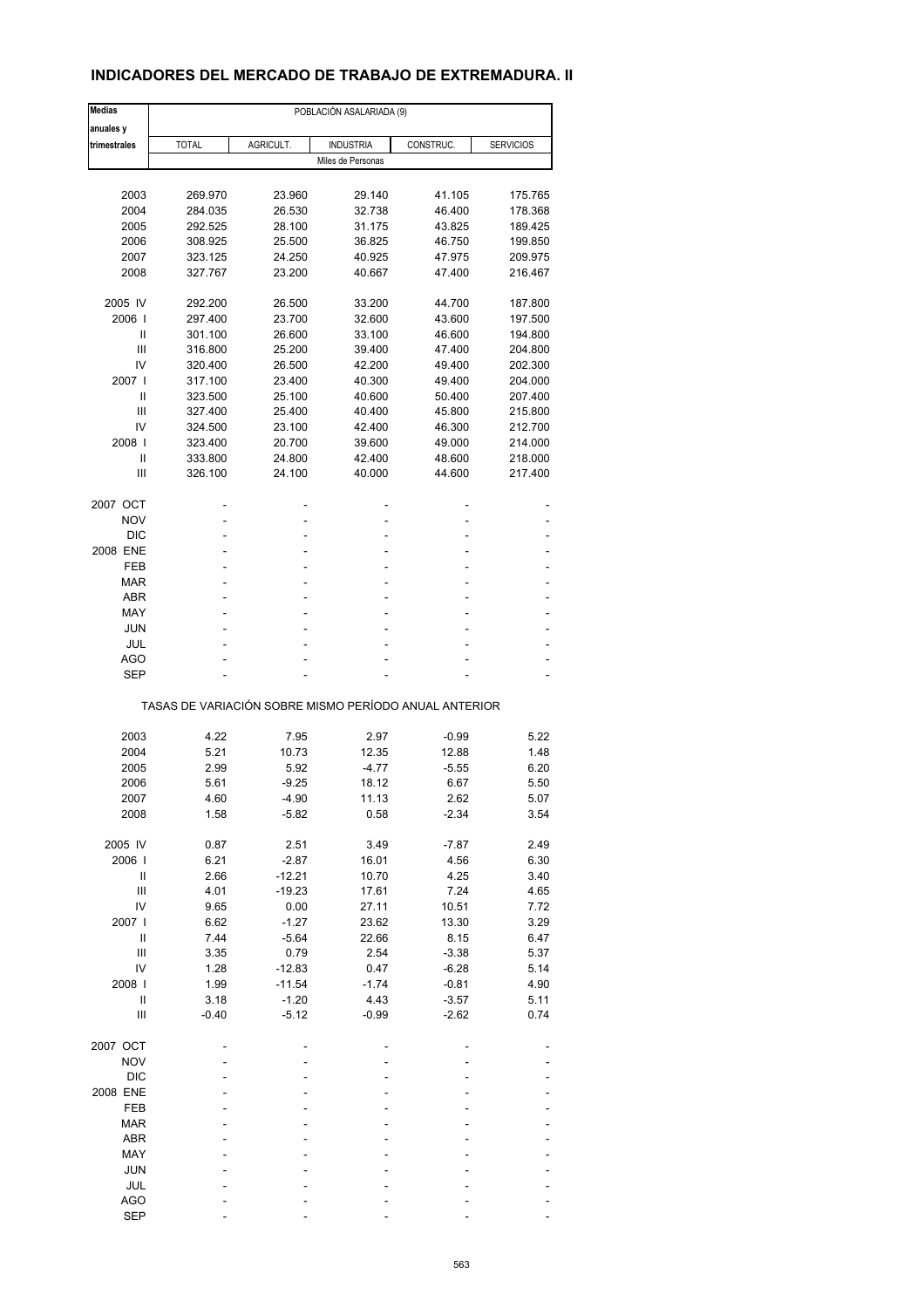# **INDICADORES DEL MERCADO DE TRABAJO DE EXTREMADURA. III**

| <b>Medias</b>                         |              | PARADOS (9)       |                |                                                       | TASA DE ACTIVIDAD (9) |                | TASA DE PARO (9) |                |                |
|---------------------------------------|--------------|-------------------|----------------|-------------------------------------------------------|-----------------------|----------------|------------------|----------------|----------------|
| anuales y                             |              |                   |                |                                                       | <b>MENORES</b>        |                |                  | <b>MENORES</b> |                |
| trimestrales                          | <b>TOTAL</b> | VARONES           | <b>MUJERES</b> | <b>TOTAL</b>                                          | 20 AÑOS               | <b>MUJERES</b> | <b>TOTAL</b>     | 20 AÑOS        | <b>MUJERES</b> |
|                                       |              | Miles de personas |                |                                                       |                       | Porcentaje     |                  |                |                |
|                                       |              |                   |                |                                                       |                       |                |                  |                |                |
| 2003                                  | 76.203       | 34.358            | 41.845         | 50.07                                                 | 23.81                 | 37.23          | 17.40            | 30.59          | 25.35          |
| 2004                                  | 77.043       | 30.698            | 46.350         | 50.81                                                 | 23.72                 | 38.03          | 17.20            | 37.73          | 27.30          |
| 2005                                  | 72.275       | 32.375            | 39.875         | 51.63                                                 | 27.63                 | 39.58          | 15.78            | 41.64          | 22.44          |
| 2006                                  | 61.800       | 27.850            | 33.975         | 51.58                                                 | 27.90                 | 39.51          | 13.43            | 37.22          | 19.03          |
| 2007                                  | 62.000       | 26.100            | 35.900         | 52.85                                                 | 24.28                 | 41.64          | 13.06            | 31.86          | 18.95          |
| 2008                                  | 68.900       | 28.133            | 40.767         | 53.49                                                 | 29.01                 | 42.35          | 14.28            | 33.94          | 21.08          |
|                                       |              |                   |                |                                                       |                       |                |                  |                |                |
| 2005 IV                               | 69.600       | 34.000            | 35.600         | 51.10                                                 | 29.83                 | 39.01          | 15.31            | 42.96          | 20.25          |
| 2006                                  | 72.300       | 33.100            | 39.200         | 51.58                                                 | 27.80                 | 39.37          | 15.75            | 42.57          | 22.08          |
| Ш                                     | 62.700       | 29.400            | 33.300         | 51.37                                                 | 27.95                 | 39.06          | 13.69            | 35.96          | 18.88          |
| $\ensuremath{\mathsf{III}}\xspace$    | 51.800       | 22.700            | 29.100         | 51.15                                                 | 29.67                 | 39.22          | 11.35            | 31.42          | 16.41          |
| IV                                    | 60.400       | 26.200            | 34.300         | 52.23                                                 | 26.17                 | 40.40          | 12.94            | 38.91          | 18.75          |
| 2007                                  | 61.400       | 27.300            | 34.100         | 52.55                                                 | 25.00                 | 40.56          | 13.05            | 34.28          | 18.54          |
| $\ensuremath{\mathsf{II}}\xspace$     | 57.100       | 24.100            | 33.000         | 52.36                                                 | 21.02                 | 41.36          | 12.15            | 27.15          | 17.56          |
| $\ensuremath{\mathsf{III}}\xspace$    | 59.000       | 24.700            | 34.300         | 53.06                                                 | 27.55                 | 42.10          | 12.37            | 28.74          | 17.91          |
| IV                                    | 70.500       | 28.300            | 42.200         | 53.42                                                 | 23.55                 | 42.53          | 14.65            | 37.26          | 21.79          |
| 2008                                  | 68.500       | 27.500            | 41.000         | 52.84                                                 | 27.14                 | 41.63          | 14.39            | 35.07          | 21.60          |
| $\ensuremath{\mathsf{II}}\xspace$     | 67.000       | 26.400            | 40.600         | 53.62                                                 | 26.79                 | 42.44          | 13.86            | 32.08          | 20.93          |
| $\begin{array}{c} \hline \end{array}$ | 71.200       | 30.500            | 40.700         | 54.00                                                 | 33.10                 | 42.97          | 14.60            | 34.67          | 20.71          |
|                                       |              |                   |                |                                                       |                       |                |                  |                |                |
| 2007 OCT                              |              |                   |                |                                                       |                       |                |                  |                |                |
|                                       |              |                   |                |                                                       |                       |                |                  |                |                |
| <b>NOV</b>                            |              |                   |                |                                                       |                       |                |                  |                |                |
| <b>DIC</b>                            |              |                   |                |                                                       |                       |                |                  |                |                |
| 2008 ENE                              |              |                   |                |                                                       |                       |                |                  |                |                |
| FEB                                   |              |                   |                |                                                       |                       |                |                  |                |                |
| <b>MAR</b>                            |              |                   |                |                                                       |                       |                |                  |                |                |
| ABR                                   |              |                   |                |                                                       |                       |                |                  |                | ÷,             |
| MAY                                   |              |                   |                |                                                       |                       |                |                  |                |                |
| JUN                                   |              |                   |                |                                                       |                       |                |                  |                |                |
| JUL                                   |              |                   |                |                                                       |                       |                |                  |                | ÷,             |
| AGO                                   |              |                   |                |                                                       |                       |                |                  |                |                |
| <b>SEP</b>                            |              |                   |                |                                                       |                       |                |                  |                |                |
|                                       |              |                   |                | TASAS DE VARIACIÓN SOBRE MISMO PERÍODO ANUAL ANTERIOR |                       |                |                  |                |                |
|                                       |              |                   |                |                                                       |                       |                |                  |                |                |
| 2003                                  | $-7.82$      | $-9.27$           | $-6.60$        |                                                       |                       |                |                  |                |                |
| 2004                                  | 1.10         | $-10.65$          | 10.77          |                                                       |                       |                |                  |                |                |
| 2005                                  | $-6.19$      | 5.46              | $-13.97$       |                                                       |                       |                |                  |                |                |
| 2006                                  | $-14.49$     | $-13.98$          | $-14.80$       |                                                       |                       |                |                  |                |                |
| 2007                                  | 0.32         | -6.28             | 5.67           |                                                       |                       |                |                  |                |                |
| 2008                                  | 16.45        | 10.91             | 20.61          |                                                       |                       |                |                  |                |                |
|                                       |              |                   |                |                                                       |                       |                |                  |                |                |
| 2005 IV                               | $-13.20$     | 0.35              | $-23.11$       |                                                       |                       |                |                  |                |                |
| 2006                                  | $-9.06$      | $-1.49$           | $-14.41$       |                                                       |                       |                |                  |                |                |
| Ш                                     | $-9.26$      | 0.34              | $-16.33$       |                                                       |                       |                |                  |                |                |
| $\ensuremath{\mathsf{III}}\xspace$    | $-26.94$     | $-30.37$          | $-24.02$       |                                                       |                       |                |                  |                |                |
| ${\sf IV}$                            | $-13.22$     | $-22.94$          | $-3.65$        |                                                       |                       |                |                  |                |                |
| 2007                                  | $-15.08$     | $-17.52$          | $-13.01$       |                                                       |                       |                |                  |                |                |
| $\ensuremath{\mathsf{II}}$            | $-8.93$      | $-18.03$          | $-0.90$        |                                                       |                       |                |                  |                |                |
| $\ensuremath{\mathsf{III}}\xspace$    | 13.90        | 8.81              | 17.87          |                                                       |                       |                |                  |                |                |
| IV                                    | 16.72        | 8.02              | 23.03          |                                                       |                       |                |                  |                |                |
| 2008                                  | 11.56        | 0.73              | 20.23          |                                                       |                       |                |                  |                |                |
| $\ensuremath{\mathsf{II}}\xspace$     | 17.34        | 9.54              | 23.03          |                                                       |                       |                |                  |                |                |
| $\ensuremath{\mathsf{III}}\xspace$    | 20.68        | 23.48             | 18.66          |                                                       |                       |                |                  |                |                |
|                                       |              |                   |                |                                                       |                       |                |                  |                |                |
| 2007 OCT                              |              |                   |                |                                                       |                       |                |                  |                |                |
| <b>NOV</b>                            |              |                   |                |                                                       |                       |                |                  |                |                |
| <b>DIC</b>                            |              |                   |                |                                                       |                       |                |                  |                |                |
| 2008 ENE                              |              |                   |                |                                                       |                       |                |                  |                |                |
| FEB                                   |              |                   |                |                                                       |                       |                |                  |                |                |
| <b>MAR</b>                            |              |                   |                |                                                       |                       |                |                  |                |                |
| ABR                                   |              |                   |                |                                                       |                       |                |                  |                |                |
| MAY                                   |              |                   |                |                                                       |                       |                |                  |                |                |
| JUN                                   |              |                   |                |                                                       |                       |                |                  |                |                |
| JUL                                   |              |                   |                |                                                       |                       |                |                  |                |                |
| <b>AGO</b>                            |              |                   |                |                                                       |                       |                |                  |                |                |
| SEP                                   |              |                   |                |                                                       |                       |                |                  |                |                |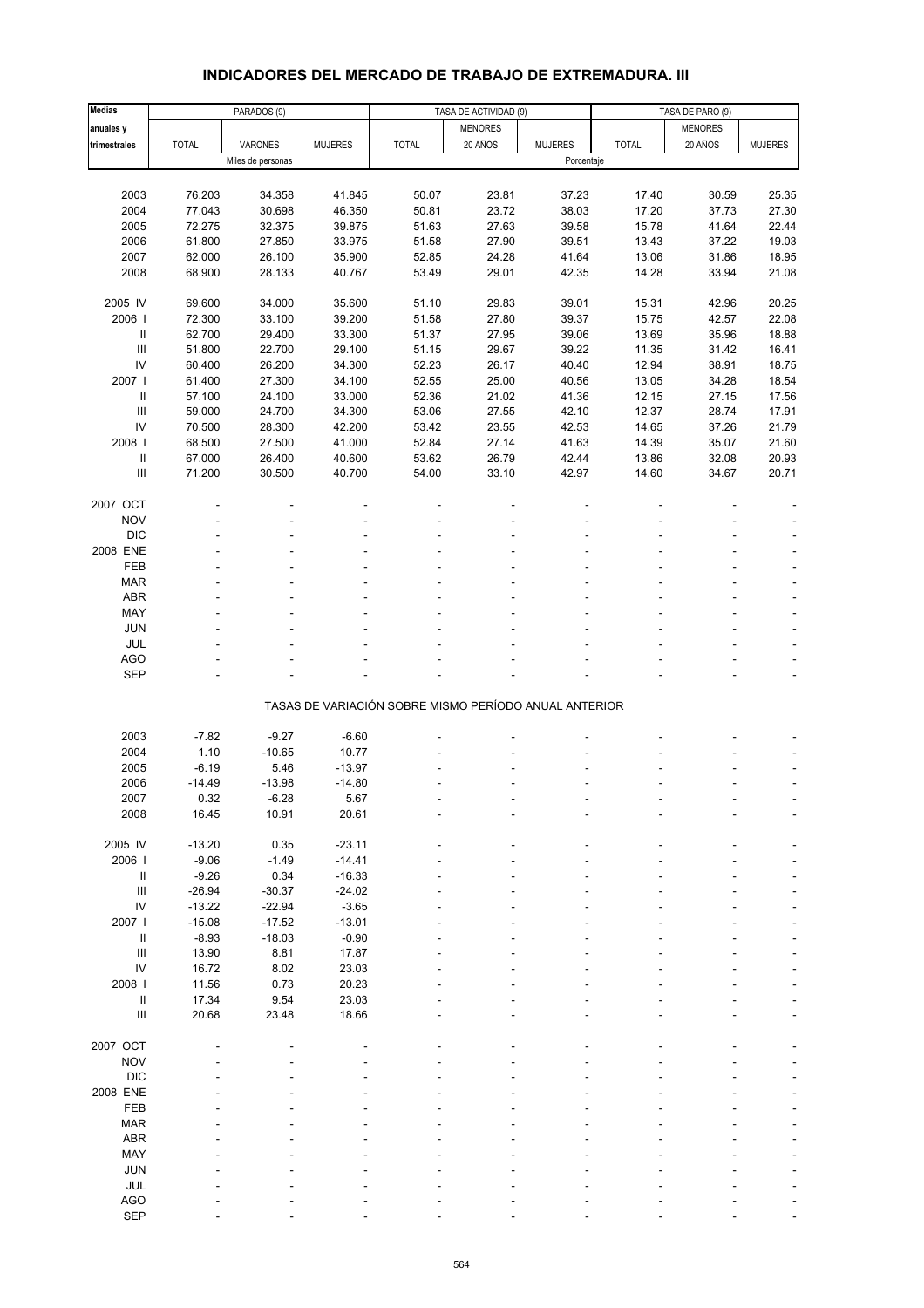| <b>Medias</b>                      | PARO REGISTRADO |                                                       |                  |              |                  |            |
|------------------------------------|-----------------|-------------------------------------------------------|------------------|--------------|------------------|------------|
| anuales y                          |                 |                                                       |                  |              |                  | SIN EMPLEO |
| trimestrales                       | <b>TOTAL</b>    | <b>AGRICULTURA</b>                                    | <b>INDUSTRIA</b> | CONSTRUCCIÓN | <b>SERVICIOS</b> | ANTERIOR   |
|                                    |                 |                                                       | Personas         |              |                  |            |
|                                    |                 |                                                       |                  |              |                  |            |
| 2003                               | 75.464          | 3.414                                                 | 7.028            | 9.606        | 42.409           | 13.007     |
| 2004                               | 78.129          | 3.272                                                 | 6.998            | 9.350        | 45.136           | 13.373     |
| 2005                               | 77.260          | 3.779                                                 | 6.659            | 9.349        | 45.040           | 12.434     |
| 2006                               | 76.201          | 3.660                                                 | 6.358            | 8.653        | 45.324           | 12.205     |
| 2007                               | 74.595          | 3.547                                                 | 5.943            | 8.396        | 44.308           | 12.401     |
| 2008                               | 83.344          | 4.124                                                 | 6.384            | 12.351       | 47.818           | 12.667     |
| 2006                               | 79.139          | 4.045                                                 | 6.755            | 9.011        | 46.950           | 12.378     |
| $\sf II$                           | 76.755          | 3.405                                                 | 6.359            | 8.550        | 46.263           | 12.178     |
| Ш                                  | 74.442          | 3.444                                                 | 6.044            | 8.551        | 44.266           | 12.138     |
| IV                                 | 74.467          | 3.748                                                 | 6.275            | 8.502        | 43.818           | 12.125     |
| 2007 l                             | 75.967          | 3.672                                                 | 6.228            | 8.304        | 45.313           | 12.451     |
| Ш                                  | 73.923          | 3.306                                                 | 5.918            | 7.989        | 43.998           | 12.712     |
| Ш                                  | 73.116          | 3.341                                                 | 5.580            | 8.444        | 43.451           | 12.300     |
| IV                                 | 75.373          | 3.868                                                 | 6.045            | 8.849        | 44.469           | 12.142     |
| 2008                               | 78.953          | 4.085                                                 | 6.177            | 10.238       | 46.171           | 12.281     |
| $\ensuremath{\mathsf{II}}$         | 80.832          | 3.672                                                 | 6.213            | 11.305       | 46.800           | 12.842     |
| Ш                                  | 84.503          | 4.078                                                 | 6.258            | 13.550       | 47.629           | 12.989     |
| IV                                 | 91.961          | 4.932                                                 | 7.141            | 15.292       | 52.097           | 12.500     |
|                                    |                 |                                                       |                  |              |                  |            |
| 2007 DIC<br>2008 ENE               | 76.202          | 3.853                                                 | 6.231            | 9.929        | 44.129           | 12.060     |
|                                    | 78.934          | 4.080                                                 | 6.219            | 10.044       | 46.523           | 12.068     |
| FEB                                | 79.218          | 4.297                                                 | 6.206            | 10.241       | 46.126           | 12.348     |
| <b>MAR</b>                         | 78.706          | 3.879                                                 | 6.106            | 10.430       | 45.865           | 12.426     |
| <b>ABR</b>                         | 79.483          | 3.706                                                 | 6.132            | 10.720       | 46.269           | 12.656     |
| MAY                                | 80.757          | 3.689                                                 | 6.259            | 11.260       | 46.840           | 12.709     |
| <b>JUN</b>                         | 82.255          | 3.620                                                 | 6.248            | 11.935       | 47.291           | 13.161     |
| JUL                                | 80.957          | 3.738                                                 | 6.050            | 12.541       | 45.759           | 12.869     |
| <b>AGO</b>                         | 83.947          | 3.992                                                 | 6.247            | 13.808       | 46.976           | 12.924     |
| <b>SEP</b>                         | 88.605          | 4.504                                                 | 6.477            | 14.300       | 50.151           | 13.173     |
| OCT                                | 90.690          | 4.785                                                 | 7.002            | 14.756       | 51.622           | 12.525     |
| <b>NOV</b>                         | 93.231          | 5.079                                                 | 7.279            | 15.827       | 52.572           | 12.474     |
|                                    |                 | TASAS DE VARIACIÓN SOBRE MISMO PERÍODO ANUAL ANTERIOR |                  |              |                  |            |
| 2003                               | 2.01            | $-4.93$                                               | 0.40             | $-1.93$      | 1.10             | 11.70      |
| 2004                               | 3.53            | $-4.16$                                               | $-0.42$          | $-2.67$      | 6.43             | 2.81       |
| 2005                               | $-1.11$         | 15.48                                                 | -4.86            | $-0.01$      | $-0.21$          | $-7.02$    |
| 2006                               | $-1.37$         | $-3.14$                                               | -4.51            | $-7.44$      | 0.63             | $-1.84$    |
| 2007                               | -2.11           | $-3.10$                                               | -6.53            | -2.97        | -2.24            | 1.61       |
| 2008                               | 11.95           | 17.21                                                 | 7.90             | 49.58        | 7.88             | 1.89       |
|                                    |                 |                                                       |                  |              |                  |            |
| 2006                               | $-1.78$         | 7.78                                                  | -5.56            | $-11.03$     | $-0.33$          | $-0.45$    |
| $\ensuremath{\mathsf{II}}$         | 1.67            | $-3.69$                                               | $-2.02$          | $-4.49$      | 4.90             | $-1.88$    |
| $\ensuremath{\mathsf{III}}\xspace$ | $-0.91$         | $-5.04$                                               | $-1.75$          | $-5.56$      | 1.29             | $-3.60$    |
| IV                                 | $-4.35$         | $-10.80$                                              | $-8.26$          | $-8.21$      | $-3.17$          | $-1.41$    |
| 2007                               | $-4.01$         | $-9.21$                                               | $-7.80$          | $-7.85$      | $-3.49$          | 0.58       |
| $\ensuremath{\mathsf{II}}$         | $-3.69$         | $-2.91$                                               | $-6.95$          | $-6.55$      | $-4.90$          | 4.38       |
| $\ensuremath{\mathsf{III}}\xspace$ | $-1.78$         | $-2.97$                                               | $-7.67$          | $-1.26$      | $-1.84$          | 1.33       |
| IV                                 | 1.22            | 3.19                                                  | $-3.66$          | 4.09         | 1.49             | 0.15       |
| 2008                               | 3.93            | 11.26                                                 | $-0.82$          | 23.30        | 1.89             | $-1.37$    |
| Ш                                  | 9.35            | 11.06                                                 | 4.99             | 41.50        | 6.37             | 1.02       |
| $\ensuremath{\mathsf{III}}\xspace$ | 15.57           | 22.05                                                 | 12.15            | 60.47        | 9.61             | 5.60       |
| IV                                 | 22.68           | 27.28                                                 | 19.97            | 84.04        | 16.71            | 2.59       |
| 2007 DIC                           | 2.10            | 3.49                                                  | $-1.05$          | 9.29         | 1.43             | 0.30       |
| 2008 ENE                           | 3.33            | 10.45                                                 | $-1.11$          | 17.58        | 2.02             | $-1.58$    |
| FEB                                | 4.51            | 16.64                                                 | $-0.48$          | 23.40        | 1.99             | $-0.09$    |
| <b>MAR</b>                         | 3.95            | 6.62                                                  | $-0.88$          | 29.24        | 1.67             | $-2.40$    |
| ABR                                | 6.70            | 8.71                                                  | 1.20             | 31.45        | 4.92             | $-0.88$    |
| MAY                                | 10.06           | 11.11                                                 | 6.85             | 42.66        | 7.40             | 0.14       |
| <b>JUN</b>                         | 11.30           | 13.52                                                 | 7.06             | 50.69        | 6.79             | 3.82       |
| JUL                                | 12.40           | 16.85                                                 | 9.40             | 52.88        | 7.23             | 3.65       |
| AGO                                | 15.59           | 20.90                                                 | 11.77            | 58.08        | 9.66             | 6.30       |
| SEP                                | 18.61           | 27.85                                                 | 15.23            | 70.38        | 11.84            | 6.88       |
| OCT                                | 21.44           | 26.52                                                 | 19.30            | 80.61        | 15.51            | 2.94       |
| <b>NOV</b>                         | 23.91           | 28.00                                                 | 20.61            | 87.35        | 17.91            | 2.25       |

## **INDICADORES DEL MERCADO DE TRABAJO DE EXTREMADURA. IV**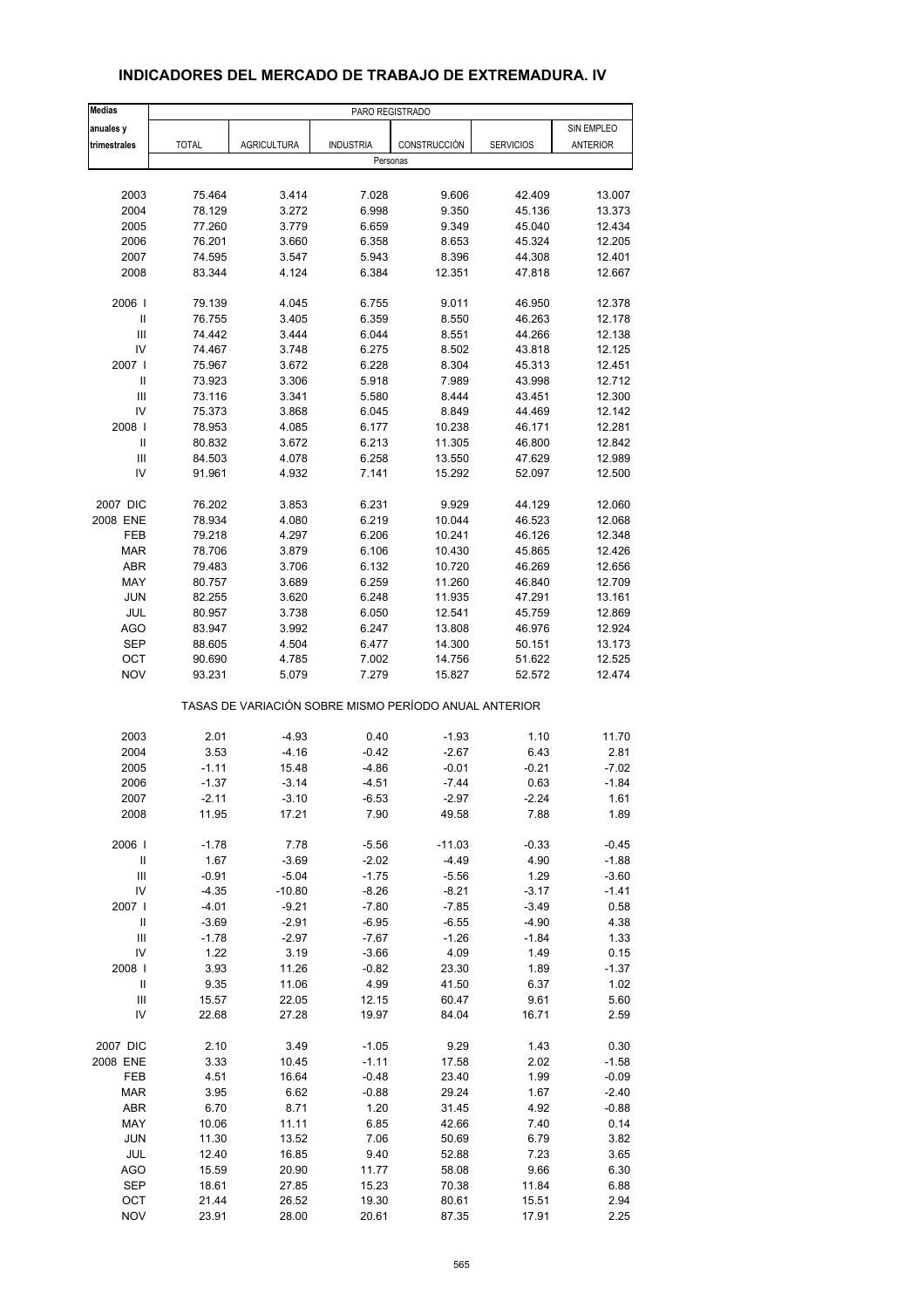## **INDICADORES DEL MERCADO DE TRABAJO DE EXTREMADURA. V**

| <b>Medias</b>      | AFILIADOS A LA SEGURIDAD SOCIAL EN ALTA LABORAL       |                    |                  |                  |                    |  |  |  |
|--------------------|-------------------------------------------------------|--------------------|------------------|------------------|--------------------|--|--|--|
| anuales y          |                                                       |                    | <b>TOTAL</b>     |                  |                    |  |  |  |
| trimestrales       | <b>TOTAL</b>                                          | <b>AGRICULTURA</b> | <b>INDUSTRIA</b> | CONSTRUCCIÓN     | <b>SERVICIOS</b>   |  |  |  |
|                    |                                                       |                    | Personas         |                  |                    |  |  |  |
|                    |                                                       |                    |                  |                  |                    |  |  |  |
| 2003               | 355.409                                               | 91.226             | 30.775           | 38.572           | 194.581            |  |  |  |
| 2004               | 360.896                                               | 87.893             | 31.338           | 41.626           | 199.875            |  |  |  |
| 2005               | 369.458                                               | 84.298             | 32.286           | 44.182           | 208.632            |  |  |  |
| 2006               | 381.141                                               | 81.116             | 33.655           | 48.251           | 218.112            |  |  |  |
| 2007               | 397.175                                               | 80.639             | 36.468           | 53.237           | 226.830            |  |  |  |
| 2008               | 398.801                                               | 79.951             | 36.138           | 50.675           | 232.037            |  |  |  |
| 2006               | 373.413                                               | 81.281             | 32.601           | 47.041           | 212.463            |  |  |  |
| Ш                  | 380.008                                               | 81.556             | 33.141           | 48.128           | 217.181            |  |  |  |
| Ш                  | 384.373                                               | 81.445             | 34.156           | 48.371           | 220.400            |  |  |  |
| IV                 | 386.772                                               | 80.181             | 34.720           | 49.464           | 222.406            |  |  |  |
| 2007 l             | 390.993                                               | 79.977             | 35.742           | 52.353           | 222.920            |  |  |  |
| Ш                  | 396.336                                               | 81.057             | 36.261           | 53.257           | 225.760            |  |  |  |
| Ш                  | 400.113                                               | 81.557             | 37.240           | 53.220           | 228.096            |  |  |  |
| IV                 | 401.259                                               | 79.965             | 36.630           | 54.118           | 230.546            |  |  |  |
| 2008               | 400.111                                               | 79.173             | 36.418           | 54.045           | 230.474            |  |  |  |
| Ш                  | 401.146                                               | 80.312             | 36.085           | 52.412           | 232.337            |  |  |  |
| Ш                  | 398.874                                               | 80.501             | 36.513           | 48.389           | 233.471            |  |  |  |
| IV                 | 393.210                                               | 79.753             | 35.232           | 46.443           | 231.782            |  |  |  |
|                    |                                                       |                    |                  |                  |                    |  |  |  |
| 2007 DIC           | 400.781                                               | 79.718             | 36.453           | 52.745           | 231.865            |  |  |  |
| 2008 ENE           | 398.820                                               | 79.415<br>79.135   | 36.340           | 54.053           | 229.012            |  |  |  |
| FEB<br><b>MAR</b>  | 400.667<br>400.846                                    | 78.970             | 36.479<br>36.436 | 54.173<br>53.909 | 230.880<br>231.531 |  |  |  |
| ABR                | 401.374                                               | 79.201             | 36.419           | 53.411           | 232.343            |  |  |  |
| MAY                | 402.844                                               | 80.106             | 36.159           | 52.958           | 233.621            |  |  |  |
| <b>JUN</b>         | 399.221                                               | 81.630             | 35.677           | 50.867           | 231.047            |  |  |  |
| JUL                | 403.458                                               | 80.814             | 36.515           | 49.851           | 236.278            |  |  |  |
| AGO                | 402.930                                               | 80.467             | 37.022           | 47.926           | 237.515            |  |  |  |
| <b>SEP</b>         | 390.233                                               | 80.221             | 36.002           | 47.391           | 226.619            |  |  |  |
| OCT                | 393.171                                               | 79.897             | 35.254           | 46.885           | 231.135            |  |  |  |
| <b>NOV</b>         | 393.249                                               | 79.609             | 35.210           | 46.001           | 232.429            |  |  |  |
|                    | TASAS DE VARIACIÓN SOBRE MISMO PERÍODO ANUAL ANTERIOR |                    |                  |                  |                    |  |  |  |
| 2003               | 2.27                                                  | $-2.84$            | 0.23             | 3.94             | 4.86               |  |  |  |
| 2004               | 1.54                                                  | $-3.65$            | 1.83             | 7.92             | 2.72               |  |  |  |
| 2005               | 2.37                                                  | $-4.09$            | 3.03             | 6.14             | 4.38               |  |  |  |
| 2006               | 3.16                                                  | $-3.77$            | 4.24             | 9.21             | 4.54               |  |  |  |
| 2007               | 4.21                                                  | $-0.59$            | 8.36             | 10.33            | 4.00               |  |  |  |
| 2008               | 0.49                                                  | $-0.96$            | $-0.91$          | $-4.89$          | 2.50               |  |  |  |
|                    |                                                       |                    |                  |                  |                    |  |  |  |
| 2006               | 2.60                                                  | $-3.76$            | 3.04             | 8.72             | 3.87               |  |  |  |
| Ш                  | 2.93                                                  | $-4.20$            | 3.54             | 8.68             | 4.57               |  |  |  |
| $\mathbf{III}$     | 3.38                                                  | $-4.11$            | 3.15             | 10.11            | 5.07               |  |  |  |
| IV                 | 3.72                                                  | $-3.00$            | 7.21             | 9.33             | 4.64               |  |  |  |
| 2007               | 4.71                                                  | $-1.60$            | 9.63             | 11.29            | 4.92               |  |  |  |
| $\mathsf{II}$<br>Ш | 4.30<br>4.10                                          | $-0.61$            | 9.41<br>9.03     | 10.66<br>10.02   | 3.95<br>3.49       |  |  |  |
| IV                 | 3.75                                                  | 0.14<br>$-0.27$    | 5.50             | 9.41             | 3.66               |  |  |  |
| 2008               | 2.33                                                  | $-1.01$            | 1.89             | 3.23             | 3.39               |  |  |  |
| Ш                  | 1.21                                                  | $-0.92$            | -0.48            | $-1.59$          | 2.91               |  |  |  |
| Ш                  | $-0.31$                                               | $-1.29$            | $-1.95$          | $-9.08$          | 2.36               |  |  |  |
| IV                 | $-2.06$                                               | $-0.42$            | $-4.05$          | $-15.26$         | 0.82               |  |  |  |
|                    |                                                       |                    |                  |                  |                    |  |  |  |
| 2007 DIC           | 3.64                                                  | $-0.62$            | 3.86             | 8.35             | 4.11               |  |  |  |
| 2008 ENE           | 2.73                                                  | $-0.86$            | 2.48             | 4.99             | 3.55               |  |  |  |
| FEB                | 2.67                                                  | $-0.70$            | 1.70             | 3.67             | 3.80               |  |  |  |
| <b>MAR</b>         | 1.60                                                  | $-1.45$            | 1.50             | 1.10             | 2.83               |  |  |  |
| ABR                | 1.66                                                  | $-1.39$            | 0.79             | 0.96             | 3.04               |  |  |  |
| MAY                | 1.64                                                  | $-0.52$            | $-0.34$          | $-0.98$          | 3.34               |  |  |  |
| <b>JUN</b>         | 0.35                                                  | $-0.85$            | $-1.89$          | $-4.72$          | 2.35               |  |  |  |
| JUL                | 0.50                                                  | $-1.69$            | $-1.68$          | $-6.57$          | 3.29               |  |  |  |
| AGO                | 1.12                                                  | $-1.12$            | $-0.98$          | $-8.63$          | 4.52               |  |  |  |
| SEP                | $-2.55$                                               | $-1.07$            | $-3.20$          | $-12.00$         | $-0.74$            |  |  |  |
| OCT                | $-1.77$                                               | $-0.54$            | $-3.93$          | $-14.03$         | 1.07               |  |  |  |
| <b>NOV</b>         | $-2.36$                                               | $-0.30$            | $-4.17$          | $-16.47$         | 0.58               |  |  |  |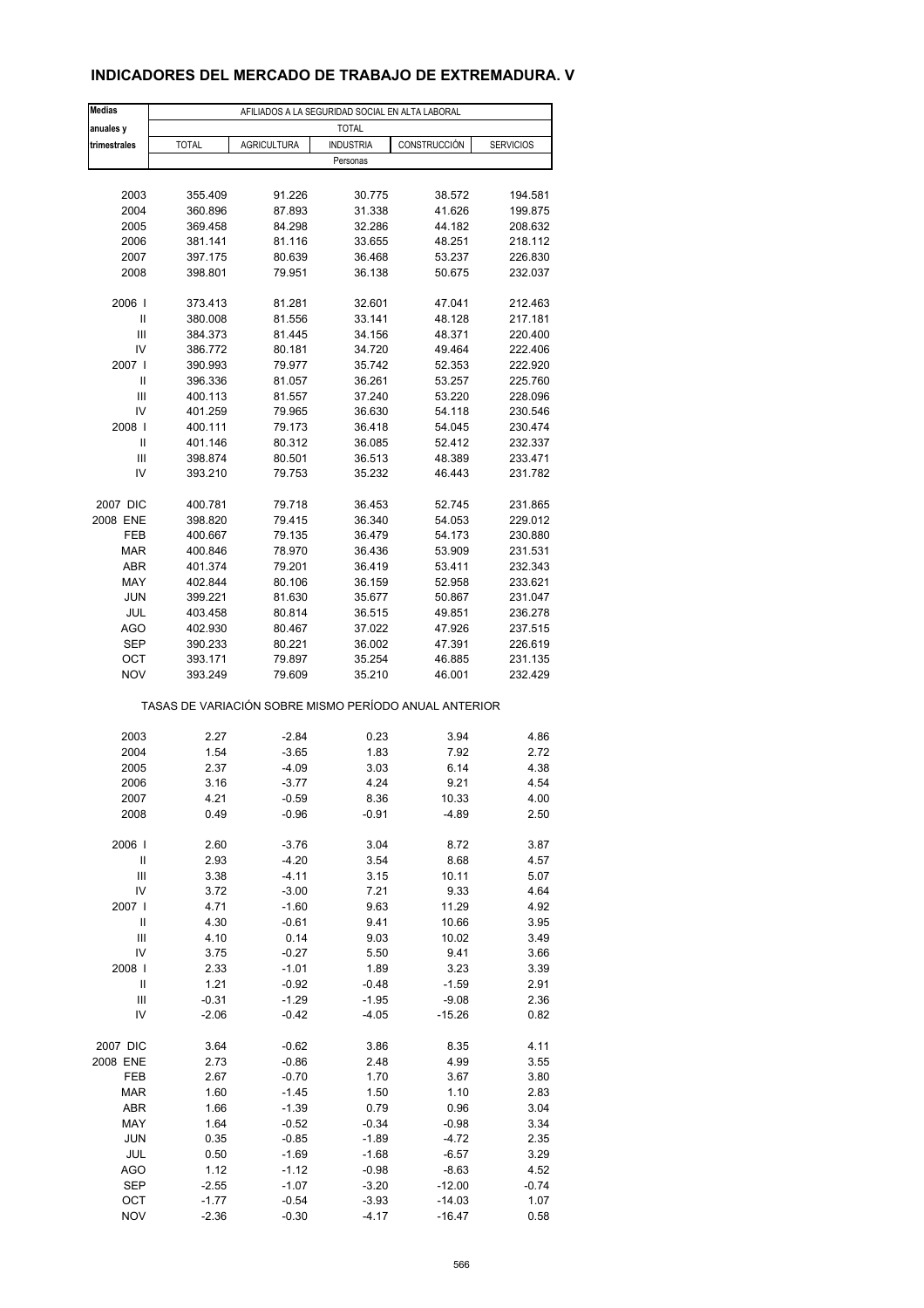## **INDICADORES DEL MERCADO DE TRABAJO DE EXTREMADURA. VI**

| <b>Medias</b>           | AFILIADOS A LA SEGURIDAD SOCIAL EN ALTA LABORAL       |                    |                    |                      |                    |  |  |  |
|-------------------------|-------------------------------------------------------|--------------------|--------------------|----------------------|--------------------|--|--|--|
| anuales y               | <b>CUENTA AJENA</b>                                   |                    |                    |                      |                    |  |  |  |
| trimestrales            | <b>TOTAL</b>                                          | <b>AGRICULTURA</b> | <b>INDUSTRIA</b>   | CONSTRUCCIÓN         | <b>SERVICIOS</b>   |  |  |  |
|                         |                                                       |                    | Personas           |                      |                    |  |  |  |
|                         |                                                       |                    |                    |                      |                    |  |  |  |
| 2003                    | 281.818                                               | 72.895             | 25.526             | 30.246               | 152.963            |  |  |  |
| 2004                    | 285.533                                               | 69.597             | 26.056             | 32.886               | 156.887            |  |  |  |
| 2005                    | 292.728                                               | 66.171             | 26.948             | 34.973               | 164.627            |  |  |  |
| 2006                    | 302.875                                               | 62.947             | 28.218             | 38.438               | 173.273            |  |  |  |
| 2007                    | 316.521                                               | 62.741             | 30.841             | 42.604               | 180.334            |  |  |  |
| 2008                    | 316.979                                               | 62.590             | 30.401             | 39.525               | 184.464            |  |  |  |
| 2006                    | 296.048                                               | 63.079             | 27.235             | 37.542               | 168.190            |  |  |  |
| Ш                       | 301.829                                               | 63.329             | 27.717             | 38.367               | 172.416            |  |  |  |
| Ш                       | 305.803                                               | 63.274             | 28.693             | 38.452               | 175.384            |  |  |  |
| IV                      | 307.821                                               | 62.103             | 29.226             | 39.391               | 177.101            |  |  |  |
| 2007 l                  | 311.391                                               | 61.932             | 30.193             | 42.084               | 177.183            |  |  |  |
| Ш                       | 315.743                                               | 63.065             | 30.641             | 42.694               | 179.343            |  |  |  |
| Ш                       | 319.028                                               | 63.703             | 31.593             | 42.440               | 181.291            |  |  |  |
| IV                      | 319.920                                               | 62.266             | 30.938             | 43.198               | 183.519            |  |  |  |
| 2008                    | 318.468                                               | 61.646             | 30.702             | 43.009               | 183.112            |  |  |  |
| Ш                       | 319.116                                               | 62.923             | 30.344             | 41.200               | 184.649            |  |  |  |
| Ш                       | 316.958                                               | 63.220             | 30.797             | 37.181               | 185.760            |  |  |  |
| IV                      | 311.574                                               | 62.561             | 29.441             | 35.301               | 184.271            |  |  |  |
|                         |                                                       |                    |                    |                      |                    |  |  |  |
| 2007 DIC                | 319.288                                               | 62.067             | 30.739             | 41.806               | 184.676            |  |  |  |
| 2008 ENE                | 317.462                                               | 61.829             | 30.638             | 43.112               | 181.883            |  |  |  |
| FEB<br><b>MAR</b>       | 319.037<br>318.906                                    | 61.617<br>61.491   | 30.759<br>30.708   | 43.133<br>42.783     | 183.528<br>183.924 |  |  |  |
| ABR                     | 319.389                                               | 61.783             | 30.681             | 42.211               | 184.714            |  |  |  |
| MAY                     | 320.799                                               | 62.714             | 30.415             | 41.750               | 185.920            |  |  |  |
| <b>JUN</b>              | 317.159                                               | 64.272             | 29.936             | 39.638               | 183.313            |  |  |  |
| JUL                     | 321.428                                               | 63.486             | 30.791             | 38.623               | 188.528            |  |  |  |
| AGO                     | 320.977                                               | 63.187             | 31.311             | 36.727               | 189.752            |  |  |  |
| <b>SEP</b>              | 308.470                                               | 62.988             | 30.289             | 36.193               | 179.000            |  |  |  |
| OCT                     | 311.475                                               | 62.685             | 29.464             | 35.696               | 183.630            |  |  |  |
| <b>NOV</b>              | 311.672                                               | 62.436             | 29.418             | 34.906               | 184.912            |  |  |  |
|                         | TASAS DE VARIACIÓN SOBRE MISMO PERÍODO ANUAL ANTERIOR |                    |                    |                      |                    |  |  |  |
| 2003                    | 2.51                                                  | $-3.47$            | 0.50               | 4.15                 | 5.64               |  |  |  |
| 2004                    | 1.32                                                  | $-4.52$            | 2.08               | 8.73                 | 2.57               |  |  |  |
| 2005                    | 2.52                                                  | $-4.92$            | 3.42               | 6.35                 | 4.93               |  |  |  |
| 2006                    | 3.47                                                  | $-4.87$            | 4.71               | 9.91                 | 5.25               |  |  |  |
| 2007                    | 4.51                                                  | $-0.33$            | 9.30               | 10.84                | 4.08               |  |  |  |
| 2008                    | 0.22                                                  | $-0.34$            | $-1.46$            | $-7.39$              | 2.51               |  |  |  |
|                         |                                                       |                    |                    |                      |                    |  |  |  |
| 2006                    | 2.81                                                  | $-4.81$            | 3.41               | 9.48                 | 4.44               |  |  |  |
| Ш                       | 3.22                                                  | $-5.43$            | 3.97               | 9.22                 | 5.35               |  |  |  |
| $\mathbf{III}$          | 3.75                                                  | $-5.34$            | 3.38               | 11.06                | 5.97               |  |  |  |
| IV                      | 4.06                                                  | $-3.87$            | 8.09               | 9.88                 | 5.23               |  |  |  |
| 2007  <br>$\mathsf{II}$ | 5.18                                                  | $-1.82$            | 10.86              | 12.10                | 5.35               |  |  |  |
| Ш                       | 4.61<br>4.32                                          | $-0.42$<br>0.68    | 10.55<br>10.11     | 11.28<br>10.37       | 4.02<br>3.37       |  |  |  |
| IV                      | 3.93                                                  | 0.26               | 5.86               | 9.67                 | 3.62               |  |  |  |
| 2008                    | 2.27                                                  | $-0.46$            | 1.69               | 2.20                 | 3.35               |  |  |  |
| Ш                       | 1.07                                                  | $-0.23$            | $-0.97$            | $-3.50$              | 2.96               |  |  |  |
| Ш                       | $-0.65$                                               | $-0.76$            | $-2.52$            | $-12.39$             | 2.46               |  |  |  |
| IV                      | $-2.71$                                               | 0.31               | $-5.14$            | $-19.58$             | 0.73               |  |  |  |
|                         |                                                       |                    |                    |                      |                    |  |  |  |
| 2007 DIC                | 3.82                                                  | $-0.12$            | 3.91               | 8.34                 | 4.20               |  |  |  |
| 2008 ENE                | 2.74                                                  | $-0.37$            | 2.34               | 4.33                 | 3.54               |  |  |  |
| FEB                     | 2.69                                                  | $-0.04$            | 1.46               | 2.75                 | 3.83               |  |  |  |
| <b>MAR</b>              | 1.40                                                  | $-0.97$            | 1.26               | $-0.38$              | 2.67               |  |  |  |
| ABR                     | 1.56                                                  | $-0.80$            | 0.47               | $-0.53$              | 3.06               |  |  |  |
| MAY                     | 1.58                                                  | 0.29               | $-0.80$            | $-2.75$              | 3.48               |  |  |  |
| <b>JUN</b>              | 0.07                                                  | $-0.16$            | $-2.58$            | $-7.21$              | 2.34               |  |  |  |
| JUL                     | 0.32                                                  | $-1.28$            | $-2.23$            | $-9.36$              | 3.59               |  |  |  |
| AGO                     | 1.14                                                  | $-0.53$            | $-1.35$            | $-11.91$             | 5.18               |  |  |  |
| SEP                     | $-3.39$                                               | $-0.46$            | $-3.99$            | $-15.86$             | $-1.36$            |  |  |  |
| OCT<br><b>NOV</b>       | $-2.38$<br>$-3.03$                                    | 0.17<br>0.46       | $-5.03$<br>$-5.26$ | $-18.20$<br>$-20.94$ | 0.99<br>0.47       |  |  |  |
|                         |                                                       |                    |                    |                      |                    |  |  |  |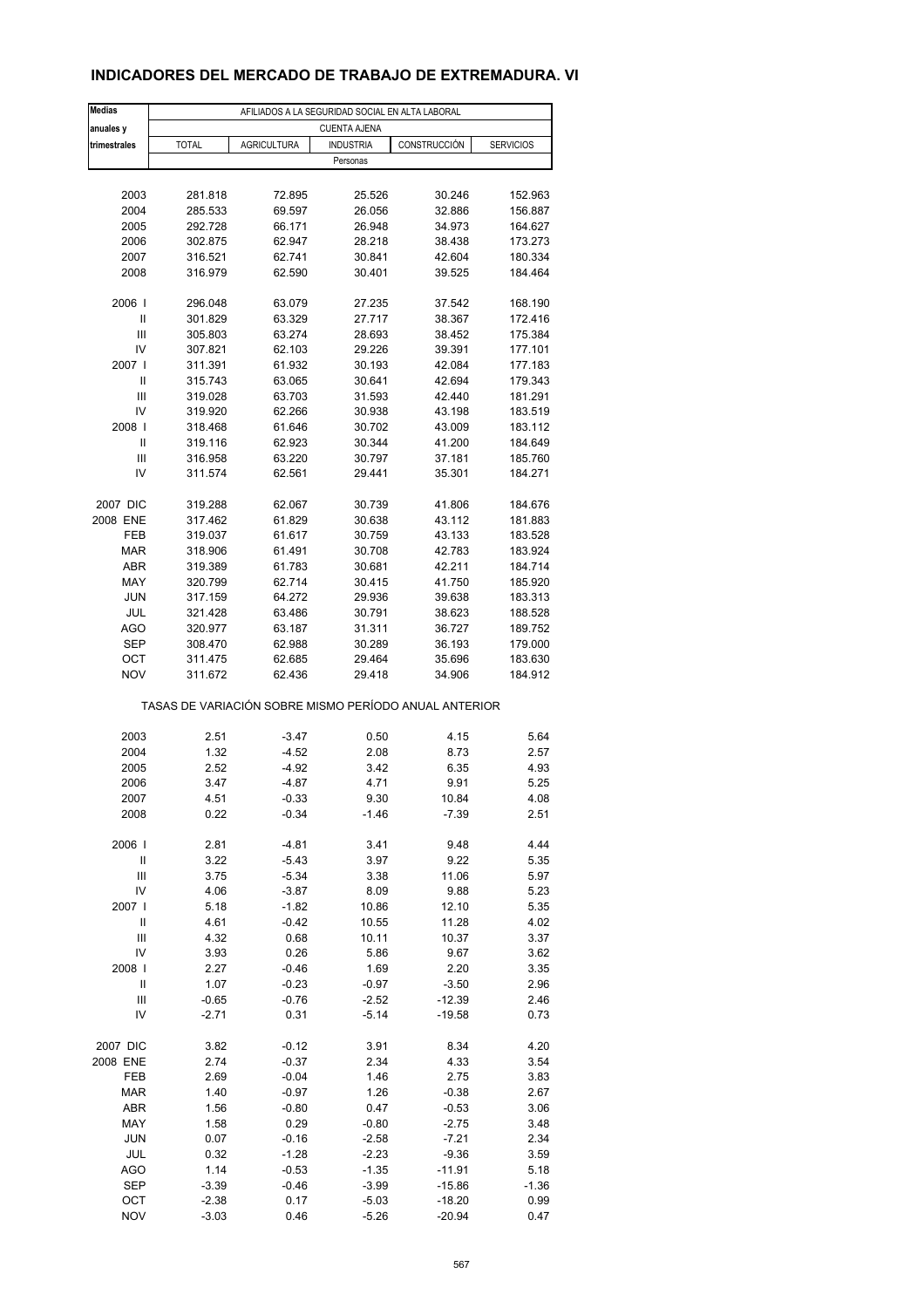## **INDICADORES DEL MERCADO DE TRABAJO DE EXTREMADURA. VII**

| <b>Medias</b>      | AFILIADOS A LA SEGURIDAD SOCIAL EN ALTA LABORAL       |                    |                  |                  |                  |  |  |  |
|--------------------|-------------------------------------------------------|--------------------|------------------|------------------|------------------|--|--|--|
| anuales y          | <b>CUENTA PROPIA</b>                                  |                    |                  |                  |                  |  |  |  |
| trimestrales       | <b>TOTAL</b>                                          | <b>AGRICULTURA</b> | <b>INDUSTRIA</b> | CONSTRUCCIÓN     | <b>SERVICIOS</b> |  |  |  |
|                    |                                                       |                    | Personas         |                  |                  |  |  |  |
|                    |                                                       |                    |                  |                  |                  |  |  |  |
| 2003               | 73.591                                                | 18.331             | 5.250            | 8.326            | 41.618           |  |  |  |
| 2004               | 75.363                                                | 18.297             | 5.282            | 8.741            | 42.987           |  |  |  |
| 2005               | 76.730                                                | 18.127             | 5.338            | 9.208            | 44.005           |  |  |  |
| 2006               | 78.266                                                | 18.169             | 5.437            | 9.813            | 44.840           |  |  |  |
| 2007               | 80.655                                                | 17.898             | 5.627            | 10.633           | 46.496           |  |  |  |
| 2008               | 81.822                                                | 17.362             | 5.737            | 11.150           | 47.573           |  |  |  |
| 2006               | 77.365                                                | 18.201             | 5.366            | 9.499            | 44.273           |  |  |  |
| Ш                  | 78.179                                                | 18.227             | 5.425            | 9.762            | 44.765           |  |  |  |
| Ш                  | 78.570                                                | 18.171             | 5.463            | 9.919            | 45.016           |  |  |  |
| IV                 | 78.951                                                | 18.078             | 5.494            | 10.073           | 45.304           |  |  |  |
| 2007 l             | 79.602                                                | 18.046             | 5.550            | 10.269           | 45.737           |  |  |  |
| Ш                  | 80.593                                                | 17.992             | 5.619            | 10.564           | 46.417           |  |  |  |
| Ш                  | 81.086                                                | 17.854             | 5.647            | 10.779           | 46.804           |  |  |  |
| IV                 | 81.339                                                | 17.700             | 5.692            | 10.920           | 47.027           |  |  |  |
| 2008               | 81.643                                                | 17.528             | 5.717            | 11.036           | 47.363           |  |  |  |
| Ш                  | 82.031                                                | 17.389             | 5.741            | 11.212           | 47.688           |  |  |  |
| Ш                  | 81.915                                                | 17.280             | 5.716            | 11.208           | 47.711           |  |  |  |
| IV                 | 81.637                                                | 17.193             | 5.791            | 11.142           | 47.511           |  |  |  |
| 2007 DIC           | 81.493                                                | 17.651             | 5.714            | 10.939           | 47.189           |  |  |  |
| 2008 ENE           | 81.358                                                | 17.586             | 5.702            | 10.941           | 47.129           |  |  |  |
| FEB                | 81.630                                                | 17.518             | 5.720            | 11.040           | 47.352           |  |  |  |
| <b>MAR</b>         | 81.940                                                | 17.479             | 5.728            | 11.126           | 47.607           |  |  |  |
| ABR                | 81.985                                                | 17.418             | 5.738            | 11.200           | 47.629           |  |  |  |
| MAY                | 82.045                                                | 17.392             | 5.744            | 11.208           | 47.701           |  |  |  |
| <b>JUN</b>         |                                                       |                    |                  |                  |                  |  |  |  |
|                    | 82.062                                                | 17.358             | 5.741            | 11.229           | 47.734           |  |  |  |
| JUL<br>AGO         | 82.030                                                | 17.328<br>17.280   | 5.724<br>5.711   | 11.228<br>11.199 | 47.750<br>47.763 |  |  |  |
| <b>SEP</b>         | 81.953                                                | 17.233             |                  | 11.198           | 47.619           |  |  |  |
| OCT                | 81.763<br>81.696                                      | 17.212             | 5.713<br>5.790   | 11.189           | 47.505           |  |  |  |
| <b>NOV</b>         | 81.577                                                | 17.173             | 5.792            | 11.095           | 47.517           |  |  |  |
|                    |                                                       |                    |                  |                  |                  |  |  |  |
|                    | TASAS DE VARIACIÓN SOBRE MISMO PERÍODO ANUAL ANTERIOR |                    |                  |                  |                  |  |  |  |
| 2003               | 1.36                                                  | $-0.26$            | $-1.09$          | 3.19             | 2.07             |  |  |  |
| 2004               | 2.41                                                  | $-0.19$            | 0.61             | 4.98             | 3.29             |  |  |  |
| 2005               | 1.81                                                  | $-0.93$            | 1.07             | 5.35             | 2.37             |  |  |  |
| 2006               | 2.00                                                  | 0.23               | 1.85             | 6.57             | 1.90             |  |  |  |
| 2007               | 3.05                                                  | -1.49              | 3.49             | 8.35             | 3.70             |  |  |  |
| 2008               | 1.54                                                  | $-3.12$            | 2.09             | 5.14             | 2.45             |  |  |  |
|                    |                                                       |                    |                  |                  |                  |  |  |  |
| 2006               | 1.76                                                  | 0.08               | 1.21             | 5.81             | 1.77             |  |  |  |
| $\mathbf{II}$      | 1.87                                                  | 0.33               | 1.43             | 6.61             | 1.69             |  |  |  |
| Ш                  | 1.95                                                  | 0.42               | 2.00             | 6.58             | 1.72             |  |  |  |
| IV                 | 2.42                                                  | 0.11               | 2.76             | 7.24             | 2.41             |  |  |  |
| 2007  <br>$\sf II$ | 2.89                                                  | $-0.86$            | 3.42             | 8.10             | 3.31             |  |  |  |
|                    | 3.09                                                  | $-1.29$            | 3.59             | 8.22             | 3.69             |  |  |  |
| Ш                  | 3.20                                                  | $-1.74$            | 3.37             | 8.67             | 3.97             |  |  |  |
| IV                 | 3.03                                                  | $-2.09$            | 3.59             | 8.41             | 3.80             |  |  |  |
| 2008               | 2.56                                                  | $-2.87$            | 3.01             | 7.47             | 3.56             |  |  |  |
| Ш                  | 1.78                                                  | $-3.35$            | 2.17             | 6.14             | 2.74             |  |  |  |
| Ш<br>IV            | 1.02<br>0.46                                          | $-3.21$<br>$-3.00$ | 1.22<br>1.95     | 3.98<br>2.12     | 1.94<br>1.20     |  |  |  |
|                    |                                                       |                    |                  |                  |                  |  |  |  |
| 2007 DIC           | 2.94                                                  | $-2.33$            | 3.59             | 8.38             | 3.75             |  |  |  |
| 2008 ENE           | 2.68                                                  | $-2.55$            | 3.28             | 7.70             | 3.57             |  |  |  |
| FEB                | 2.60                                                  | $-2.98$            | 2.97             | 7.45             | 3.67             |  |  |  |
| <b>MAR</b>         | 2.41                                                  | $-3.08$            | 2.78             | 7.26             | 3.43             |  |  |  |
| ABR                | 2.04                                                  | $-3.41$            | 2.48             | 6.98             | 2.99             |  |  |  |
| MAY                | 1.86                                                  | $-3.31$            | 2.19             | 6.23             | 2.83             |  |  |  |
| <b>JUN</b>         | 1.45                                                  | $-3.32$            | 1.83             | 5.23             | 2.39             |  |  |  |
| JUL                | 1.23                                                  | $-3.17$            | 1.42             | 4.52             | 2.13             |  |  |  |
| AGO                | 1.06                                                  | $-3.21$            | 1.06             | 4.07             | 2.00             |  |  |  |
| SEP                | 0.78                                                  | $-3.25$            | 1.19             | 3.35             | 1.68             |  |  |  |
| OCT                | 0.63                                                  | $-3.02$            | 2.12             | 2.65             | 1.37             |  |  |  |
| <b>NOV</b>         | 0.29                                                  | $-2.98$            | 1.77             | 1.58             | 1.04             |  |  |  |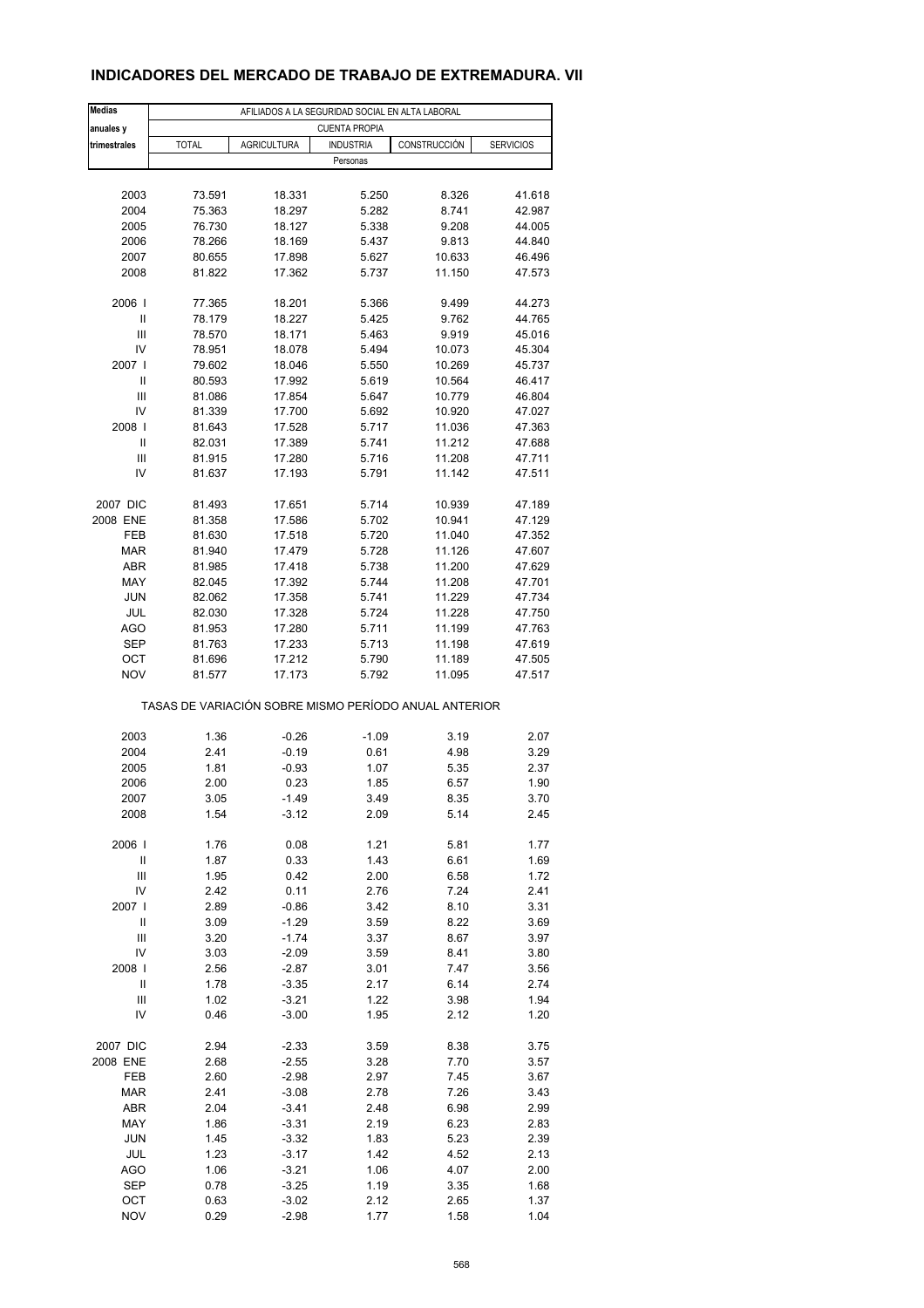| <b>Medias</b>                      |              |                  | EFECTIVOS LABORALES |                  |                                                       |                 |                    | JORNADA MEDIA POR TRABAJADOR Y TRIM. |                |
|------------------------------------|--------------|------------------|---------------------|------------------|-------------------------------------------------------|-----------------|--------------------|--------------------------------------|----------------|
| anuales y                          | <b>TOTAL</b> |                  | <b>SECTORES</b>     |                  | CONTRATO                                              | CONTRATO        | <b>TOTAL</b>       | A TIEMPO                             | A TIEMPO       |
| trimestrales                       |              | <b>INDUSTRIA</b> | CONSTRUC.           | <b>SERVICIOS</b> | <b>INDEFINIDO</b>                                     | <b>TEMPORAL</b> |                    | COMPLETO                             | PARCIAL        |
|                                    |              |                  | Miles de personas   |                  |                                                       |                 |                    | Horas                                |                |
|                                    |              |                  |                     |                  |                                                       |                 |                    |                                      |                |
| 2003                               | 164.2        | 25.4             | 29.7                | 109.2            | 92.9                                                  | 71.3            | 413.9              | 440.4                                | 243.3          |
| 2004                               | 172.5        | 25.7             | 33.4                | 113.3            | 101.5                                                 | 71.0            | 411.1              | 438.3                                | 236.1          |
| 2005                               | 181.7        | 26.6             | 35.4                | 119.7            | 108.8                                                 | 72.8            | 409.4              | 438.3                                | 240.9          |
| 2006                               | 194.6        | 28.5             | 38.5                | 127.5            | 119.4                                                 | 75.2            | 407.5              | 434.2                                | 242.4          |
| 2007                               | 210.9        | 31.3             | 42.6                | 137.0            | 132.0                                                 | 78.9            | 405.0              | 433.6                                | 235.6          |
| 2008                               | 211.2        | 30.4             | 40.9                | 139.8            | 134.2                                                 | 77.1            | 419.7              | 450.6                                | 253.5          |
|                                    |              |                  |                     |                  |                                                       |                 |                    |                                      |                |
| 2005 III                           | 182.0        | 26.5             | 36.0                | 119.5            | 110.8                                                 | 71.2            | 366.8              | 392.1                                | 220.9          |
| IV                                 | 184.8        | 27.4             | 34.5                | 122.9            | 114.3                                                 | 70.4            | 417.8              | 445.9                                | 245.3          |
| 2006                               | 189.8        | 28.0             | 37.5                | 124.3            | 113.6                                                 | 76.2            | 429.5              | 456.5                                | 242.7          |
| $\ensuremath{\mathsf{II}}$         | 192.6        | 28.2             | 38.0                | 126.5            | 116.4                                                 | 76.2            | 427.8              | 454.2                                | 256.3          |
| Ш                                  | 197.9        | 27.5             | 40.9                | 129.6            | 124.6                                                 | 73.3            | 356.0              | 378.1                                | 220.6          |
| IV                                 | 198.0        | 30.3             | 37.8                | 129.8            | 122.9                                                 | 75.1            | 416.9              | 447.8                                | 249.8          |
| 2007 l                             | 208.9        | 31.5             | 41.9                | 135.5            | 129.1                                                 | 79.8            | 422.6              | 453.8                                | 236.3          |
| $\mathbf{II}$                      | 209.5        | 31.9             | 42.6                | 135.0            | 129.8                                                 | 79.7            | 427.2              | 453.6                                | 252.1          |
| Ш                                  | 211.7        | 30.2             | 44.1                | 137.4            | 133.3                                                 | 78.5            | 360.3              | 384.1                                | 219.2          |
| IV                                 | 213.4        | 31.5             | 41.8                | 140.1            | 135.7                                                 | 77.7            | 410.1              | 443.1                                | 235.0          |
| 2008                               | 213.7        | 31.1             | 42.4                | 140.1            | 136.8                                                 | 76.9            | 419.2              | 450.2                                | 253.3          |
| Ш                                  | 208.8        | 29.7             | 39.5                | 139.5            | 131.5                                                 | 77.2            | 420.3              | 451.1                                | 253.6          |
|                                    |              |                  |                     |                  |                                                       |                 |                    |                                      |                |
| 2007 JUL<br>AGO                    |              |                  |                     |                  |                                                       |                 |                    |                                      |                |
| <b>SEP</b>                         |              |                  |                     |                  |                                                       |                 |                    |                                      |                |
| OCT                                |              |                  |                     |                  |                                                       |                 |                    |                                      |                |
| <b>NOV</b>                         |              |                  |                     |                  |                                                       |                 |                    |                                      |                |
| <b>DIC</b>                         |              |                  |                     |                  |                                                       |                 |                    |                                      |                |
| 2008 ENE                           |              |                  |                     |                  |                                                       |                 |                    |                                      | $\blacksquare$ |
| FEB                                |              |                  |                     |                  |                                                       |                 |                    |                                      |                |
| <b>MAR</b>                         |              |                  |                     |                  |                                                       |                 |                    |                                      |                |
| <b>ABR</b>                         |              |                  |                     |                  |                                                       |                 |                    |                                      |                |
| MAY                                |              |                  |                     |                  |                                                       |                 |                    |                                      |                |
| <b>JUN</b>                         |              |                  |                     |                  |                                                       |                 |                    |                                      |                |
|                                    |              |                  |                     |                  |                                                       |                 |                    |                                      |                |
|                                    |              |                  |                     |                  | TASAS DE VARIACIÓN SOBRE MISMO PERÍODO ANUAL ANTERIOR |                 |                    |                                      |                |
|                                    |              |                  |                     |                  |                                                       |                 |                    |                                      |                |
| 2003                               | 4.19         | $-1.93$          | 6.27                | 5.18             | 1.72                                                  | 7.67            | $-1.09$            | $-1.34$                              | $-1.44$        |
| 2004                               | 5.06         | 1.38             | 12.55               | 3.83             | 9.23                                                  | $-0.39$         | $-0.66$            | $-0.48$                              | $-2.96$        |
| 2005                               | 5.35         | 3.44<br>7.22     | 5.88                | 5.65             | 7.23                                                  | 2.62<br>3.24    | $-0.42$            | 0.00                                 | 2.04<br>0.62   |
| 2006                               | 7.11         |                  | 8.97                | 6.53             | 9.72                                                  |                 | $-0.45$            | $-0.94$<br>$-0.12$                   |                |
| 2007<br>2008                       | 8.37<br>0.98 | 9.69<br>$-3.92$  | 10.53<br>$-3.09$    | 7.42<br>3.40     | 10.53<br>3.65                                         | 4.94<br>$-3.35$ | $-0.62$<br>$-1.20$ | $-0.67$                              | -2.77<br>3.80  |
|                                    |              |                  |                     |                  |                                                       |                 |                    |                                      |                |
| 2005 III                           | 4.36         | $-0.75$          | 5.57                | 5.19             | 8.73                                                  | $-1.79$         | 2.23               | 2.08                                 | 11.28          |
| ${\sf IV}$                         | 6.44         | 7.17             | 7.32                | 6.03             | 6.66                                                  | 5.92            | $-0.01$            | $-0.16$                              | 2.57           |
| 2006                               | 6.25         | 7.73             | 5.57                | 6.13             | 7.33                                                  | 4.83            | 0.85               | $-0.59$                              | 1.63           |
| $\rm H$                            | 6.26         | 6.81             | 6.97                | 5.92             | 11.63                                                 | $-1.02$         | 0.18               | $-0.38$                              | $-0.85$        |
| $\ensuremath{\mathsf{III}}\xspace$ | 8.75         | 3.66             | 13.54               | 8.43             | 12.47                                                 | 2.95            | $-2.94$            | $-3.56$                              | $-0.12$        |
| IV                                 | 7.16         | 10.58            | 9.77                | 5.66             | 7.52                                                  | 6.56            | $-0.23$            | 0.44                                 | 1.83           |
| 2007 l                             | 10.08        | 12.29            | 11.86               | 9.04             | 13.65                                                 | 4.75            | $-1.62$            | $-0.58$                              | $-2.62$        |
| $\rm H$                            | 8.73         | 13.19            | 12.12               | 6.72             | 11.50                                                 | 4.51            | $-0.14$            | $-0.14$                              | $-1.65$        |
| $\ensuremath{\mathsf{III}}\xspace$ | 6.99         | 9.95             | 7.90                | 6.07             | 6.94                                                  | 7.06            | 1.19               | 1.57                                 | $-0.64$        |
| IV                                 | 7.76         | 3.81             | 10.46               | 7.89             | 10.36                                                 | 3.50            | $-1.63$            | $-1.07$                              | $-5.96$        |
| 2008                               | 2.30         | $-0.97$          | 1.18                | 3.41             | 5.99                                                  | $-3.66$         | $-0.80$            | $-0.80$                              | 7.19           |
| $\rm H$                            | $-0.34$      | $-6.83$          | $-7.29$             | 3.39             | 1.32                                                  | $-3.04$         | $-1.60$            | $-0.54$                              | 0.61           |
|                                    |              |                  |                     |                  |                                                       |                 |                    |                                      |                |
| 2007 JUL                           |              |                  |                     |                  |                                                       |                 |                    |                                      |                |
| <b>AGO</b>                         |              |                  |                     |                  |                                                       |                 |                    |                                      |                |
| <b>SEP</b>                         |              |                  |                     |                  |                                                       |                 |                    |                                      |                |
| OCT                                |              |                  |                     |                  |                                                       |                 |                    |                                      |                |
| <b>NOV</b>                         |              |                  |                     |                  |                                                       |                 |                    |                                      |                |
| <b>DIC</b><br>2008 ENE             |              |                  |                     |                  |                                                       |                 |                    |                                      |                |
| FEB                                |              |                  |                     |                  |                                                       |                 |                    |                                      |                |
| <b>MAR</b>                         |              |                  |                     |                  |                                                       |                 |                    |                                      |                |
| ABR                                |              |                  |                     |                  |                                                       |                 |                    |                                      |                |
| MAY                                |              |                  |                     |                  |                                                       |                 |                    |                                      |                |
| <b>JUN</b>                         |              |                  |                     |                  |                                                       |                 |                    |                                      |                |

#### **INDICADORES DEL MERCADO DE TRABAJO DE EXTREMADURA. VIII**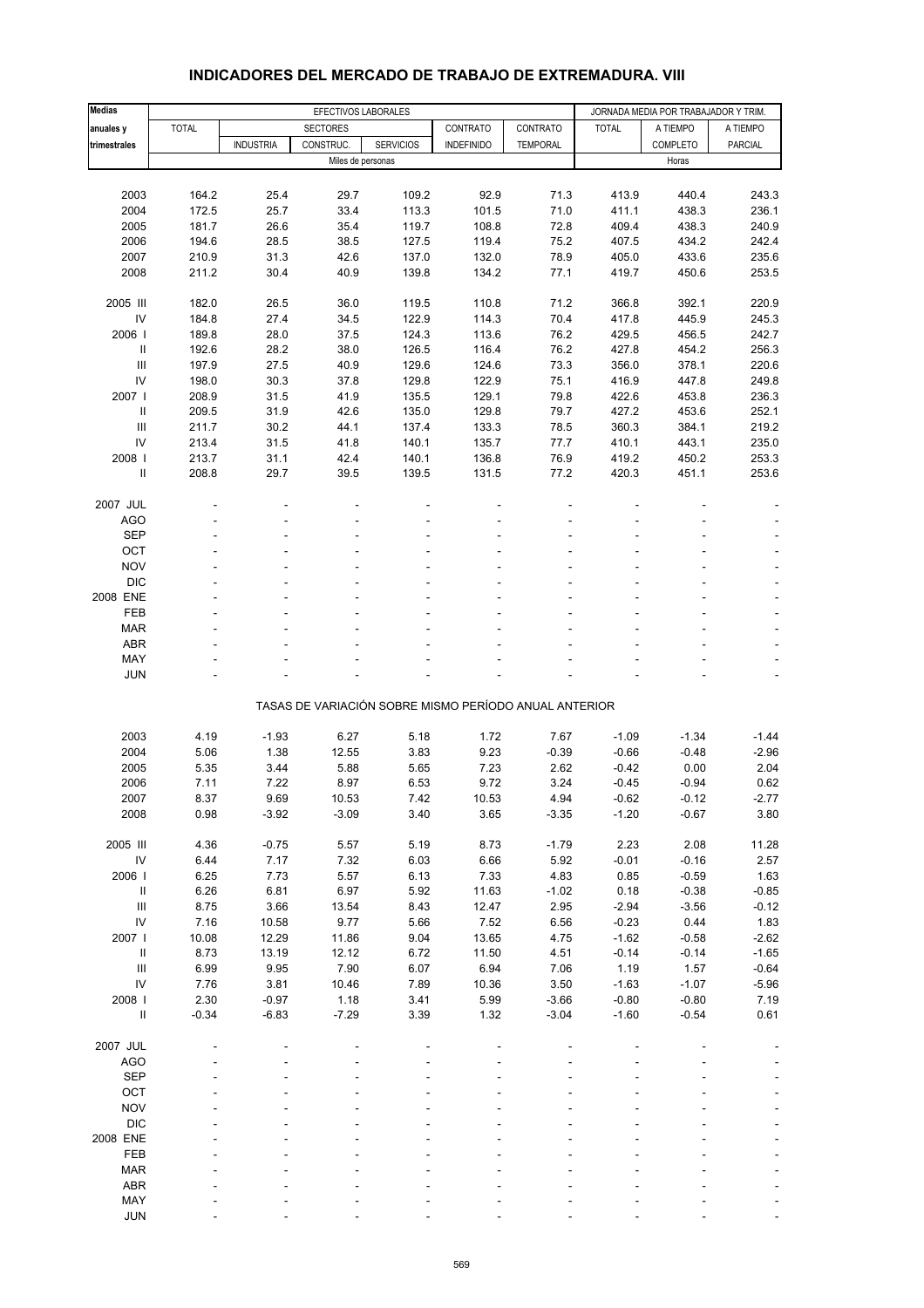## **INDICADORES DE PRECIOS DE EXTREMADURA. I**

| <b>Medias</b> |                                                       | INDICES DE PRECIOS DE CONSUMO (10) |                     | DIFERENCIAL DE   |
|---------------|-------------------------------------------------------|------------------------------------|---------------------|------------------|
| anuales y     | <b>GENERAL</b>                                        | <b>ALIMENTACIÓN</b>                | SIN                 | <b>INFLACIÓN</b> |
| trimestrales  |                                                       | <b>AGREGADO</b>                    | <b>ALIMENTACIÓN</b> | RTO. ESPAÑA      |
|               |                                                       | <b>Base 2006</b>                   |                     | P.Porcentuales   |
|               |                                                       |                                    |                     |                  |
|               |                                                       |                                    |                     |                  |
| 2003          | 92.113                                                | 91.074                             | 92.550              | $-0.58$          |
| 2004          | 94.413                                                | 94.104                             | 94.543              | $-0.54$          |
| 2005          | 97.058                                                | 96.919                             | 97.115              | $-0.57$          |
| 2006          | 100.000                                               | 100.000                            | 100.000             | $-0.49$          |
| 2007          | 102.680                                               | 104.090                            | 102.084             | $-0.11$          |
| 2008          | 106.904                                               | 110.363                            | 105.470             | 0.05             |
| 2006          | 98.383                                                | 99.042                             | 98.109              | $-0.61$          |
| Ш             | 100.608                                               | 99.502                             | 101.067             | $-0.61$          |
| Ш             | 100.060                                               | 100.504                            | 99.875              | $-0.43$          |
| IV            | 100.949                                               | 100.951                            | 100.949             | $-0.29$          |
| 2007 l        | 100.441                                               | 101.940                            | 99.807              | $-0.33$          |
| Ш             | 102.933                                               | 102.969                            | 102.920             | $-0.08$          |
| Ш             | 102.301                                               | 103.823                            | 101.658             |                  |
|               |                                                       |                                    |                     | $-0.13$          |
| IV            | 105.044                                               | 107.629                            | 103.950             | 0.10             |
| 2008          | 104.942                                               | 108.932                            | 103.315             | 0.10             |
| Ш             | 107.743                                               | 110.071                            | 106.726             | 0.07             |
| Ш             | 107.480                                               | 111.250                            | 105.930             | 0.16             |
| IV            | 107.723                                               | 111.616                            | 106.127             | $-0.23$          |
| 2007 DIC      | 105.429                                               | 108.271                            | 104.225             | 0.00             |
| 2008 ENE      | 104.561                                               | 108.764                            | 102.855             | 0.07             |
| FEB           | 104.706                                               | 108.896                            | 103.005             | 0.16             |
| <b>MAR</b>    | 105.560                                               | 109.136                            | 104.085             | 0.06             |
| ABR           | 107.098                                               | 109.465                            | 106.067             | $-0.01$          |
| MAY           | 107.765                                               | 110.058                            | 106.762             | 0.07             |
|               |                                                       |                                    |                     |                  |
| <b>JUN</b>    | 108.365                                               | 110.689                            | 107.348             | 0.15             |
| JUL           | 107.623                                               | 111.008                            | 106.216             | 0.21             |
| AGO           | 107.380                                               | 111.207                            | 105.809             | 0.21             |
| <b>SEP</b>    | 107.437                                               | 111.535                            | 105.766             | 0.06             |
| ОСТ           | 108.007                                               | 111.556                            | 106.538             | $-0.29$          |
| <b>NOV</b>    | 107.438                                               | 111.676                            | 105.715             | $-0.17$          |
|               | TASAS DE VARIACIÓN SOBRE MISMO PERÍODO ANUAL ANTERIOR |                                    |                     |                  |
| 2003          | 2.46                                                  | 2.85                               | 2.30                |                  |
| 2004          | 2.50                                                  | 3.33                               | 2.15                |                  |
| 2005          | 2.80                                                  | 2.99                               | 2.72                |                  |
| 2006          | 3.03                                                  | 3.18                               | 2.97                |                  |
| 2007          |                                                       |                                    |                     |                  |
| 2008          | 2.68<br>4.37                                          | 4.09<br>6.41                       | 2.08<br>3.51        |                  |
|               |                                                       |                                    |                     |                  |
| 2006          | 3.41                                                  | 3.29                               | 3.47                |                  |
| Ш             | 3.33                                                  | 2.69                               | 3.60                |                  |
| Ш             | 3.10                                                  | 3.65                               | 2.87                |                  |
| IV            | 2.30                                                  | 3.09                               | 1.97                |                  |
| 2007          | 2.09                                                  | 2.93                               | 1.73                |                  |
| Ш             | 2.31                                                  | 3.48                               | 1.83                |                  |
| Ш             | 2.24                                                  | 3.30                               | 1.79                |                  |
| IV            | 4.06                                                  | 6.61                               | 2.97                |                  |
| 2008          | 4.48                                                  | 6.86                               | 3.51                |                  |
| Ш             | 4.67                                                  | 6.90                               | 3.70                |                  |
| Ш             | 5.06                                                  | 7.15                               | 4.20                |                  |
| IV            | 2.74                                                  | 4.02                               | 2.23                |                  |
|               |                                                       |                                    |                     |                  |
| 2007 DIC      | 4.22                                                  | 6.76                               | 3.14                |                  |
| 2008 ENE      | 4.35                                                  | 6.68                               | 3.41                |                  |
| FEB           | 4.53                                                  | 7.09                               | 3.49                |                  |
| <b>MAR</b>    | 4.56                                                  | 6.81                               | 3.64                |                  |
| ABR           | 4.18                                                  | 6.38                               | 3.22                |                  |
| MAY           | 4.68                                                  | 6.92                               | 3.69                |                  |
| <b>JUN</b>    | 5.16                                                  | 7.39                               | 4.18                |                  |
| JUL           | 5.48                                                  | 7.41                               | 4.67                |                  |
| AGO           | 5.11                                                  | 7.33                               | 4.20                |                  |
| <b>SEP</b>    | 4.60                                                  | 6.72                               | 3.75                |                  |
| OCT           | 3.27                                                  | 4.26                               | 2.87                |                  |
| <b>NOV</b>    | 2.21                                                  | 3.78                               | 1.59                |                  |
|               |                                                       |                                    |                     |                  |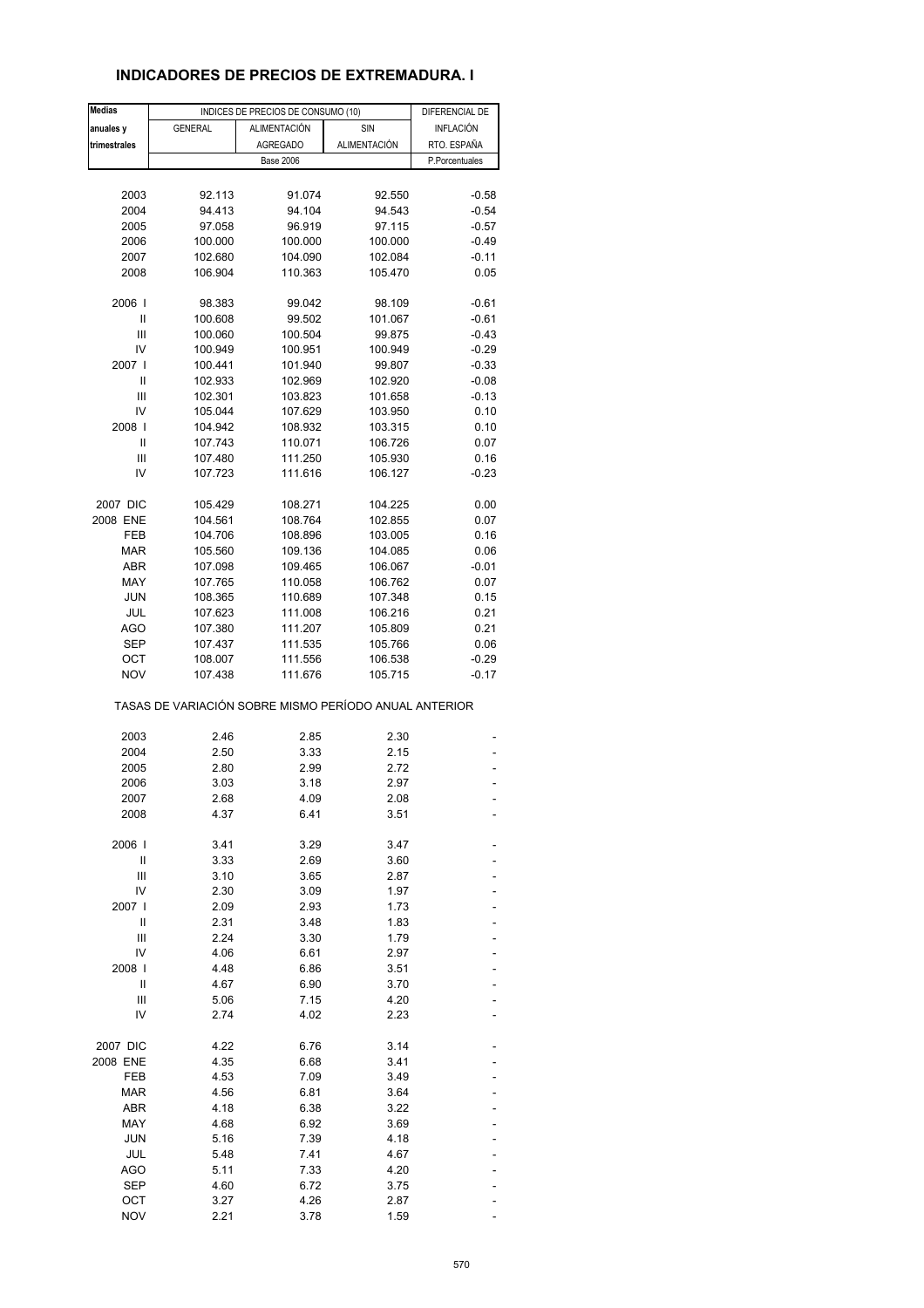| <b>Medias</b>              |                    |                    | INDICES DE PRECIOS DE CONSUMO (10)                    |                    |                    |                    |
|----------------------------|--------------------|--------------------|-------------------------------------------------------|--------------------|--------------------|--------------------|
| anuales y                  | <b>ALIMENTOS Y</b> | BEBIDAS ALC.       | <b>VESTIDO Y</b>                                      | <b>VIVIENDA</b>    | <b>MENAJE</b>      | <b>MEDICINA</b>    |
| trimestrales               | BEB.NO ALCOH.      | Y TABACO           | CALZADO                                               |                    |                    |                    |
|                            |                    |                    | <b>Base 2006</b>                                      |                    |                    |                    |
| 2003                       | 91.327             | 89.236             | 97.619                                                | 86.852             | 95.666             | 98.571             |
| 2004                       | 94.237             | 93.174             | 98.579                                                | 89.363             | 96.719             | 98.588             |
| 2005                       | 96.729             | 98.419             | 99.176                                                | 93.190             | 98.059             | 99.225             |
| 2006                       | 100.000            | 100.000            | 100.000                                               | 100.000            | 100.000            | 100.000            |
| 2007                       | 103.671            | 107.552            | 100.934                                               | 102.472            | 101.839            | 97.937             |
| 2008                       | 110.153            | 112.035            | 100.906                                               | 109.772            | 104.089            | 97.462             |
|                            |                    |                    |                                                       |                    |                    |                    |
| 2006                       | 99.231             | 97.550             | 93.584                                                | 98.343             | 98.663             | 99.739             |
| Ш<br>Ш                     | 99.330             | 100.861            | 105.608                                               | 100.486            | 100.017            | 99.721<br>100.117  |
| IV                         | 100.493<br>100.946 | 100.597<br>100.992 | 94.026<br>106.783                                     | 100.821<br>100.349 | 100.238<br>101.082 | 100.423            |
| 2007 l                     | 101.307            | 107.172            | 94.135                                                | 101.542            | 100.574            | 99.524             |
| $\mathbf{I}$               | 102.416            | 107.537            | 106.939                                               | 101.937            | 101.912            | 97.182             |
| Ш                          | 103.370            | 107.557            | 94.835                                                | 102.606            | 102.039            | 97.413             |
| IV                         | 107.590            | 107.941            | 107.825                                               | 103.800            | 102.829            | 97.628             |
| 2008                       | 108.616            | 111.459            | 94.885                                                | 106.415            | 103.356            | 97.693             |
| Ш                          | 109.817            | 112.094            | 107.740                                               | 109.345            | 104.455            | 97.220             |
| Ш                          | 111.130            | 112.198            | 95.088                                                | 112.088            | 104.150            | 97.398             |
| IV                         | 111.496            | 112.568            | 108.416                                               | 111.976            | 104.551            | 97.573             |
| 2007 DIC                   | 108.289            | 108.109            |                                                       |                    |                    | 97.665             |
| 2008 ENE                   | 108.535            | 110.590            | 107.470<br>94.100                                     | 104.173<br>106.204 | 102.840<br>103.109 | 97.863             |
| FEB                        | 108.532            | 111.809            | 93.739                                                | 106.294            | 103.319            | 98.083             |
| <b>MAR</b>                 | 108.780            | 111.977            | 96.816                                                | 106.748            | 103.640            | 97.134             |
| ABR                        | 109.139            | 112.069            | 108.221                                               | 108.647            | 104.189            | 97.647             |
| MAY                        | 109.806            | 112.071            | 107.952                                               | 109.398            | 104.583            | 96.990             |
| <b>JUN</b>                 | 110.507            | 112.141            | 107.047                                               | 109.990            | 104.592            | 97.023             |
| JUL                        | 110.870            | 112.100            | 94.067                                                | 112.276            | 103.974            | 97.375             |
| AGO                        | 111.081            | 112.206            | 93.836                                                | 112.032            | 103.955            | 97.375             |
| <b>SEP</b>                 | 111.440            | 112.289            | 97.361                                                | 111.956            | 104.520            | 97.445             |
| OCT<br><b>NOV</b>          | 111.443<br>111.548 | 112.446<br>112.689 | 107.593<br>109.238                                    | 112.051<br>111.901 | 104.541<br>104.561 | 97.552<br>97.593   |
|                            |                    |                    |                                                       |                    |                    |                    |
|                            |                    |                    | TASAS DE VARIACIÓN SOBRE MISMO PERÍODO ANUAL ANTERIOR |                    |                    |                    |
|                            |                    |                    |                                                       |                    |                    |                    |
| 2003                       | 2.79               | 3.34               | 2.95                                                  | 2.80               | 1.77               | 2.21               |
| 2004                       | 3.19               | 4.41               | 0.98                                                  | 2.89               | 1.10               | 0.02               |
| 2005<br>2006               | 2.64<br>3.38       | 5.63<br>1.61       | 0.61<br>0.83                                          | 4.28<br>7.31       | 1.39<br>1.98       | 0.65<br>0.78       |
| 2007                       | 3.67               | 7.55               | 0.93                                                  | 2.47               | 1.84               | $-2.06$            |
| 2008                       | 6.68               | 4.22               | 0.56                                                  | 7.29               | 2.30               | $-0.51$            |
|                            |                    |                    |                                                       |                    |                    |                    |
| 2006                       | 3.38               | 2.48               | 0.27                                                  | 8.03               | 1.32               | 0.84               |
| $\ensuremath{\mathsf{II}}$ | 2.79               | 1.94               | 1.03                                                  | 8.35               | 1.86               | 0.64               |
| $\mathsf{III}\,$           | 3.97               | 1.22               | 0.92                                                  | 7.37               | 2.37               | 0.82               |
| IV                         | 3.39               | 0.84               | 1.05                                                  | 5.54               | 2.37               | 0.82               |
| 2007 l<br>$\sf II$         | 2.09<br>3.11       | 9.86<br>6.62       | 0.59<br>1.26                                          | 3.25<br>1.44       | 1.94<br>1.89       | $-0.22$<br>$-2.55$ |
| Ш                          | 2.86               | 6.92               | 0.86                                                  | 1.77               | 1.80               | $-2.70$            |
| IV                         | 6.58               | 6.88               | 0.98                                                  | 3.44               | 1.73               | $-2.78$            |
| 2008                       | 7.21               | 4.00               | 0.80                                                  | 4.80               | 2.77               | $-1.84$            |
| $\sf II$                   | 7.23               | 4.24               | 0.75                                                  | 7.27               | 2.49               | 0.04               |
| $\mathsf{III}\,$           | 7.51               | 4.32               | 0.27                                                  | 9.24               | 2.07               | $-0.01$            |
| IV                         | 3.97               | 4.37               | 0.38                                                  | 8.07               | 1.68               | $-0.04$            |
|                            |                    |                    |                                                       |                    |                    |                    |
| 2007 DIC<br>2008 ENE       | 6.80<br>7.09       | 6.45<br>3.36       | 1.06<br>0.80                                          | 3.84<br>4.76       | 1.44<br>2.44       | $-2.82$<br>$-2.96$ |
| FEB                        | 7.44               | 4.31               | 0.76                                                  | 4.74               | 2.84               | $-2.81$            |
| <b>MAR</b>                 | 7.12               | 4.34               | 0.83                                                  | 4.90               | 3.02               | 0.34               |
| ABR                        | 6.63               | 4.30               | 0.79                                                  | 6.67               | 2.70               | 0.63               |
| MAY                        | 7.25               | 4.21               | 0.75                                                  | 7.30               | 2.56               | $-0.27$            |
| <b>JUN</b>                 | 7.79               | 4.21               | 0.71                                                  | 7.83               | 2.22               | $-0.24$            |
| JUL                        | 7.81               | 4.27               | 0.33                                                  | 9.48               | 2.06               | $-0.04$            |
| <b>AGO</b>                 | 7.70               | 4.37               | 0.21                                                  | 9.21               | 1.92               | $-0.04$            |
| <b>SEP</b>                 | 7.02               | 4.30               | 0.26                                                  | 9.03               | 2.23               | 0.03               |
| OCT                        | 4.25               | 4.30               | 0.39                                                  | 8.39               | 1.71               | $-0.05$            |
| <b>NOV</b>                 | 3.69               | 4.44               | 0.38                                                  | 7.76               | 1.65               | $-0.03$            |

#### **INDICADORES DE PRECIOS DE EXTREMADURA. II**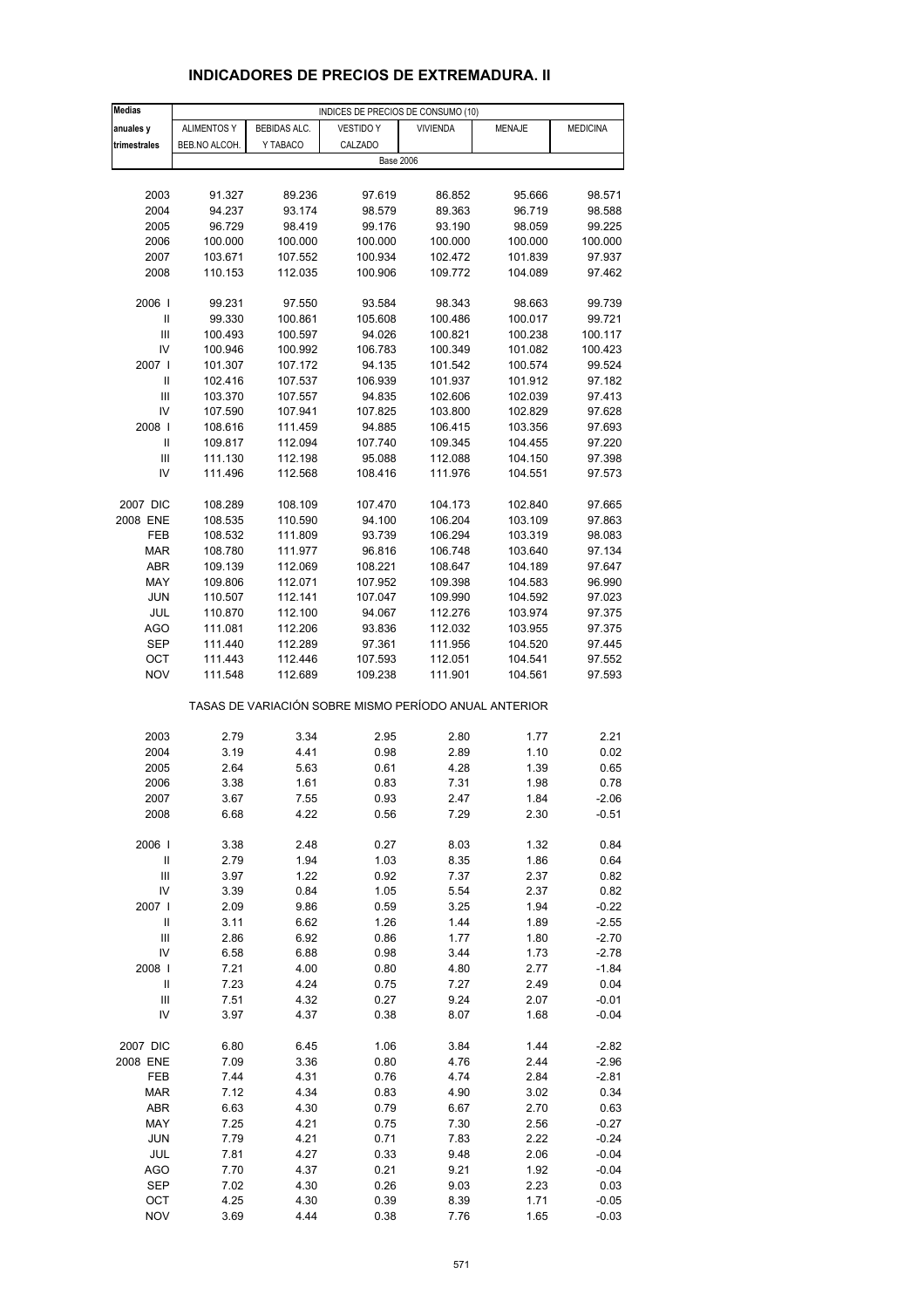| <b>Medias</b>                        |            |               | INDICES DE PRECIOS DE CONSUMO (10)                    |           |               |              |
|--------------------------------------|------------|---------------|-------------------------------------------------------|-----------|---------------|--------------|
| anuales y                            | TRANSPORTE | COMUNICA -    | OCIO <sub>Y</sub>                                     | ENSEÑANZA | HOTELES,      | <b>OTROS</b> |
|                                      |            |               |                                                       |           |               |              |
| trimestrales                         |            | <b>CIONES</b> | <b>CULTURA</b>                                        |           | CAFÉS Y REST. |              |
|                                      |            |               | <b>Base 2006</b>                                      |           |               |              |
|                                      |            |               |                                                       |           |               |              |
| 2003                                 | 87.699     | 104.369       | 101.606                                               | 88.905    | 90.207        | 91.138       |
| 2004                                 | 90.852     | 103.162       | 101.157                                               | 92.887    | 93.424        | 93.783       |
| 2005                                 | 96.006     | 101.434       | 100.639                                               | 96.407    | 96.899        | 96.382       |
| 2006                                 | 100.000    | 100.000       | 100.000                                               | 100.000   | 100.000       | 100.000      |
|                                      |            |               |                                                       |           |               |              |
| 2007                                 | 102.120    | 100.070       | 98.453                                                | 103.404   | 105.235       | 102.829      |
| 2008                                 | 108.655    | 99.949        | 97.183                                                | 106.792   | 109.616       | 105.403      |
|                                      |            | 100.797       |                                                       |           |               |              |
| 2006  <br>$\ensuremath{\mathsf{II}}$ | 98.715     |               | 99.967                                                | 99.037    | 98.153        | 99.010       |
|                                      | 101.349    | 100.099       | 100.030                                               | 99.159    | 99.509        | 100.065      |
| Ш                                    | 101.619    | 99.766        | 100.734                                               | 99.677    | 101.089       | 100.293      |
| IV                                   | 98.317     | 99.338        | 99.269                                                | 102.127   | 101.249       | 100.632      |
| 2007 l                               | 98.926     | 99.879        | 98.295                                                | 102.403   | 102.531       | 102.239      |
| $\ensuremath{\mathsf{II}}$           | 102.303    | 100.367       | 98.898                                                | 102.439   | 105.426       | 103.038      |
| Ш                                    | 102.787    | 100.177       | 98.994                                                | 102.870   | 106.370       | 102.880      |
| IV                                   | 104.462    | 99.858        | 97.625                                                | 105.903   | 106.613       | 103.157      |
|                                      |            |               |                                                       |           |               |              |
| 2008                                 | 106.331    | 100.012       | 97.289                                                | 105.889   | 107.569       | 104.468      |
| Ш                                    | 110.766    | 100.006       | 97.122                                                | 105.969   | 109.489       | 105.548      |
| Ш                                    | 111.497    | 99.893        | 97.915                                                | 106.352   | 111.237       | 105.743      |
| IV                                   | 104.714    | 99.856        | 96.016                                                | 110.042   | 110.444       | 106.079      |
|                                      |            |               |                                                       |           |               |              |
| 2007 DIC                             | 105.532    | 99.689        | 98.059                                                | 105.903   | 106.664       | 103.328      |
| 2008 ENE                             | 105.524    | 100.085       | 96.899                                                | 105.864   | 107.059       | 104.036      |
| FEB                                  | 105.869    | 99.943        | 96.998                                                | 105.902   | 107.244       | 104.592      |
| <b>MAR</b>                           | 107.599    | 100.007       | 97.969                                                | 105.902   | 108.404       | 104.776      |
| ABR                                  | 108.238    | 99.983        | 97.034                                                | 105.969   | 108.931       | 105.322      |
|                                      |            |               |                                                       |           |               |              |
| MAY                                  | 111.019    | 100.010       | 97.153                                                | 105.969   | 109.191       | 105.496      |
| <b>JUN</b>                           | 113.041    | 100.024       | 97.180                                                | 105.969   | 110.346       | 105.827      |
| JUL                                  | 113.748    | 99.970        | 97.940                                                | 105.969   | 110.997       | 105.746      |
| <b>AGO</b>                           | 110.974    | 99.839        | 98.685                                                | 105.969   | 111.981       | 105.689      |
| <b>SEP</b>                           | 109.770    | 99.869        | 97.119                                                | 107.118   | 110.733       | 105.793      |
| OCT                                  | 106.961    | 99.926        | 96.325                                                | 109.976   | 110.686       | 106.046      |
| <b>NOV</b>                           | 102.467    | 99.785        | 95.706                                                | 110.107   | 110.201       | 106.111      |
|                                      |            |               |                                                       |           |               |              |
|                                      |            |               | TASAS DE VARIACIÓN SOBRE MISMO PERÍODO ANUAL ANTERIOR |           |               |              |
|                                      |            |               |                                                       |           |               |              |
| 2003                                 | 1.82       | $-2.69$       | $-0.92$                                               | 3.83      | 4.18          | 2.96         |
| 2004                                 | 3.59       | $-1.16$       | $-0.44$                                               | 4.48      | 3.57          | 2.90         |
| 2005                                 | 5.67       | $-1.67$       | $-0.51$                                               | 3.79      | 3.72          | 2.77         |
| 2006                                 | 4.16       | $-1.41$       | $-0.63$                                               | 3.73      | 3.20          | 3.75         |
| 2007                                 | 2.12       | 0.07          | $-1.55$                                               | 3.40      | 5.23          | 2.83         |
|                                      |            |               |                                                       |           |               |              |
| 2008                                 | 6.72       | $-0.16$       | $-1.33$                                               | 3.50      | 4.29          | 2.55         |
| 2006                                 | 6.61       | $-1.49$       | $-0.46$                                               | 3.75      | 3.15          | 3.63         |
| $\ensuremath{\mathsf{II}}$           | 6.67       | $-1.35$       |                                                       | 3.86      | 3.00          | 3.62         |
|                                      |            |               | $-0.01$                                               |           |               |              |
| Ш                                    | 3.22       | $-1.33$       | $-0.64$                                               | 3.78      | 3.06          | 3.80         |
| IV                                   | 0.36       | $-1.49$       | $-1.42$                                               | 3.52      | 3.59          | 3.96         |
| 2007 l                               | 0.21       | $-0.91$       | $-1.67$                                               | 3.40      | 4.46          | 3.26         |
| $\ensuremath{\mathsf{II}}$           | 0.94       | 0.27          | $-1.13$                                               | 3.31      | 5.95          | 2.97         |
| Ш                                    | 1.15       | 0.41          | $-1.73$                                               | 3.20      | 5.22          | 2.58         |
| IV                                   | 6.25       | 0.52          | $-1.66$                                               | 3.70      | 5.30          | 2.51         |
|                                      |            |               |                                                       |           |               |              |
| 2008                                 | 7.48       | 0.13          | $-1.02$                                               | 3.40      | 4.91          | 2.18         |
| $\ensuremath{\mathsf{II}}$           | 8.27       | $-0.36$       | $-1.80$                                               | 3.45      | 3.85          | 2.44         |
| $\ensuremath{\mathsf{III}}\xspace$   | 8.47       | $-0.28$       | $-1.09$                                               | 3.38      | 4.58          | 2.78         |
| IV                                   | 0.76       | $-0.09$       | $-1.43$                                               | 3.91      | 3.62          | 2.92         |
|                                      |            |               |                                                       |           |               |              |
| 2007 DIC                             | 7.08       | 0.61          | $-1.71$                                               | 3.63      | 5.01          | 2.54         |
| 2008 ENE                             | 7.43       | 0.43          | $-1.33$                                               | 3.45      | 4.96          | 1.99         |
| FEB                                  | 7.42       | 0.69          | $-1.12$                                               | 3.38      | 4.77          | 2.42         |
| MAR                                  | 7.60       | $-0.71$       | $-0.62$                                               | 3.38      | 5.00          | 2.14         |
| ABR                                  | 6.62       | $-0.49$       | $-2.36$                                               | 3.45      | 3.57          | 2.24         |
| MAY                                  | 8.31       | $-0.05$       | $-1.53$                                               | 3.45      | 3.60          | 2.40         |
| JUN                                  | 9.86       | $-0.53$       | $-1.49$                                               | 3.45      | 4.39          | 2.67         |
| JUL                                  | 10.40      |               |                                                       | 3.51      | 4.64          | 2.84         |
|                                      |            | $-0.32$       | $-0.91$                                               |           |               |              |
| AGO                                  | 8.31       | $-0.29$       | $-1.01$                                               | 3.46      | 4.80          | 2.75         |
| SEP                                  | 6.71       | $-0.25$       | $-1.35$                                               | 3.19      | 4.29          | 2.76         |

#### **INDICADORES DE PRECIOS DE EXTREMADURA. III**

 OCT 3.66 -0.07 -1.56 3.85 3.70 2.97 NOV -2.10 -0.10 -1.29 3.97 3.54 2.87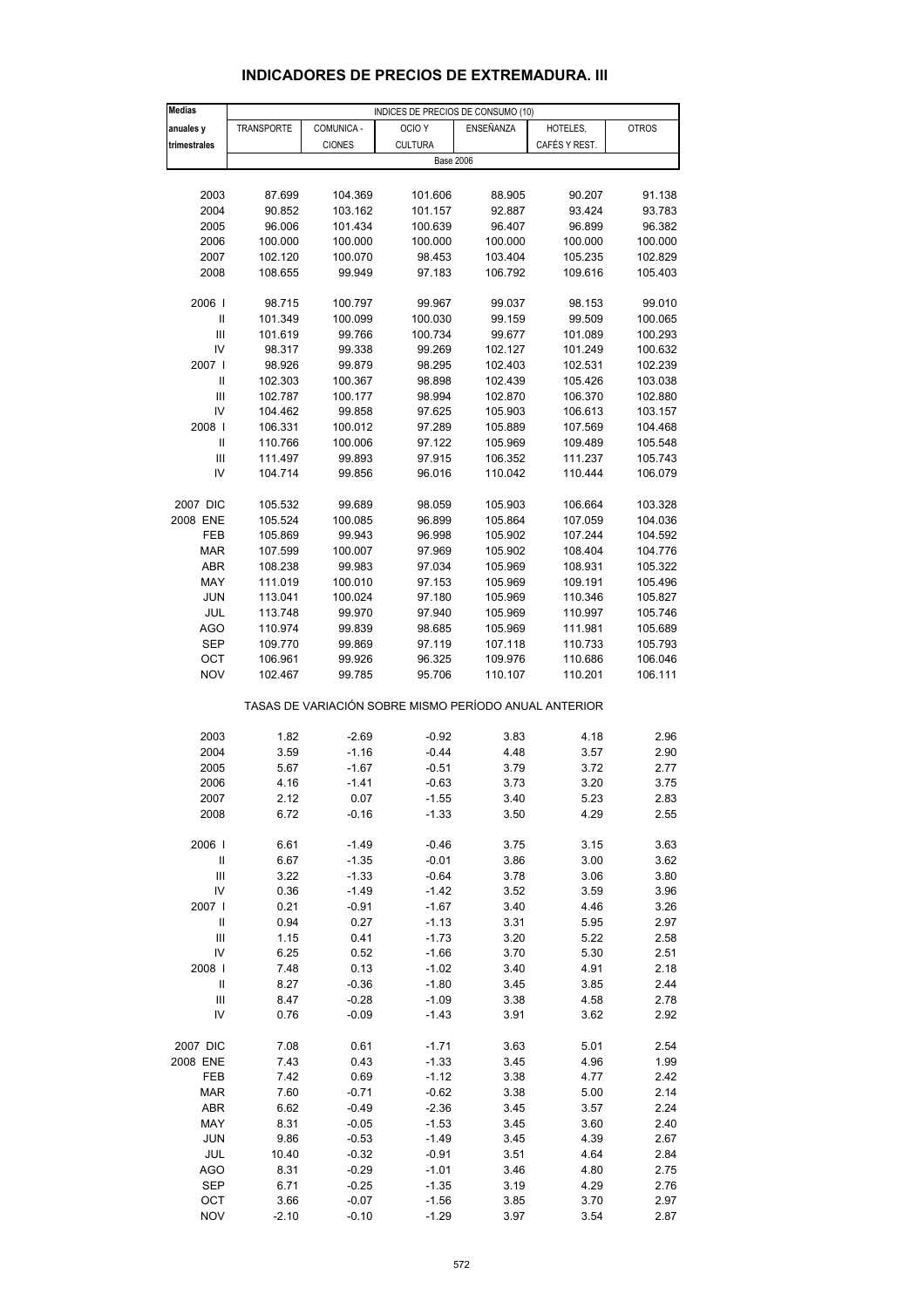| Medias                                    |                      | COSTE SALARIAL   |                                                       |                  |              | <b>SALARIOS</b>                              |        |         |                |  |
|-------------------------------------------|----------------------|------------------|-------------------------------------------------------|------------------|--------------|----------------------------------------------|--------|---------|----------------|--|
| anuales y                                 | POR TRABAJADOR Y MES |                  | POR HORA EFECTIVA DE TRABAJO                          |                  |              | INCREMENTO SALARIAL PACTADO EN CONVENIO (12) |        |         |                |  |
| trimestrales                              | <b>TOTAL</b>         | <b>ORDINARIO</b> | <b>TOTAL</b>                                          | <b>ORDINARIO</b> | <b>TOTAL</b> | AGRIC.                                       | CONST. | INDUST. | SERV.          |  |
|                                           |                      |                  | €                                                     |                  |              |                                              | $\%$   |         |                |  |
|                                           |                      |                  |                                                       |                  |              |                                              |        |         |                |  |
| 2003                                      | 1.210.88             | 1.042.56         | 8.89                                                  | 7.66             | 3.51         | 3.00                                         | 4.80   | 3.25    | 3.38           |  |
| 2004                                      | 1.225.20             | 1.046.47         | 9.04                                                  | 7.72             | 3.58         | 2.75                                         | 4.60   | 3.88    | 3.76           |  |
| 2005                                      | 1.253.45             | 1.085.42         | 9.27                                                  | 8.03             | 3.67         | 3.00                                         | 4.27   | 4.51    | 3.71           |  |
| 2006                                      | 1.298.05             | 1.131.28         | 9.52                                                  | 8.30             | 3.51         | 3.00                                         | 4.28   | 3.53    | 3.52           |  |
| 2007                                      | 1.361.21             | 1.200.61         | 9.82                                                  | 8.66             | 4.54         | 4.20                                         | 5.70   | 4.87    | 3.73           |  |
| 2008                                      | 1.408.46             | 1.248.79         | 9.86                                                  | 8.74             | 3.16         | 3.00                                         | 3.50   | 3.40    | 2.95           |  |
|                                           |                      |                  |                                                       |                  |              |                                              |        |         |                |  |
| 2006                                      | 1.245.74             | 1.096.20         | 8.71                                                  | 7.67             | 3.15         | 3.00                                         | 0.00   | 2.64    | 3.68           |  |
| $\mathsf{I}$                              | 1.263.66             | 1.124.55         | 9.01                                                  | 8.02             | 3.21         | 3.00                                         | 3.58   | 3.10    | 3.20           |  |
| $\label{eq:1} \prod_{i=1}^n \mathbb{I}^i$ | 1.272.97             | 1.150.03         | 9.90                                                  | 8.94             | 3.23         | 3.00                                         | 3.58   | 3.11    | 3.25           |  |
| IV                                        | 1.409.81             | 1.154.32         | 10.46                                                 | 8.56             | 3.23         | 3.00                                         | 3.58   | 3.12    | 3.25           |  |
| 2007                                      | 1.305.84             | 1.174.61         | 8.94                                                  | 8.05             | 2.83         | 1.06                                         | 0.00   | 2.83    | 2.83           |  |
| $\mathbf{I}$                              | 1.336.08             | 1.193.11         | 9.41                                                  | 8.40             | 2.82         | 1.79                                         | 0.00   | 2.83    | 2.82           |  |
| $\ensuremath{\mathsf{III}}\xspace$        | 1.336.39             | 1.218.20         | 10.19                                                 | 9.28             | 2.94         | 3.00                                         | 0.00   | 3.25    | 2.83           |  |
| IV                                        | 1.466.52             | 1.216.51         | 10.74                                                 | 8.91             | 2.94         | 3.00                                         | 0.00   | 3.23    | 2.82           |  |
| 2008                                      | 1.387.38             | 1.237.43         | 9.86                                                  | 8.80             | 3.00         | 3.00                                         | 0.00   | 3.41    | 2.93           |  |
|                                           | 1.429.54             | 1.260.14         | 9.85                                                  | 8.68             | 3.25         | 3.00                                         | 3.50   | 3.53    | 3.10           |  |
| III                                       |                      |                  | $\overline{a}$                                        | $\blacksquare$   | 3.16         | 3.00                                         | 3.50   | 3.38    | 2.95           |  |
| IV                                        |                      |                  | L,                                                    | ÷                | 3.16         | 3.00                                         | 3.50   | 3.40    | 2.95           |  |
| 2007 DIC                                  |                      |                  |                                                       | ÷                | 2.94         | 3.00                                         | 0.00   | 3.23    | 2.82           |  |
| 2008 ENE                                  |                      |                  |                                                       | ÷                | 2.94         | 3.00                                         | 0.00   | 3.26    | 2.82           |  |
| FEB                                       |                      |                  |                                                       | L,               | 2.96         | 3.00                                         | 0.00   | 3.39    | 2.85           |  |
| <b>MAR</b>                                |                      |                  |                                                       | ÷,               | 3.00         | 3.00                                         | 0.00   | 3.41    | 2.93           |  |
| <b>ABR</b>                                |                      |                  |                                                       | ÷                | 3.15         | 3.00                                         | 3.50   | 3.36    | 2.94           |  |
| MAY                                       |                      |                  |                                                       | ÷                | 3.15         | 3.00                                         | 3.50   | 3.36    | 2.94           |  |
| <b>JUN</b>                                |                      |                  |                                                       | ÷,               | 3.25         | 3.00                                         | 3.50   | 3.53    | 3.10           |  |
| JUL                                       |                      |                  |                                                       | ÷                | 3.16         | 3.00                                         | 3.50   | 3.36    | 2.95           |  |
| AGO                                       |                      |                  |                                                       | ٠                | 3.41         | 3.00                                         | 3.50   | 4.28    | 3.93           |  |
| <b>SEP</b>                                |                      |                  |                                                       | ÷,               | 3.16         | 3.00                                         | 3.50   | 3.38    | 2.95           |  |
| OCT                                       |                      |                  |                                                       | ÷                | 3.41         | 3.00                                         | 3.50   | 4.26    | 3.93           |  |
| <b>NOV</b>                                |                      |                  |                                                       |                  | 3.16         | 3.00                                         | 3.50   | 3.40    | 2.95           |  |
|                                           |                      |                  |                                                       |                  |              |                                              |        |         |                |  |
|                                           |                      |                  | TASAS DE VARIACIÓN SOBRE MISMO PERÍODO ANUAL ANTERIOR |                  |              |                                              |        |         |                |  |
|                                           |                      |                  |                                                       |                  |              |                                              |        |         |                |  |
| 2003                                      | 4.62                 | 4.70             | 6.34                                                  | 6.58             |              |                                              |        |         |                |  |
| 2004                                      | 1.18                 | 0.38             | 1.72                                                  | 0.85             |              |                                              |        |         |                |  |
| 2005                                      | 2.31                 | 3.72             | 2.54                                                  | 3.98             |              |                                              |        |         | ÷              |  |
| 2006                                      | 3.56                 | 4.22             | 2.72                                                  | 3.33             |              |                                              |        |         | $\overline{a}$ |  |
| 2007                                      | 4.87                 | 6.13             | 3.15                                                  | 4.37             |              |                                              |        |         |                |  |
| 2008                                      | 6.62                 | 5.48             | 7.41                                                  | 6.26             |              |                                              |        |         |                |  |
| 2006                                      | 2.60                 | 2.91             | 0.11                                                  | 0.39             |              |                                              |        |         |                |  |
| $\ensuremath{\mathsf{II}}$                | 2.75                 | 3.73             | 4.40                                                  | 5.39             |              |                                              |        |         |                |  |
| $\ensuremath{\mathsf{III}}\xspace$        | 4.93                 | 4.77             | 2.91                                                  | 2.76             |              |                                              |        |         |                |  |
| IV                                        | 3.92                 | 5.45             | 3.36                                                  | 4.77             |              |                                              |        |         |                |  |
| 2007 l                                    | 4.82                 | 7.15             | 2.64                                                  | 4.95             |              |                                              |        |         |                |  |
| $\sf II$                                  | 5.73                 | 6.10             | 4.44                                                  | 4.74             |              |                                              |        |         |                |  |
| $\ensuremath{\mathsf{III}}\xspace$        | 4.98                 | 5.93             | 2.93                                                  | 3.80             |              |                                              |        |         |                |  |
| IV                                        | 4.02                 | 5.39             | 2.68                                                  | 4.09             |              |                                              |        |         |                |  |
| 2008                                      | 6.24                 | 5.35             | 10.29                                                 | 9.32             |              |                                              |        |         |                |  |
|                                           | 7.00                 | 5.62             | 4.68                                                  | 3.33             |              |                                              |        |         |                |  |
| $\ensuremath{\mathsf{III}}\xspace$        |                      |                  |                                                       |                  |              |                                              |        |         |                |  |
| ${\sf IV}$                                |                      |                  |                                                       |                  |              |                                              |        |         |                |  |
|                                           |                      |                  |                                                       |                  |              |                                              |        |         |                |  |
| 2007 DIC                                  |                      |                  |                                                       |                  |              |                                              |        |         |                |  |
| 2008 ENE                                  |                      |                  |                                                       |                  |              |                                              |        |         |                |  |
| FEB                                       |                      |                  |                                                       |                  |              |                                              |        |         |                |  |
| <b>MAR</b>                                |                      |                  |                                                       |                  |              |                                              |        |         |                |  |
| <b>ABR</b>                                |                      |                  |                                                       |                  |              |                                              |        |         |                |  |
| MAY                                       |                      |                  |                                                       |                  |              |                                              |        |         |                |  |
| <b>JUN</b>                                |                      |                  |                                                       |                  |              |                                              |        |         |                |  |
| JUL                                       |                      |                  |                                                       |                  |              |                                              |        |         |                |  |
| <b>AGO</b>                                |                      |                  |                                                       |                  |              |                                              |        |         |                |  |
| <b>SEP</b>                                |                      |                  |                                                       |                  |              |                                              |        |         |                |  |
| OCT                                       |                      |                  |                                                       |                  |              |                                              |        |         |                |  |
| <b>NOV</b>                                |                      |                  |                                                       |                  |              |                                              |        |         |                |  |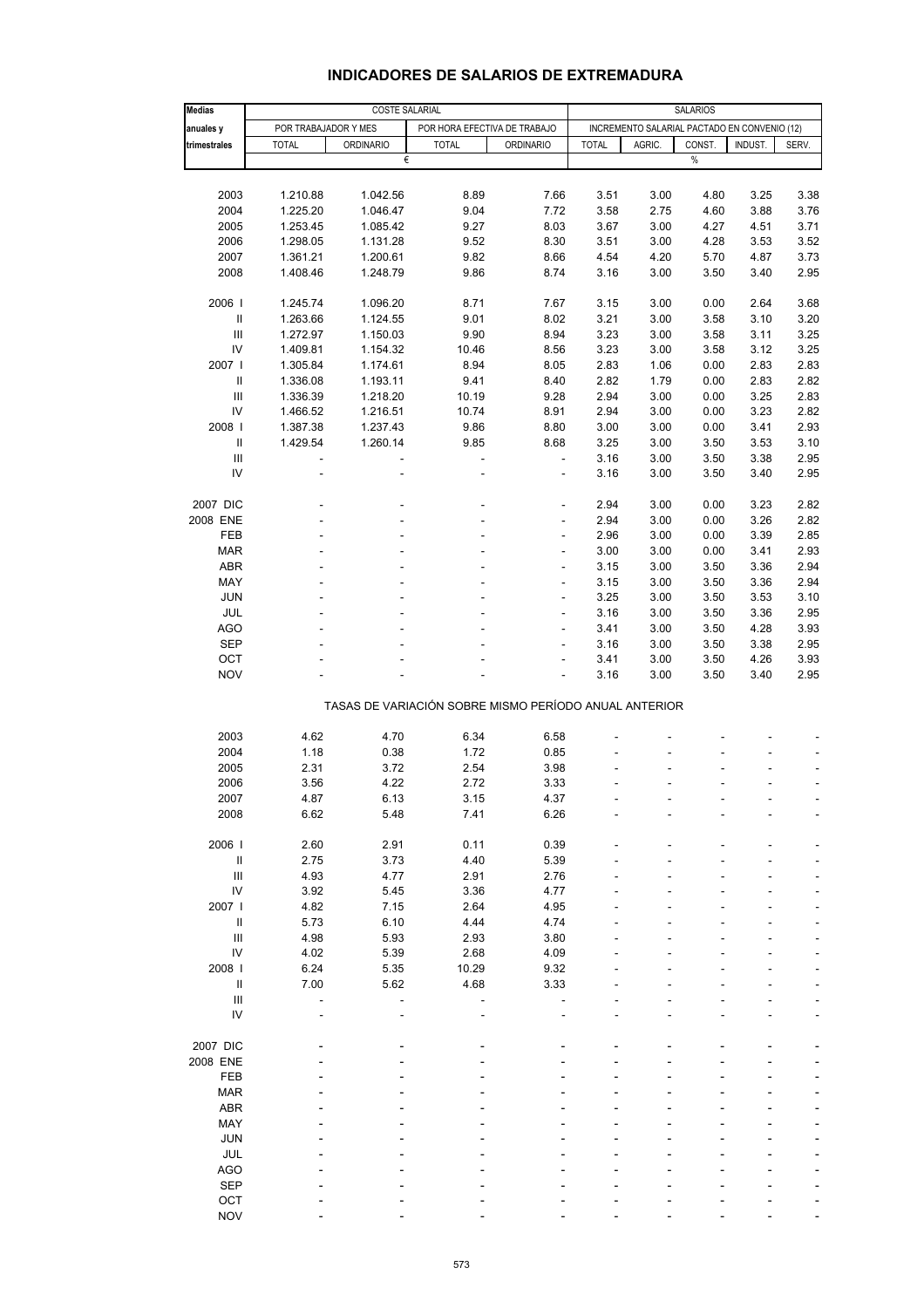| <b>Medias</b>       | CRÉDITOS Y DEPÓSITOS DEL SISTEMA BANCARIO |                  |                                                       |                                | HIPOTECAS INMOBILIARIAS |                           |  |
|---------------------|-------------------------------------------|------------------|-------------------------------------------------------|--------------------------------|-------------------------|---------------------------|--|
| anuales y           | <b>CRÉDITOS</b>                           |                  | <b>DEPÓSITOS</b>                                      |                                |                         | FINCAS RÚSTICAS Y URBANAS |  |
| trimestrales        | S.PRIVADO                                 | S.PÚBLICO        | S.PRIVADO                                             | S.PÚBLICO                      | NÚMERO                  | <b>IMPORTE</b>            |  |
|                     |                                           |                  | Millones de €                                         |                                | Unidades                | Miles de €                |  |
|                     |                                           |                  |                                                       |                                |                         |                           |  |
| 2003                | 9.608.40                                  | 906.05           | 10.327.45                                             | 435.31                         | 1.681                   | 128.015                   |  |
| 2004                | 11.275.90                                 | 932.05           | 10.947.98                                             | 471.59                         | 1.778                   | 158.101                   |  |
| 2005                | 13.633.58                                 | 955.20           | 11.400.26                                             | 729.89                         | 2.094                   | 207.170                   |  |
| 2006                | 16.380.66                                 | 982.36           | 12.447.35                                             | 956.33                         | 2.295                   | 265.495                   |  |
| 2007                | 19.555.09                                 | 997.77           | 14.034.11                                             | 1.085.39                       | 2.737                   | 327.509                   |  |
| 2008                | 21.640.62                                 | 1.008.96         | 15.233.33                                             | 1.023.68                       | 2.391                   | 274.992                   |  |
|                     |                                           |                  |                                                       |                                |                         |                           |  |
| 2005 IV             | 14.708.20                                 | 973.70           | 11.617.04                                             | 847.15                         | 1.991                   | 192.921                   |  |
| 2006                | 15.225.08                                 | 981.85           | 11.768.76                                             | 860.03                         | 2.594                   | 272.706                   |  |
| Ш<br>Ш              | 16.044.09<br>16.694.30                    | 991.32<br>967.31 | 12.372.85<br>12.476.90                                | 828.95<br>952.03               | 2.081<br>1.994          | 254.217<br>222.519        |  |
| IV                  | 17.559.18                                 | 988.96           | 13.170.90                                             | 1.184.30                       | 2.511                   | 312.539                   |  |
| 2007                | 18.600.90                                 | 995.50           | 13.423.39                                             | 805.74                         | 2.983                   | 419.046                   |  |
| Ш                   | 19.073.28                                 | 1.005.54         | 13.990.27                                             | 925.56                         | 2.849                   | 314.480                   |  |
| Ш                   | 19.816.05                                 | 997.38           | 14.016.99                                             | 1.323.13                       | 2.685                   | 306.917                   |  |
| IV                  | 20.730.12                                 | 992.68           | 14.705.78                                             | 1.287.14                       | 2.429                   | 269.594                   |  |
| 2008                | 21.069.97                                 | 996.00           | 14.873.51                                             | 896.04                         | 2.393                   | 276.942                   |  |
| $\mathbf{I}$        | 21.737.03                                 | 1.021.31         | 15.387.40                                             | 889.38                         | 2.603                   | 289.731                   |  |
| Ш                   | 22.114.84                                 | 1.009.57         | 15.439.09                                             | 1.285.61                       | 2.177                   | 258.304                   |  |
|                     |                                           |                  |                                                       |                                |                         |                           |  |
| 2007 OCT            |                                           |                  |                                                       | ä,                             | 2.822                   | 349.037                   |  |
| <b>NOV</b>          | ÷,                                        | ÷,               | ÷,                                                    | ÷                              | 2.891                   | 285.573                   |  |
| <b>DIC</b>          | ä,                                        |                  | L,                                                    | ä,                             | 1.575                   | 174.173                   |  |
| 2008 ENE            |                                           |                  |                                                       |                                | 2.296                   | 278.489                   |  |
| <b>FEB</b><br>MAR   | ÷,<br>ä,                                  | ä,               | ÷,                                                    | $\overline{\phantom{a}}$<br>ä, | 2.662<br>2.221          | 295.004<br>257.334        |  |
| ABR                 |                                           |                  |                                                       |                                | 2.622                   | 285.392                   |  |
| MAY                 | ÷,                                        | ä,               | ÷,                                                    | $\overline{\phantom{a}}$       | 2.755                   | 313.779                   |  |
| <b>JUN</b>          | ä,                                        |                  |                                                       |                                | 2.431                   | 270.022                   |  |
| JUL                 |                                           |                  |                                                       |                                | 2.899                   | 299.891                   |  |
| <b>AGO</b>          | ۰                                         |                  |                                                       |                                | 1.990                   | 245.383                   |  |
| <b>SEP</b>          |                                           |                  |                                                       |                                | 1.643                   | 229.638                   |  |
|                     |                                           |                  | TASAS DE VARIACIÓN SOBRE MISMO PERÍODO ANUAL ANTERIOR |                                |                         |                           |  |
|                     |                                           |                  |                                                       |                                |                         |                           |  |
| 2003                | 13.75                                     | 3.86             | 8.30                                                  | 22.09                          | 7.99                    | 22.96                     |  |
| 2004                | 17.35                                     | 2.87             | 6.01                                                  | 8.33                           | 5.83                    | 23.50                     |  |
| 2005                | 20.91                                     | 2.48             | 4.13                                                  | 54.77                          | 17.75                   | 31.04                     |  |
| 2006<br>2007        | 20.15<br>19.38                            | 2.84<br>1.57     | 9.18<br>12.75                                         | 31.02<br>13.50                 | 9.59<br>19.24           | 28.15<br>23.36            |  |
| 2008                | 12.93                                     | 0.95             | 10.30                                                 | 0.54                           | $-15.78$                | $-20.71$                  |  |
|                     |                                           |                  |                                                       |                                |                         |                           |  |
| 2005 IV             | 22.73                                     | 5.36             | 1.52                                                  | 57.22                          | 10.24                   | 15.46                     |  |
| 2006                | 22.38                                     | 5.34             | 1.91                                                  | 48.50                          | 18.73                   | 33.37                     |  |
| Ш                   | 20.81                                     | 3.98             | 10.12                                                 | 36.26                          | $-6.65$                 | 10.35                     |  |
| Ш                   | 18.36                                     | 0.58             | 11.40                                                 | 7.59                           | 1.13                    | 10.76                     |  |
| IV                  | 19.38                                     | 1.57             | 13.38                                                 | 39.80                          | 26.13                   | 62.00                     |  |
| 2007 l              | 22.17                                     | 1.39             | 14.06                                                 | $-6.31$                        | 14.99                   | 53.66                     |  |
| $\mathbf{I}$        | 18.88                                     | 1.43             | 13.07                                                 | 11.65                          | 36.89                   | 23.71                     |  |
| $\mathbf{III}$      | 18.70                                     | 3.11             | 12.34                                                 | 38.98                          | 34.68                   | 37.93                     |  |
| IV                  | 18.06                                     | 0.38             | 11.65                                                 | 8.68                           | $-3.27$                 | $-13.74$                  |  |
| 2008                | 13.27                                     | 0.05             | 10.80                                                 | 11.21                          | $-19.79$                | $-33.91$                  |  |
| Ш<br>$\mathbf{III}$ | 13.97<br>11.60                            | 1.57<br>1.22     | 9.99<br>10.15                                         | $-3.91$<br>$-2.84$             | $-8.64$<br>$-18.91$     | $-7.87$<br>$-15.84$       |  |
|                     |                                           |                  |                                                       |                                |                         |                           |  |
| 2007 OCT            |                                           |                  |                                                       |                                | $-3.92$                 | 1.52                      |  |
| <b>NOV</b>          |                                           |                  |                                                       |                                | 3.29                    | $-9.50$                   |  |
| <b>DIC</b>          |                                           |                  |                                                       |                                | $-12.40$                | $-37.41$                  |  |
| 2008 ENE<br>FEB     |                                           |                  |                                                       |                                | $-30.95$                | $-36.25$                  |  |
| <b>MAR</b>          |                                           |                  |                                                       |                                | 0.64<br>$-25.47$        | $-6.10$<br>$-49.15$       |  |
| ABR                 |                                           |                  |                                                       |                                | 13.70                   | $-3.66$                   |  |
| MAY                 |                                           |                  |                                                       |                                | 15.22                   | 18.23                     |  |
| JUN                 |                                           |                  |                                                       |                                | $-36.84$                | $-29.28$                  |  |
| JUL                 |                                           |                  |                                                       |                                | 14.18                   | 7.91                      |  |
| <b>AGO</b>          |                                           |                  |                                                       |                                | $-12.68$                | $-18.62$                  |  |
| SEP                 |                                           |                  |                                                       |                                | $-49.24$                | $-32.72$                  |  |

# **INDICADORES MONETARIOS Y FINANCIEROS DE EXTREMADURA**